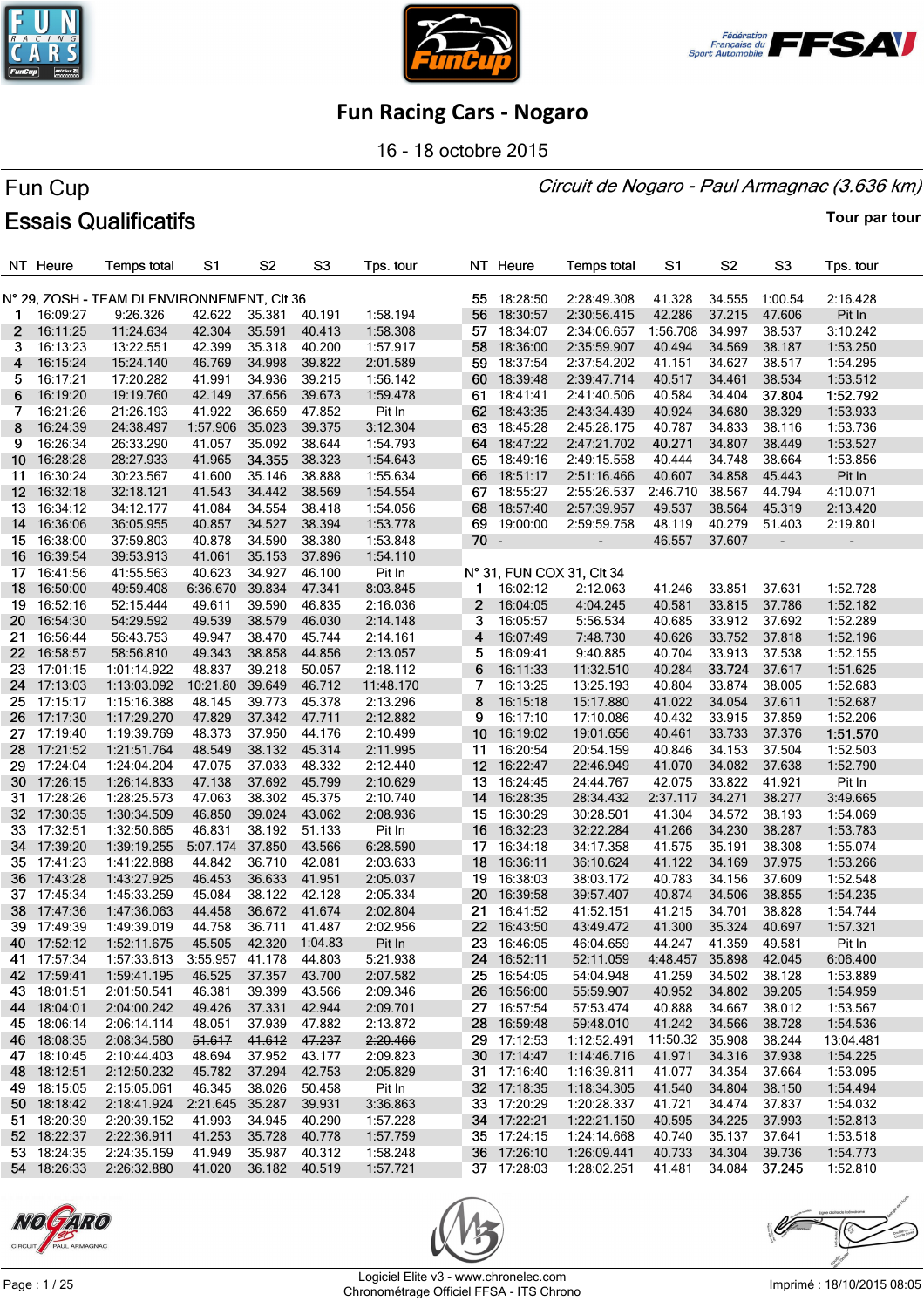





16 - 18 octobre 2015

#### Circuit de Nogaro - Paul Armagnac (3.636 km)

# Fun Cup **Essais Qualificatifs**

|         | NT Heure             | <b>Temps total</b>        | S1                        | S <sub>2</sub> | S <sub>3</sub>   | Tps. tour           |                 | NT Heure    | <b>Temps total</b>                         | S1                   | S <sub>2</sub> | S <sub>3</sub> | Tps. tour |
|---------|----------------------|---------------------------|---------------------------|----------------|------------------|---------------------|-----------------|-------------|--------------------------------------------|----------------------|----------------|----------------|-----------|
|         |                      | N° 31, FUN COX 31, CIt 34 |                           |                |                  |                     |                 | 18 16:52:43 | 52:42.633                                  | 3:04.649             | 36.034         | 40.721         | 4:21.404  |
|         | 36 17:26:10          | 1:26:09.441               | 40.733                    | 34.304         | 39.736           | 1:54.773            | 19              | 16:54:45    | 54:44.941                                  | 44.810               | 36.468         | 41.030         | 2:02.308  |
|         | 37 17:28:03          | 1:28:02.251               | 41.481                    | 34.084         | 37.245           | 1:52.810            | 20              | 16:56:44    | 56:44.007                                  | 42.763               | 36.505         | 39.798         | 1:59.066  |
| 38      | 17:29:54             | 1:29:54.031               | 40.265                    | 33.856         | 37.659           | 1:51.780            | 21              | 16:58:45    | 58:44.545                                  | 43.937               | 35.831         | 40.770         | 2:00.538  |
| 39      | 17:31:48             | 1:31:47.816               | 41.590                    | 33.909         | 38.286           | 1:53.785            |                 | 22 17:00:43 | 1:00:42.957                                | 42.432               | 35.580         | 40.400         | 1:58.412  |
| 40.     | 17:33:42             | 1:33:42.187               | 40.931                    | 33.782         | 39.658           | 1:54.371            | 23              | 17:31:54    | 1:31:53.652                                | 29:55.20             | 36.866         | 38.624         | 31:10.695 |
| 41      | 17:35:35             | 1:35:34.333               | 40.835                    | 33.831         | 37.480           | 1:52.146            | 24              | 17:33:48    | 1:33:47.858                                | 41.176               | 34.960         | 38.070         | 1:54.206  |
| 42      | 17:37:27             | 1:37:26.812               | 40.556                    | 33.960         | 37.963           | 1:52.479            | 25              | 17:36:00    | 1:35:59.470                                | 45.128               | 38.422         | 48.062         | Pit In    |
| 43      | 17:39:21             | 1:39:20.647               | 40.809                    | 34.150         | 38.876           | 1:53.835            |                 | 26 17:39:02 | 1:39:01.444                                | 1:48.812 34.996      |                | 38.166         | 3:01.974  |
|         | 44 17:41:15          | 1:41:14.368               | 41.671                    | 33.848         | 38.202           | 1:53.721            |                 | 27 17:40:56 | 1:40:55.421                                | 40.677               | 34.565         | 38.735         | 1:53.977  |
| 45      | 17:43:07             | 1:43:06.596               | 40.496                    | 33.890         | 37.842           | 1:52.228            | 28              | 17:42:49    | 1:42:48.993                                | 40.979               | 34.399         | 38.194         | 1:53.572  |
| 46      | 17:44:59             | 1:44:58.325               | 40.278                    | 34.013         | 37.438           | 1:51.729            | 29.             | 17:44:44    | 1:44:43.753                                | 41.706               | 34.721         | 38.333         | 1:54.760  |
| 47      | 17:46:58             | 1:46:57.413               | 40.935                    | 33.993         | 44.160           | Pit In              |                 | 30 17:46:39 | 1:46:38.956                                | 41.583               | 35.059         | 38.561         | 1:55.203  |
| 48      | 17:51:43             | 1:51:42.543               | 3:19.355                  | 37.213         | 48.562           | Pit In              |                 | 31 17:48:33 | 1:48:32.729                                | 40.879               | 34.837         | 38.057         | 1:53.773  |
| 49      | 17:56:21             | 1:56:21.162               | 3:24.536                  | 35.151         | 38.932           | 4:38.619            | 32              | 17:50:29    | 1:50:28.462                                | 41.773               | 34.670         | 39.290         | 1:55.733  |
| 50      | 17:58:16             | 1:58:16.008               | 41.657                    | 34.776         | 38.413           | 1:54.846            | 33 <sub>°</sub> | 17:52:54    | 1:52:53.418                                | 42.723               | 41.403         | 1:00.83        | Pit In    |
| 51      | 18:00:13             | 2:00:12.513               | 42.058                    | 35.307         | 39.140           | 1:56.505            |                 | 34 17:56:38 | 1:56:38.002                                | 2:21.488             | 39.683         | 43.413         | 3:44.584  |
| 52      | 18:02:09             | 2:02:08.464               | 41.804                    | 35.335         | 38.812           | 1:55.951            | 35              | 17:58:38    | 1:58:37.527                                | 42.525               | 36.483         | 40.517         | 1:59.525  |
| 53      | 18:04:05             | 2:04:04.994               | 42.858                    | 35.407         | 38.265           | 1:56.530            | 36              | 18:00:40    | 2:00:39.368                                | 44.865               | 35.918         | 41.058         | 2:01.841  |
| 54      | 18:06:02             | 2:06:01.948               | 42.011                    | 35.024         | 39.919           | 1:56.954            |                 | 37 18:02:39 | 2:02:38.906                                | 43.804               | 35.956         | 39.778         | 1:59.538  |
| 55      | 18:08:21             | 2:08:20.894               | 47.704                    | 40.462         | 50.780           | Pit In              | 38              | 18:04:40    | 2:04:39.348                                | 43.727               | 35.948         | 40.767         | 2:00.442  |
| 56.     | 18:31:41             | 2:31:40.350               | 21:59.71                  | 36.848         | 42.892           | 23:19.456           | 39              | 18:10:02    | 2:10:01.229                                | 3:51.583             | 46.340         | 43.958         | 5:21.881  |
| 57.     | 18:33:46             | 2:33:46.107               | 43.436                    | 35.532         | 46.789           | Pit In              | 40              | 18:12:10    | 2:12:10.122                                | 46.225               | 37.884         | 44.784         | 2:08.893  |
| 58.     | 18:36:37             | 2:36:36.719               | 1:38.621                  | 34.418         | 37.573           | 2:50.612            | 41              | 18:14:19    | 2:14:18.569                                | 44.949               | 36.333         | 47.165         | Pit In    |
| 59      | 18:38:30             | 2:38:29.544               | 40.334                    | 34.842         | 37.649           | 1:52.825            |                 | 42 18:20:48 | 2:20:47.375                                | 3:30.039 1:27.41     |                | 1:31.35        | Pit In    |
| 60      | 18:40:22             | 2:40:21.232               | 40.169                    | 33.955         | 37.564           | 1:51.688            | 43              | 18:24:17    | 2:24:17.022                                | 2:12.297             | 37.201         | 40.149         | 3:29.647  |
| 61      | 18:42:14             | 2:42:13.460               | 40.855                    | 33.842         | 37.531           | 1:52.228            | 44              | 18:26:17    | 2:26:16.541                                | 43.899               | 35.623         | 39.997         | 1:59.519  |
| 62      | 18:44:06             | 2:44:05.978               | 40.968                    | 34.002         | 37.548           | 1:52.518            | 45              | 18:28:15    | 2:28:15.097                                | 43.733               | 35.177         | 39.646         | 1:58.556  |
| 63.     | 18:45:58             | 2:45:58.138               | 40.599                    | 34.110         | 37.451           | 1:52.160            | 46              | 18:30:14    | 2:30:13.465                                | 43.376               | 35.554         | 39.438         | 1:58.368  |
| 64      | 18:47:52             | 2:47:52.194               | 40.523                    | 34.067         | 39.466           | 1:54.056            |                 | 47 18:32:12 | 2:32:11.627                                | 44.035               | 35.318         | 38.809         | 1:58.162  |
| 65      | 18:49:47             | 2:49:46.788               | 41.192                    | 34.012         | 39.390           | 1:54.594            |                 | 48 18:34:11 | 2:34:11.096                                | 43.660               | 35.993         | 39.816         | 1:59.469  |
| 66      | 18:51:40             | 2:51:39.929               | 41.110                    | 33.964         | 38.067           | 1:53.141            |                 | 49 18:36:08 | 2:36:07.457                                | 42.651               | 34.707         | 39.003         | 1:56.361  |
| 67      | 18:53:33             | 2:53:32.856               | 41.556                    | 34.004         | 37.367           | 1:52.927            | 50.             | 18:38:04    | 2:38:03.889                                | 42.595               | 35.245         | 38.592         | 1:56.432  |
| 68      | 18:55:29             | 2:55:29.147               | 40.732                    | 34.738         | 40.821           | Pit In              |                 | 51 18:43:23 | 2:43:22.438                                | 4:04.835             | 35.089         | 38.625         | 5:18.549  |
| 69      | 18:58:38             | 2:58:37.239               | 1:54.339                  | 34.822         | 38.931           | 3:08.092            |                 | 52 18:45:18 | 2:45:17.391                                | 41.763               | 35.095         | 38.095         | 1:54.953  |
| 70      | 19:00:34             | 3:00:33.589               | 41.873                    | 35.638         | 38.839           | 1:56.350            | 53              | 18:47:12    | 2:47:11.686                                | 41.633               | 34.634         | 38.028         | 1:54.295  |
|         |                      |                           |                           |                |                  |                     | 54              | 18:49:07    | 2:49:06.987                                | 41.696               | 35.291         | 38.314         | 1:55.301  |
|         | N° 33, F2R, Clt 39   |                           |                           |                |                  |                     | 55              | 18:51:01    | 2:51:00.615                                | 41.107               | 34.205         | 38.316         | 1:53.628  |
| 1.      | 16:03:01             | 3:00.806                  | 44.388                    | 35.873         | 39.091           | 1:59.352            | 56.             | 18:52:56    | 2:52:55.797                                | 41.681               | 34.978         | 38.523         | 1:55.182  |
| 2       | 16:04:59             | 4:58.972                  | 42.517                    | 36.041         | 39.608           | 1:58.166            |                 | 57 18:54:50 | 2:54:49.992                                | 41.464               | 34.225         | 38.506         | 1:54.195  |
|         | 3 16:06:57           | 6:56.876                  | 43.000                    | 35.529         | 39.375           | 1:57.904            |                 | 58 18:56:44 | 2:56:44.149                                | 41.050               | 34.014         | 39.093         | 1:54.157  |
| 4       | 16:08:54             | 8:53.331                  | 42.418                    | 35.067         | 38.970           | 1:56.455            |                 | 59 18:58:39 | 2:58:38.258                                | 41.692               | 34.437         | 37.980         | 1:54.109  |
| 5.      | 16:11:00             | 10:59.477                 | 42.667                    | 35.052         | 48.427           | Pit In              |                 | 60 19:00:33 | 3:00:32.371                                | 41.180               | 34.692 38.241  |                | 1:54.113  |
| 6       | 16:23:26<br>16:25:39 | 23:25.750<br>25:38.472    | 11:13.67 34.537<br>51.652 | 35.670         | 38.060<br>45.400 | 12:26.273<br>Pit In |                 |             |                                            |                      |                |                |           |
| 7.<br>8 | 16:29:03             | 29:03.044                 | 2:04.238                  | 36.213         | 44.121           |                     |                 | 1 16:03:57  | N° 39, ORHES - STEPHYA, CIt 10<br>3:57.022 | 39.882               | 33.510         | 36.527         | 1:49.919  |
|         | 9 16:32:58           | 32:57.610                 | 2:41.673 34.888           |                | 38.005           | Pit In<br>3:54.566  |                 | 2 16:05:47  | 5:46.682                                   | 39.752               | 33.371         | 36.537         | 1:49.660  |
|         | 10 16:34:53          | 34:52.839                 | 41.928                    | 35.067         | 38.234           | 1:55.229            | 3               | 16:07:37    | 7:36.673                                   | 39.454               | 33.755         | 36.782         | 1:49.991  |
|         | 11 16:36:47          | 36:46.798                 | 41.418                    | 34.466         | 38.075           | 1:53.959            |                 | 4 16:09:32  | 9:31.283                                   | 43.258               | 33.941         | 37.411         | 1:54.610  |
|         | 12 16:38:41          | 38:41.184                 | 41.206                    | 34.797         | 38.383           | 1:54.386            |                 | 5 16:11:22  | 11:21.906                                  | 39.396               | 33.631         | 37.596         | 1:50.623  |
|         | 13 16:40:37          | 40:36.307                 | 41.976                    | 35.237         | 37.910           | 1:55.123            | 6               | 16:13:12    | 13:11.893                                  | 39.565               | 33.551         | 36.871         | 1:49.987  |
|         | 14 16:42:31          | 42:30.648                 | 41.065                    | 35.081         | 38.195           | 1:54.341            | 7               | 16:15:02    | 15:01.861                                  | 39.190               | 33.524         | 37.254         | 1:49.968  |
|         | 15 16:44:25          | 44:24.501                 | 40.947                    | 34.389         | 38.517           | 1:53.853            | 8               | 16:16:52    | 16:51.741                                  | 39.423               | 33.606         | 36.851         | 1:49.880  |
|         | 16 16:46:20          | 46:19.275                 | 41.828                    | 34.618         | 38.328           | 1:54.774            |                 | 9 16:18:42  | 18:41.644                                  | 39.692               | 33.344         | 36.867         | 1:49.903  |
|         | 17 16:48:22          | 48:21.229                 | 42.145                    | 35.389 44.420  |                  | Pit In              |                 | 10 16:20:31 | 20:31.140                                  | 39.392 33.335 36.769 |                |                | 1:49.496  |
|         |                      |                           |                           |                |                  |                     |                 |             |                                            |                      |                |                |           |





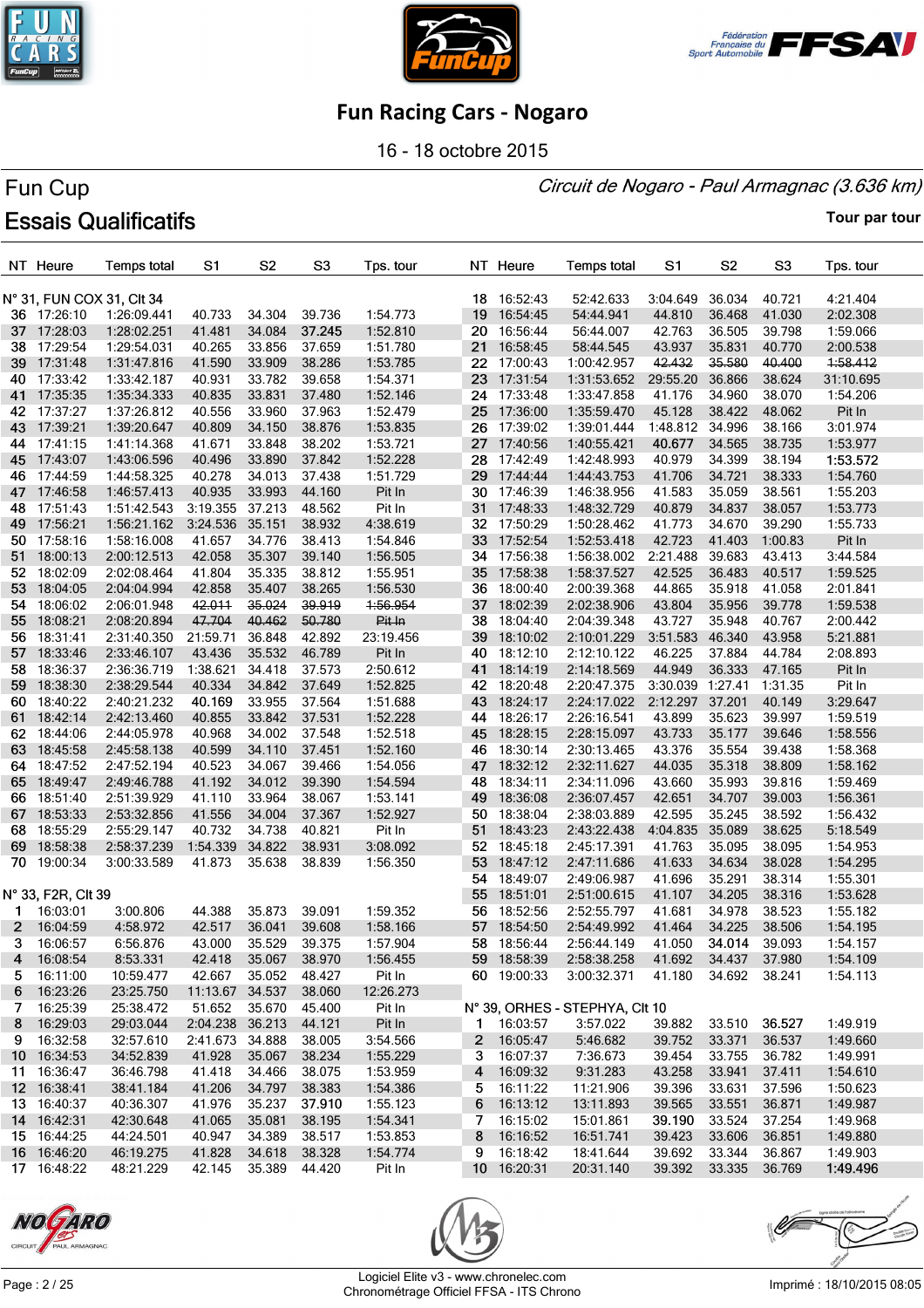





16 - 18 octobre 2015

#### Circuit de Nogaro - Paul Armagnac (3.636 km)

# Fun Cup **Essais Qualificatifs**

|                      | NT Heure    | <b>Temps total</b>                          | S <sub>1</sub> | S <sub>2</sub> | S <sub>3</sub> | Tps. tour |                 | NT Heure                | <b>Temps total</b>          | S <sub>1</sub>   | S <sub>2</sub>   | S <sub>3</sub>   | Tps. tour            |
|----------------------|-------------|---------------------------------------------|----------------|----------------|----------------|-----------|-----------------|-------------------------|-----------------------------|------------------|------------------|------------------|----------------------|
|                      |             |                                             |                |                |                |           |                 |                         |                             |                  |                  |                  |                      |
|                      | 16:18:42    | N° 39, ORHES - STEPHYA, CIt 10<br>18:41.644 | 39.692         | 33.344         | 36.867         | 1:49.903  | 63.             | 18:33:35<br>64 18:35:31 | 2:33:34.789<br>2:35:30.895  | 42.828<br>42.707 | 35.078<br>34.502 | 39.085<br>38.897 | 1:56.991<br>1:56.106 |
| 9<br>10 <sup>1</sup> | 16:20:31    | 20:31.140                                   | 39.392         | 33.335         | 36.769         | 1:49.496  | 65              | 18:37:31                | 2:37:30.541                 | 43.143           | 37.425           | 39.078           | 1:59.646             |
| 11                   | 16:22:30    | 22:29.369                                   | 41.118         | 33.898         | 43.213         | Pit In    | 66              | 18:39:29                | 2:39:28.613                 | 43.211           | 34.988           | 39.873           | 1:58.072             |
| 12 <sup>12</sup>     | 16:28:21    | 28:21.024                                   | 4:39.132       | 34.638         | 37.885         | 5:51.655  | 67              | 18:41:25                | 2:41:24.340                 | 42.164           | 34.629           | 38.934           | 1:55.727             |
|                      | 13 16:30:31 | 30:30.616                                   | 57.189         | 34.497         | 37.906         | 2:09.592  | 68              | 18:43:32                | 2:43:31.838                 | 43.262           | 35.582           | 48.654           | Pit In               |
|                      | 14 16:32:24 | 32:24.008                                   | 40.818         | 34.788         | 37.786         | 1:53.392  | 69              | 18:48:08                | 2:48:07.435                 | 3:25.342         | 33.383           | 36.872           | 4:35.597             |
|                      | 15 16:34:17 | 34:16.596                                   | 40.286         | 34.035         | 38.267         | 1:52.588  |                 | 70 18:49:58             | 2:49:57.318                 | 39.628           | 33.374           | 36.881           | 1:49.883             |
| 16 <sup>1</sup>      | 16:36:10    | 36:09.283                                   | 40.604         | 34.231         | 37.852         | 1:52.687  | 71              | 18:51:48                | 2:51:47.671                 | 39.314           | 34.087           | 36.952           | 1:50.353             |
| 17                   | 16:38:02    | 38:01.633                                   | 40.530         | 34.108         | 37.712         | 1:52.350  | 72              | 18:53:38                | 2:53:37.444                 | 39.526           | 33.440           | 36.807           | 1:49.773             |
| 18                   | 16:39:55    | 39:54.328                                   | 40.238         | 34.416         | 38.041         | 1:52.695  | 73              | 18:55:28                | 2:55:27.335                 | 39.933           | 33.208           | 36.750           | 1:49.891             |
| 19.                  | 16:41:47    | 41:46.585                                   | 40.613         | 33.888         | 37.756         | 1:52.257  |                 | 74 18:57:18             | 2:57:17.433                 | 39.547           | 33.232           | 37.319           | 1:50.098             |
| 20                   | 16:43:40    | 43:40.106                                   | 41.256         | 34.588         | 37.677         | 1:53.521  | 75              | 18:59:07                | 2:59:07.177                 | 39.570           | 33.400           | 36.774           | 1:49.744             |
| 21                   | 16:45:33    | 45:33.002                                   | 41.082         | 34.099         | 37.715         | 1:52.896  |                 | 76 19:00:59             | 3:00:58.294                 | 40.512           | 33.729           | 36.876           | 1:51.117             |
| 22                   | 16:47:27    | 47:26.500                                   | 41.017         | 34.582         | 37.899         | 1:53.498  |                 |                         |                             |                  |                  |                  |                      |
| 23                   | 16:49:20    | 49:19.565                                   | 40.952         | 34.241         | 37.872         | 1:53.065  |                 |                         | N° 42, LES OPALINES, CIt 12 |                  |                  |                  |                      |
| 24                   | 16:51:12    | 51:12.081                                   | 40.731         | 33.813         | 37.972         | 1:52.516  | 1               | 16:02:17                | 2:16.754                    | 39.888           | 33.851           | 36.847           | 1:50.586             |
| 25                   | 16:53:24    | 53:23.432                                   | 50.143         | 34.832         | 46.376         | Pit In    | $\mathbf{2}$    | 16:04:11                | 4:10.661                    | 39.352           | 33.876           | 40.679           | Pit In               |
| 26                   | 16:58:24    | 58:24.001                                   | 3:43.992       | 36.274         | 40.303         | 5:00.569  | 3               | 16:07:56                | 7:55.988                    | 2:34.121         | 33.969           | 37.237           | 3:45.327             |
| 27                   | 17:00:23    | 1:00:23.018                                 | 43.650         | 35.390         | 39.977         | 1:59.017  | 4               | 16:09:46                | 9:46.185                    | 39.550           | 33.626           | 37.021           | 1:50.197             |
| 28                   | 17:12:18    | 1:12:18.187                                 | 10:37.61       | 35.993         | 41.563         | 11:55.169 | 5               | 16:11:36                | 11:35.776                   | 39.192           | 33.605           | 36.794           | 1:49.591             |
| 29                   | 17:14:19    | 1:14:18.657                                 | 43.793         | 36.394         | 40.283         | 2:00.470  | 6               | 16:13:26                | 13:25.755                   | 39.623           | 33.303           | 37.053           | 1:49.979             |
| 30                   | 17:16:17    | 1:16:17.046                                 | 43.556         | 35.205         | 39.628         | 1:58.389  | 7               | 16:15:22                | 15:21.299                   | 39.742           | 33.642           | 42.160           | Pit In               |
| 31.                  | 17:18:18    | 1:18:17.879                                 | 44.879         | 35.450         | 40.504         | 2:00.833  | 8               | 16:21:25                | 21:24.734                   | 4:49.692         | 35.917           | 37.826           | 6:03.435             |
| 32 -                 | 17:20:17    | 1:20:16.374                                 | 43.155         | 35.171         | 40.169         | 1:58.495  | 9               | 16:23:18                | 23:17.319                   | 40.446           | 34.423           | 37.716           | 1:52.585             |
|                      | 33 17:22:18 | 1:22:17.416                                 | 45.350         | 35.615         | 40.077         | 2:01.042  | 10 <sup>°</sup> | 16:25:09                | 25:08.772                   | 39.914           | 33.854           | 37.685           | 1:51.453             |
|                      | 34 17:24:18 | 1:24:17.707                                 | 42.931         | 37.173         | 40.187         | 2:00.291  | 11              | 16:27:01                | 27:00.310                   | 39.706           | 34.129           | 37.703           | 1:51.538             |
|                      | 35 17:26:16 | 1:26:15.592                                 | 43.371         | 34.950         | 39.564         | 1:57.885  | 12 <sup>2</sup> | 16:28:53                | 28:52.693                   | 40.609           | 33.945           | 37.829           | 1:52.383             |
|                      | 36 17:28:17 | 1:28:16.353                                 | 45.425         | 35.372         | 39.964         | 2:00.761  | 13              | 16:30:45                | 30:44.237                   | 39.905           | 34.059           | 37.580           | 1:51.544             |
|                      | 37 17:30:29 | 1:30:29.210                                 | 45.324         | 35.897         | 51.636         | Pit In    |                 | 14 16:32:38             | 32:37.295                   | 41.502           | 33.991           | 37.565           | 1:53.058             |
|                      | 38 17:36:06 | 1:36:05.659                                 | 4:12.236       | 38.206         | 46.007         | 5:36.449  |                 | 15 16:34:30             | 34:29.737                   | 40.909           | 34.054           | 37.479           | 1:52.442             |
|                      | 39 17:38:08 | 1:38:07.973                                 | 46.504         | 35.931         | 39.879         | 2:02.314  | 16              | 16:36:22                | 36:21.794                   | 40.302           | 34.109           | 37.646           | 1:52.057             |
|                      | 40 17:40:08 | 1:40:07.984                                 | 44.168         | 36.403         | 39.440         | 2:00.011  | 17              | 16:38:17                | 38:16.756                   | 40.420           | 34.124           | 40.418           | 1:54.962             |
| 41                   | 17:42:04    | 1:42:03.731                                 | 42.041         | 34.618         | 39.088         | 1:55.747  | 18              | 16:40:09                | 40:09.114                   | 39.889           | 34.350           | 38.119           | 1:52.358             |
|                      | 42 17:44:25 | 1:44:24.863                                 | 1:06.095       | 35.313         | 39.724         | 2:21.132  | 19              | 16:42:01                | 42:01.044                   | 40.020           | 34.261           | 37.649           | 1:51.930             |
| 43                   | 17:46:23    | 1:46:22.904                                 | 42.704         | 35.374         | 39.963         | 1:58.041  | 20              | 16:43:53                | 43:52.352                   | 39.730           | 34.113           | 37.465           | 1:51.308             |
| 44                   | 17:48:19    | 1:48:18.533                                 | 41.481         | 34.848         | 39.300         | 1:55.629  | 21.             | 16:45:47                | 45:46.796                   | 40.560           | 35.930           | 37.954           | 1:54.444             |
|                      | 45 17:53:48 | 1:53:47.561                                 | 41.348         | 4:00.64        | 47.036         | 5:29.028  | 22 <sub>2</sub> | 16:47:40                | 47:39.438                   | 40.727           | 34.338           | 37.577           | 1:52.642             |
| 46                   | 17:56:17    | 1:56:16.802                                 | 43.420         | 36.051         | 1:09.77        | 2:29.241  | 23              | 16:49:39                | 49:38.963                   | 40.012           | 33.978           | 45.535           | Pit In               |
| 47                   | 17:58:15    | 1:58:15.019                                 | 43.757         | 35.255         | 39.205         | 1:58.217  | 24              | 16:54:07                | 54:06.646                   | 3:16.347         | 34.023           | 37.313           | 4:27.683             |
|                      | 48 18:00:13 | 2:00:13.145                                 | 42.439         | 36.412         | 39.275         | 1:58.126  |                 | 25 16:55:59             | 55:58.873                   | 40.358           | 34.255           | 37.614           | 1:52.227             |
|                      | 49 18:02:11 | 2:02:10.293                                 | 42.061         | 35.115         | 39.972         | 1:57.148  |                 | 26 16:57:51             | 57:50.940                   | 40.129           | 34.380           | 37.558           | 1:52.067             |
|                      | 50 18:04:07 | 2:04:06.432                                 | 42.631         | 34.922         | 38.586         | 1:56.139  |                 | 27 16:59:44             | 59:43.693                   | 40.012           | 34.763           | 37.978           | 1:52.753             |
| 51                   | 18:06:03    | 2:06:02.388                                 | 42.193         | 34.706         | 39.057         | 4:55.956  |                 | 28 17:01:39             | 1:01:39.026                 | 40.277           | 35.841           | 39.215           | 4:55.333             |
|                      | 52 18:08:19 | 2:08:18.315                                 | 47.610         | 40.880         | 47.437         | 2:15.927  |                 | 29 17:11:43             | 1:11:42.682                 | 8:52.251         | 34.128           | 37.277           | 10:03.656            |
|                      | 53 18:10:17 | 2:10:17.104                                 | 44.305         | 35.415         | 39.069         | 1:58.789  |                 | 30 17:13:35             | 1:13:34.402                 | 39.664           | 33.934           | 38.122           | 1:51.720             |
|                      | 54 18:12:42 | 2:12:41.885                                 | 41.410         | 59.619         | 43.752         | Pit In    |                 | 31 17:15:27             | 1:15:26.652                 | 39.838           | 34.420           | 37.992           | 1:52.250             |
|                      | 55 18:17:43 | 2:17:42.988                                 | 3:45.301       | 35.338         | 40.464         | 5:01.103  |                 | 32 17:17:20             | 1:17:19.847                 | 40.391           | 34.779           | 38.025           | 1:53.195             |
|                      | 56 18:19:48 | 2:19:47.330                                 | 44.202         | 38.069         | 42.071         | 2:04.342  |                 | 33 17:19:11             | 1:19:11.113                 | 40.106           | 33.755           | 37.405           | 1:51.266             |
|                      | 57 18:21:49 | 2:21:48.784                                 | 43.595         | 36.139         | 41.720         | 2:01.454  |                 | 34 17:21:03             | 1:21:03.064                 | 40.446           | 34.379           | 37.126           | 1:51.951             |
|                      | 58 18:23:48 | 2:23:47.405                                 | 43.389         | 35.451         | 39.781         | 1:58.621  |                 | 35 17:22:59             | 1:22:58.652                 | 39.788           | 33.952           | 41.848           | Pit In               |
|                      | 59 18:25:46 | 2:25:45.988                                 | 43.349         | 35.467         | 39.767         | 1:58.583  |                 | 36 17:27:07             | 1:27:07.154                 | 2:42.759 41.159  |                  | 44.584           | 4:08.502             |
|                      | 60 18:27:44 | 2:27:43.278                                 | 42.727         | 35.069         | 39.494         | 1:57.290  |                 | 37 17:29:20             | 1:29:19.378                 | 48.090           | 38.488           | 45.646           | 2:12.224             |
|                      | 61 18:29:40 | 2:29:39.690                                 | 41.958         | 35.409         | 39.045         | 1:56.412  |                 | 38 17:31:31             | 1:31:30.987                 | 50.214           | 38.160           | 43.235           | 2:11.609             |
|                      | 62 18:31:38 | 2:31:37.798                                 | 42.823         | 35.330         | 39.955         | 1:58.108  |                 | 39 17:33:44             | 1:33:43.347                 | 46.948           | 38.338           | 47.074           | 2:12.360             |





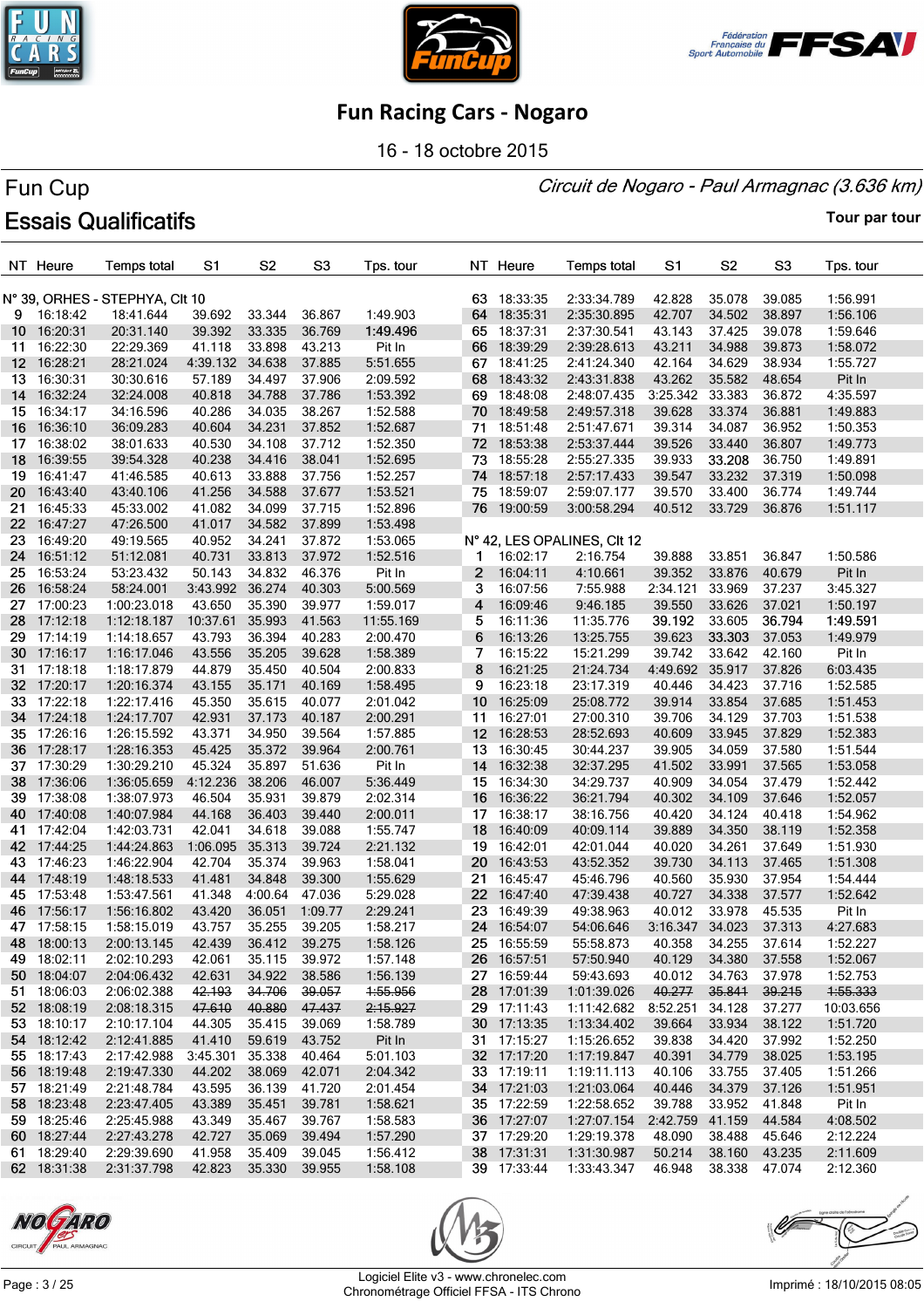





16 - 18 octobre 2015

#### Circuit de Nogaro - Paul Armagnac (3.636 km)

# Fun Cup **Essais Qualificatifs**

|                  | NT Heure    | <b>Temps total</b>              | S <sub>1</sub> | S <sub>2</sub> | S <sub>3</sub>   | Tps. tour |    | NT Heure    | <b>Temps total</b>          | S1              | S <sub>2</sub> | S <sub>3</sub> | Tps. tour            |
|------------------|-------------|---------------------------------|----------------|----------------|------------------|-----------|----|-------------|-----------------------------|-----------------|----------------|----------------|----------------------|
|                  |             | N° 42, LES OPALINES, CIt 12     |                |                |                  |           | 32 | 17:21:28    | 1:21:27.992                 | 41.263          | 36.460         | 43.884         | 2:01.607             |
|                  | 38 17:31:31 | 1:31:30.987                     | 50.214         | 38.160         | 43.235           | 2:11.609  | 33 | 17:23:20    | 1:23:19.742                 | 39.995          | 34.257         | 37.498         | 1:51.750             |
|                  | 39 17:33:44 | 1:33:43.347                     | 46.948         | 38.338         | 47.074           | 2:12.360  |    | 34 17:25:12 | 1:25:11.447                 | 40.041          | 34.288         | 37.376         | 1:51.705             |
|                  | 40 17:36:05 | 1:36:05.178                     | 53.619         | 41.765         | 46.447           | 2:21.831  | 35 | 17:27:05    | 1:27:04.510                 | 39.881          | 34.057         | 39.125         | 1:53.063             |
| 41               | 17:38:17    | 1:38:16.849                     | 49.293         | 39.498         | 42.880           | 2:11.671  | 36 | 17:28:56    | 1:28:55.952                 | 39.704          | 33.974         | 37.764         | 1:51.442             |
| 42               | 17:40:26    | 1:40:25.654                     | 46.763         | 39.335         | 42.707           | 2:08.805  |    | 37 17:30:48 | 1:30:47.492                 | 40.061          | 34.005         | 37.474         | 1:51.540             |
|                  | 43 17:42:33 | 1:42:32.470                     | 46.789         | 37.527         | 42.500           | 2:06.816  |    | 38 17:32:45 | 1:32:44.404                 | 40.253          | 34.034         | 42.625         | Pit In               |
|                  | 44 17:44:41 | 1:44:40.574                     | 45.850         | 38.027         | 44.227           | 2:08.104  |    | 39 17:37:13 | 1:37:12.290                 | 3:11.727        | 36.500         | 39.659         | 4:27.886             |
| 45               | 17:46:53    | 1:46:53.165                     | 47.711         | 40.377         | 44.503           | 2:12.591  | 40 | 17:39:10    | 1:39:09.240                 | 43.239          | 35.002         | 38.709         | 1:56.950             |
| 46               | 17:49:11    | 1:49:11.016                     | 49.591         | 39.772         | 48.488           | Pit In    |    | 41 17:41:05 | 1:41:05.155                 | 42.633          | 34.816         | 38.466         | 1:55.915             |
| 47               | 18:01:26    | 2:01:25.911                     | 10:49.24       | 43.092         | 42.559           | 12:14.895 |    | 42 17:43:00 | 1:42:59.583                 | 41.471          | 34.457         | 38.500         | 1:54.428             |
| 48               | 18:03:31    | 2:03:30.293                     | 45.102         | 40.145         | 39.135           | 2:04.382  |    | 43 17:44:54 | 1:44:53.674                 | 41.487          | 34.263         | 38.341         | 1:54.091             |
| 49               | 18:05:28    | 2:05:27.304                     | 40.977         | 34.291         | 41.743           | Pit In    | 44 | 17:47:11    | 1:47:10.784                 | 1:02.552        | 35.312         | 39.246         | 2:17.110             |
| 50               | 18:09:39    | 2:09:38.537                     | 2:33.005       | 53.367         | 44.861           | 4:11.233  |    | 45 17:49:06 | 1:49:05.677                 | 40.836          | 34.449         | 39.608         | 1:54.893             |
| 51               | 18:11:31    | 2:11:30.738                     | 40.371         | 34.617         | 37.213           | 1:52.201  |    | 46 17:51:19 | 1:51:18.564                 | 41.279          | 46.015         | 45.593         | 2:12.887             |
|                  | 52 18:13:22 | 2:13:21.403                     | 39.828         | 33.792         | 37.045           | 1:50.665  |    | 47 17:53:27 | 1:53:26.220                 | 46.630          | 38.630         | 42.396         | 2:07.656             |
| 53               | 18:15:13    | 2:15:12.676                     | 39.642         | 33.967         | 37.664           | 1:51.273  | 48 | 17:55:23    | 1:55:22.973                 | 42.767          | 35.037         | 38.949         | 1:56.753             |
| 54               | 18:17:03    | 2:17:03.104                     | 39.268         | 34.021         | 37.139           | 1:50.428  | 49 | 17:57:29    | 1:57:28.495                 | 45.528          | 36.061         | 43.933         | Pit In               |
| 55               | 18:19:12    | 2:19:12.003                     | 39.477         | 44.062         | 45.360           | 2:08.899  |    | 50 18:01:00 | 2:00:59.818                 | 2:17.587        | 35.301         | 38.435         | 3:31.323             |
|                  | 56 18:21:40 | 2:21:39.665                     | 51.729         | 51.278         | 44.655           | 2:27.662  |    | 51 18:02:54 | 2:02:53.596                 | 41.015          | 34.487         | 38.276         | 1:53.778             |
| 57 <sub>2</sub>  | 18:23:49    |                                 |                | 44.047         |                  |           | 52 |             |                             | 40.732          | 34.806         |                |                      |
|                  |             | 2:23:48.309                     | 47.387         |                | 37.210<br>42.008 | 2:08.644  | 53 | 18:04:48    | 2:04:47.689                 |                 |                | 38.555         | 1:54.093<br>2:15.043 |
|                  | 58 18:25:46 | 2:25:45.978                     | 40.691         | 34.970         |                  | Pit In    |    | 18:07:03    | 2:07:02.732                 | 41.168          | 35.459         | 58.416         |                      |
|                  |             |                                 |                |                |                  |           |    | 54 18:09:41 | 2:09:40.244                 | 58.162          | 53.389         | 45.961         | 2:37.512             |
|                  |             | N° 45, CORDELIER RACING, CIt 27 |                |                |                  |           | 55 | 18:11:36    | 2:11:35.839                 | 42.497          | 34.837         | 38.261         | 1:55.595             |
| 1.               | 16:05:19    | 5:18.739                        | 39.935         | 34.053         | 37.275           | 1:51.263  | 56 | 18:13:28    | 2:13:28.083                 | 40.270          | 34.129         | 37.845         | 1:52.244             |
| $\mathbf{2}$     | 16:07:12    | 7:11.203                        | 41.379         | 33.936         | 37.149           | 1:52.464  |    | 57 18:15:23 | 2:15:22.214                 | 40.604          | 34.825         | 38.702         | 1:54.131             |
| 3.               | 16:09:04    | 9:03.210                        | 40.025         | 34.247         | 37.735           | 1:52.007  | 58 | 18:17:16    | 2:17:15.857                 | 40.735          | 34.555         | 38.353         | 1:53.643             |
| $\overline{4}$   | 16:10:57    | 10:56.788                       | 41.350         | 33.822         | 38.406           | 1:53.578  |    | 59 18:19:11 | 2:19:10.799                 | 41.270          | 34.659         | 39.013         | 1:54.942             |
| 5                | 16:12:48    | 12:47.898                       | 39.912         | 33.839         | 37.359           | 1:51.110  |    | 60 18:21:04 | 2:21:04.099                 | 41.466          | 34.014         | 37.820         | 1:53.300             |
| 6                | 16:14:40    | 14:40.047                       | 40.822         | 33.904         | 37.423           | 1:52.149  |    | 61 18:22:59 | 2:22:58.844                 | 41.223          | 34.030         | 39.492         | 1:54.745             |
| 7                | 16:16:32    | 16:31.651                       | 39.886         | 34.162         | 37.556           | 1:51.604  |    | 62 18:25:00 | 2:24:59.277                 | 41.589          | 35.143         | 43.701         | Pit In               |
| 8                | 16:18:24    | 18:23.256                       | 40.173         | 34.019         | 37.413           | 1:51.605  |    | 63 18:30:52 | 2:30:52.186                 | 4:39.733        | 34.662         | 38.514         | 5:52.909             |
| 9                | 16:20:15    | 20:14.981                       | 40.256         | 33.798         | 37.671           | 1:51.725  |    | 64 18:32:44 | 2:32:43.640                 | 40.081          | 34.079         | 37.294         | 1:51.454             |
| 10 <sup>10</sup> | 16:22:11    | 22:10.310                       | 39.669         | 34.007         | 41.653           | Pit In    | 65 | 18:34:35    | 2:34:34.547                 | 39.715          | 33.744         | 37.448         | 1:50.907             |
| 11.              | 16:25:46    | 25:45.748                       | 2:15.099       | 35.625         | 44.714           | 3:35.438  |    | 66 18:36:26 | 2:36:25.497                 | 40.108          | 33.709         | 37.133         | 1:50.950             |
|                  | 12 16:27:42 | 27:41.235                       | 41.309         | 35.009         | 39.169           | 1:55.487  |    | 67 18:38:18 | 2:38:17.251                 | 40.158          | 34.176         | 37.420         | 1:51.754             |
|                  | 13 16:29:36 | 29:35.883                       | 41.824         | 34.419         | 38.405           | 1:54.648  |    | 68 18:40:09 | 2:40:08.951                 | 40.127          | 34.110         | 37.463         | 1:51.700             |
| 14               | 16:31:30    | 31:29.537                       | 40.795         | 34.040         | 38.819           | 1:53.654  | 69 | 18:42:01    | 2:42:00.350                 | 40.043          | 33.970         | 37.386         | 1:51.399             |
| 15.              | 16:33:24    | 33:23.309                       | 41.375         | 34.238         | 38.159           | 1:53.772  | 70 | 18:43:58    | 2:43:57.808                 | 39.806          | 34.730         | 42.922         | Pit In               |
|                  | 16 16:35:18 | 35:17.335                       | 41.043         | 34.262         | 38.721           | 1:54.026  |    | 71 18:47:55 | 2:47:54.800                 | 2:37.384        | 36.186         | 43.422         | 3:56.992             |
|                  | 17 16:37:12 | 37:11.712                       | 41.765         | 34.114         | 38.498           | 1:54.377  |    | 72 18:49:51 | 2:49:50.457                 | 41.982          | 34.995         | 38.680         | 1:55.657             |
|                  | 18 16:39:06 | 39:05.384                       | 40.587         | 34.402         | 38.683           | 1:53.672  |    | 73 18:52:02 | 2:52:01.655                 | 47.507          | 40.812         | 42.879         | 2:11.198             |
| 19               | 16:41:00    | 40:59.608                       | 40.977         | 35.180         | 38.067           | 1:54.224  |    | 74 18:53:58 | 2:53:57.511                 | 41.733          | 34.794         | 39.329         | 1:55.856             |
|                  | 20 16:42:57 | 42:56.538                       | 40.715         | 34.762         | 41.453           | Pit In    |    | 75 18:55:53 | 2:55:53.131                 | 41.828          | 34.945         | 38.847         | 1:55.620             |
|                  | 21 16:49:49 | 49:48.748                       | 5:38.514       | 35.217         | 38.479           | 6:52.210  |    | 76 18:57:48 | 2:57:47.883                 | 41.356          | 34.838         | 38.558         | 1:54.752             |
|                  | 22 16:51:44 | 51:43.846                       | 41.052         | 35.122         | 38.924           | 1:55.098  |    | 77 18:59:46 | 2:59:45.838                 | 41.882          | 37.037         | 39.036         | 1:57.955             |
|                  | 23 16:53:38 | 53:37.992                       | 41.008         | 34.992         | 38.146           | 1:54.146  |    | 78 19:01:44 | 3:01:43.786                 | 41.611          | 36.711         | 39.626         | 1:57.948             |
|                  | 24 16:55:33 | 55:33.068                       | 41.134         | 34.969         | 38.973           | 1:55.076  |    |             |                             |                 |                |                |                      |
|                  | 25 16:57:29 | 57:28.750                       | 41.376         | 35.898         | 38.408           | 1:55.682  |    |             | N° 60, DEFI COFI-IT, CIt 11 |                 |                |                |                      |
|                  | 26 16:59:22 | 59:22.104                       | 40.876         | 34.653         | 37.825           | 1:53.354  |    | 1 16:09:51  | 9:50.313                    | 39.754          | 33.706         | 37.090         | 1:50.550             |
|                  | 27 17:01:17 | 1:01:16.846                     | 40.888         | 34.427         | 39.427           | 1:54.742  |    | 2 16:11:41  | 11:40.639                   | 39.743          | 33.543         | 37.040         | 1:50.326             |
|                  | 28 17:13:48 | 1:13:47.686                     | 11:17.72       | 35.413         | 37.701           | 12:30.840 | 3. | 16:13:32    | 13:31.294                   | 39.925          | 33.374         | 37.356         | 1:50.655             |
|                  | 29 17:15:41 | 1:15:40.276                     | 39.909         | 35.090         | 37.591           | 1:52.590  | 4  | 16:15:27    | 15:26.300                   | 39.716          | 33.837         | 41.453         | Pit In               |
|                  | 30 17:17:33 | 1:17:32.762                     | 40.641         | 34.243         | 37.602           | 1:52.486  | 5  | 16:18:40    | 18:40.096                   | 2:02.407 33.599 |                | 37.790         | 3:13.796             |
|                  | 31 17:19:27 | 1:19:26.385                     | 41.979         | 34.486 37.158  |                  | 1:53.623  | 6  | 16:20:31    | 20:30.296                   | 39.605          | 33.624         | 36.971         | 1:50.200             |





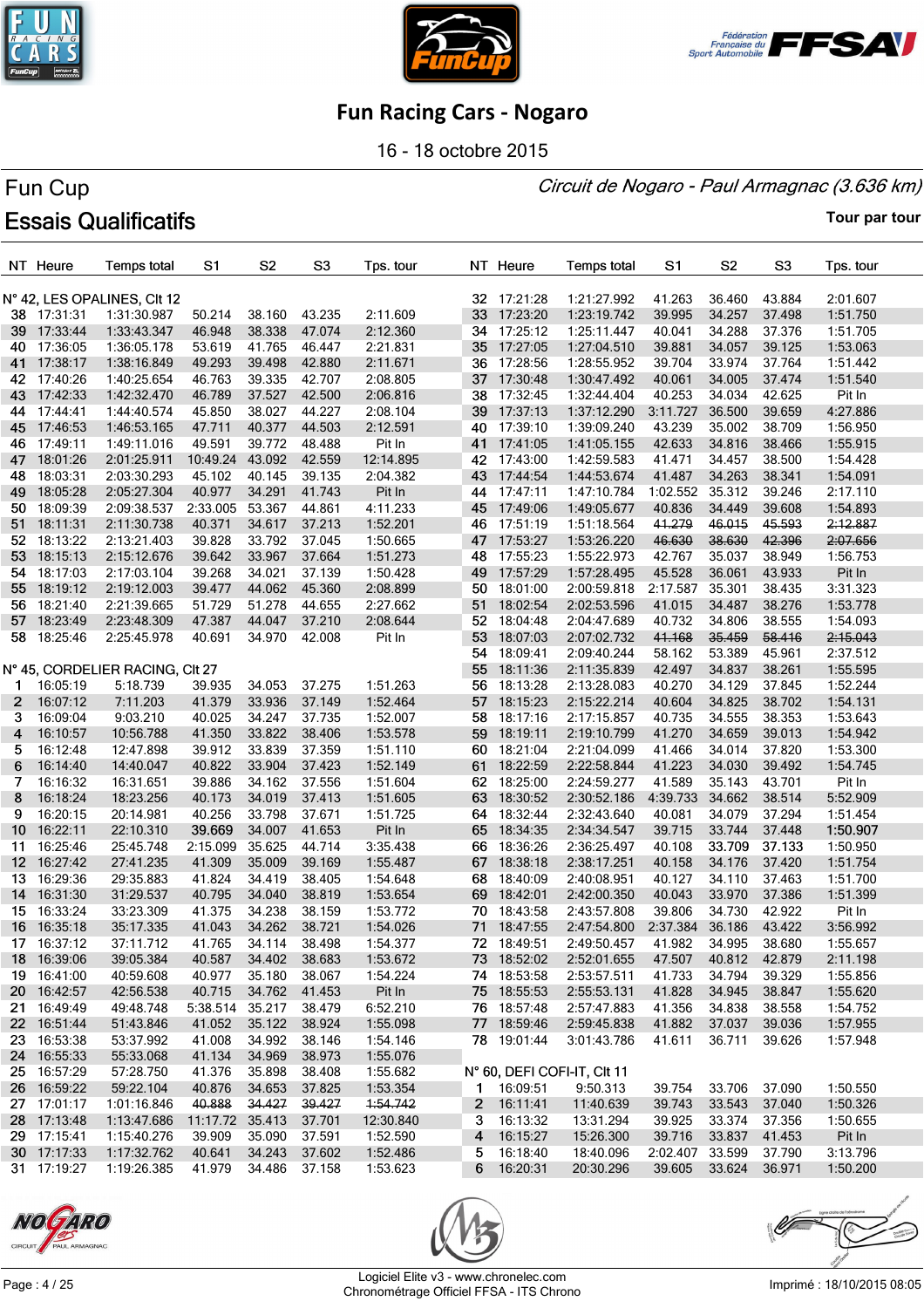





16 - 18 octobre 2015

#### Circuit de Nogaro - Paul Armagnac (3.636 km)

# Fun Cup **Essais Qualificatifs**

**Tour par tour**

|                  | NT Heure           | <b>Temps total</b>                | S <sub>1</sub>         | S <sub>2</sub> | S <sub>3</sub> | Tps. tour |    | NT Heure    | <b>Temps total</b>                 | S <sub>1</sub>  | S <sub>2</sub> | S <sub>3</sub> | Tps. tour |
|------------------|--------------------|-----------------------------------|------------------------|----------------|----------------|-----------|----|-------------|------------------------------------|-----------------|----------------|----------------|-----------|
|                  |                    |                                   |                        |                |                |           |    |             |                                    |                 |                |                |           |
|                  |                    | N° 60, DEFI COFI-IT, CIt 11       |                        |                |                |           | 4  | 16:37:13    | 37:12.210                          | 41.730          | 35.211         | 38.229         | 1:55.170  |
| 5.               | 16:18:40           | 18:40.096                         | 2:02.407               | 33.599         | 37.790         | 3:13.796  | 5  | 16:39:17    | 39:17.207                          | 51.939          | 34.829         | 38.229         | 2:04.997  |
| 6                | 16:20:31           | 20:30.296                         | 39.605                 | 33.624         | 36.971         | 1:50.200  | 6  | 16:41:12    | 41:11.798                          | 41.445          | 34.730         | 38.416         | 1:54.591  |
| 7                | 16:22:21           | 22:21.005                         | 40.167                 | 33.645         | 36.897         | 1:50.709  | 7  | 16:43:07    | 43:06.426                          | 41.578          | 34.999         | 38.051         | 1:54.628  |
| 8                | 16:24:12           | 24:11.698                         | 39.630                 | 33.540         | 37.523         | 1:50.693  | 8  | 16:45:01    | 45:00.362                          | 41.177          | 34.705         | 38.054         | 1:53.936  |
| 9                | 16:26:12           | 26:11.387                         | 43.554                 | 37.058         | 39.077         | 1:59.689  | 9  | 16:46:55    | 46:55.051                          | 41.174          | 35.386         | 38.129         | 1:54.689  |
|                  |                    |                                   |                        |                |                |           | 10 |             |                                    |                 |                |                |           |
| 10               | 16:28:02           | 28:01.274                         | 39.597                 | 33.145         | 37.145         | 1:49.887  |    | 16:48:50    | 48:50.132                          | 42.031          | 34.974         | 38.076         | 1:55.081  |
| 11.              | 16:29:57           | 29:56.885                         | 40.105                 | 33.495         | 42.011         | Pit In    | 11 | 16:50:44    | 50:44.085                          | 40.799          | 35.046         | 38.108         | 1:53.953  |
| 12 <sup>12</sup> | 16:35:57           | 35:56.430                         | 4:47.473               | 34.717         | 37.355         | 5:59.545  |    | 12 16:52:39 | 52:39.148                          | 42.136          | 34.821         | 38.106         | 1:55.063  |
| 13.              | 16:37:48           | 37:48.085                         | 40.350                 | 33.820         | 37.485         | 1:51.655  | 13 | 16:54:37    | 54:36.514                          | 41.122          | 34.818         | 41.426         | Pit In    |
| 14               | 16:39:41           | 39:40.394                         | 40.325                 | 34.058         | 37.926         | 1:52.309  |    | 14 16:58:33 | 58:32.358                          | 2:42.102 35.260 |                | 38.482         | 3:55.844  |
| 15 -             | 16:41:33           | 41:33.135                         | 40.529                 | 34.137         | 38.075         | 1:52.741  | 15 | 17:00:27    | 1:00:27.074                        | 41.623          | 34.918         | 38.175         | 1:54.716  |
| 16               | 16:43:25           | 43:24.256                         | 40.051                 | 33.877         | 37.193         | 1:51.121  | 16 | 17:12:04    | 1:12:03.413                        | 10:23.11        | 35.043         | 38.178         | 11:36.339 |
| 17.              | 16:45:17           | 45:16.293                         | 40.105                 | 34.312         | 37.620         | 1:52.037  | 17 | 17:13:59    | 1:13:58.479                        | 42.139          | 34.809         | 38.118         | 1:55.066  |
| 18               | 16:47:08           | 47:07.828                         | 40.337                 | 33.658         | 37.540         | 1:51.535  |    | 18 17:15:52 | 1:15:51.593                        | 40.628          | 34.785         | 37.701         | 1:53.114  |
| 19 -             | 16:49:00           | 49:00.043                         | 40.619                 | 34.052         | 37.544         | 1:52.215  | 19 | 17:17:45    | 1:17:45.139                        | 40.477          | 34.713         | 38.356         | 1:53.546  |
| 20 -             | 16:50:53           | 50:52.433                         | 40.876                 | 33.808         | 37.706         | 1:52.390  | 20 | 17:19:41    | 1:19:40.551                        | 40.660          | 35.840         | 38.912         | 1:55.412  |
| 21               | 16:52:50           | 52:49.719                         | 40.442                 | 33.904         | 42.940         | Pit In    | 21 | 17:21:38    | 1:21:37.497                        | 43.559          | 35.500         | 37.887         | 1:56.946  |
| 22 <sub>2</sub>  | 16:59:57           | 59:56.522                         | 5:55.038               | 34.126         | 37.639         |           |    | 22 17:23:31 | 1:23:30.511                        | 40.497          | 34.350         | 38.167         | 1:53.014  |
|                  |                    |                                   |                        | 34.473         |                | 7:06.803  | 23 | 17:25:24    |                                    |                 | 34.445         |                |           |
| 23               | 17:11:45           | 1:11:44.292                       | 10:36.22               |                | 37.070         | 11:47.770 |    |             | 1:25:23.727                        | 40.666          |                | 38.105         | 1:53.216  |
| 24               | 17:13:37           | 1:13:36.611                       | 39.752                 | 33.400         | 39.167         | 1:52.319  | 24 | 17:27:19    | 1:27:19.092                        | 41.625          | 34.442         | 39.298         | 1:55.365  |
| 25               | 17:15:29           | 1:15:28.934                       | 40.118                 | 34.736         | 37.469         | 1:52.323  | 25 | 17:29:14    | 1:29:13.601                        | 41.857          | 34.092         | 38.560         | 1:54.509  |
|                  | 26 17:17:24        | 1:17:23.685                       | 40.457                 | 33.979         | 40.315         | 1:54.751  |    | 26 17:31:09 | 1:31:08.399                        | 41.887          | 34.531         | 38.380         | 1:54.798  |
| 27               | 17:19:15           | 1:19:14.481                       | 40.193                 | 33.298         | 37.305         | 1:50.796  |    | 27 17:33:04 | 1:33:03.699                        | 41.322          | 34.903         | 39.075         | 1:55.300  |
| 28               | 17:21:06           | 1:21:05.753                       | 40.393                 | 33.588         | 37.291         | 1:51.272  | 28 | 17:35:01    | 1:35:00.464                        | 43.444          | 34.696         | 38.625         | 1:56.765  |
| 29               | 17:23:07           | 1:23:06.305                       | 43.523                 | 34.453         | 42.576         | Pit In    | 29 | 17:36:54    | 1:36:53.631                        | 40.768          | 34.374         | 38.025         | 1:53.167  |
|                  | 30 17:41:25        | 1:41:24.614                       | 17:07.05               | 33.949         | 37.302         | 18:18.309 | 30 | 17:38:50    | 1:38:49.396                        | 41.127          | 35.494         | 39.144         | 1:55.765  |
| 31.              | 17:43:17           | 1:43:17.181                       | 41.617                 | 33.904         | 37.046         | 1:52.567  |    | 31 17:40:44 | 1:40:43.397                        | 41.274          | 34.460         | 38.267         | 1:54.001  |
| 32 <sub>2</sub>  | 17:45:07           | 1:45:07.029                       | 39.533                 | 33.383         | 36.932         | 1:49.848  | 32 | 17:42:46    | 1:42:45.402                        | 42.618          | 34.571         | 44.816         | Pit In    |
|                  | 33 17:46:57        | 1:46:57.059                       | 39.620                 | 33.355         | 37.055         | 1:50.030  |    | 33 17:46:26 | 1:46:25.912                        | 2:28.903        | 34.363         | 37.244         | 3:40.510  |
|                  | 34 17:48:47        | 1:48:46.924                       | 39.972                 | 33.121         | 36.772         | 1:49.865  |    | 34 17:48:18 | 1:48:17.345                        | 39.938          | 33.790         | 37.705         | 1:51.433  |
|                  | 35 17:50:39        | 1:50:38.676                       | 40.765                 | 33.917         | 37.070         | 1:51.752  | 35 | 17:50:09    | 1:50:08.754                        | 39.852          | 34.152         | 37.405         | 1:51.409  |
| 36               | 17:52:55           | 1:52:54.642                       | 39.651                 | 34.815         | 1:01.50        | Pit In    | 36 | 17:52:16    | 1:52:15.622                        | 40.031          | 34.569         | 52.268         | Pit In    |
|                  |                    |                                   |                        |                | 37.896         |           | 37 |             |                                    | 5:59.433        |                |                |           |
| 37               | 18:00:39           | 2:00:38.452                       | 6:32.333               | 33.581         |                | 7:43.810  |    | 17:59:27    | 1:59:26.499                        |                 | 33.899         | 37.545         | 7:10.877  |
| 38               | 18:02:29           | 2:02:29.033                       | 39.792                 | 33.770         | 37.019         | 1:50.581  | 38 | 18:01:19    | 2:01:18.449                        | 40.833          | 33.721         | 37.396         | 1:51.950  |
| 39               | 18:04:19           | 2:04:18.567                       | 39.276                 | 33.402         | 36.856         | 1:49.534  | 39 | 18:03:10    | 2:03:09.795                        | 39.779          | 34.530         | 37.037         | 1:51.346  |
| 40               | 18:06:21           | 2:06:20.335                       | 39.359                 | 33.390         | 49.019         | 2:01.768  | 40 | 18:05:02    | 2:05:01.619                        | 40.613          | 34.070         | 37.141         | 1:51.824  |
| 41               | 18:08:36           | 2:08:35.623                       | 46.540                 | 41.914         | 46.834         | 2:15.288  | 41 | 18:07:04    | 2:07:03.694                        | 39.483          | 34.350         | 48.242         | 2:02.075  |
| 42               | 18:10:33           | 2:10:32.744                       | 46.177                 | 33.750         | 37.194         | 1:57.121  | 42 | 18:09:43    | 2:09:42.536                        | 57.956          | 53.853         | 47.033         | 2:38.842  |
| 43               | 18:12:23           | 2:12:22.582                       | 39.386                 | 33.544         | 36.908         | 1:49.838  | 43 | 18:11:36    | 2:11:35.353                        | 41.212          | 34.159         | 37.446         | 1:52.817  |
|                  | 44 18:14:14        | 2:14:13.496                       | 39.950                 | 33.444         | 37.520         | 1:50.914  |    | 44 18:13:27 | 2:13:26.253                        | 39.952          | 34.009         | 36.939         | 1:50.900  |
|                  | 45 18:16:03        | 2:16:03.082                       | 39.426                 | 33.378         | 36.782         | 1:49.586  |    | 45 18:15:18 | 2:15:17.491                        | 39.524          | 34.554         | 37.160         | 1:51.238  |
|                  | 46 18:17:59        | 2:17:58.939                       | 39.410                 | 34.652         | 41.795         | Pit In    |    | 46 18:17:09 | 2:17:08.270                        | 39.427          | 33.893         | 37.459         | 1:50.779  |
|                  | 47 18:27:46        | 2:27:45.532                       | 8:33.779               | 34.800         | 38.014         | 9:46.593  |    | 47 18:19:00 | 2:18:59.848                        | 40.798          | 33.886         | 36.894         | 1:51.578  |
|                  | 48 18:29:38        | 2:29:37.328                       | 40.189                 | 34.075         | 37.532         | 1:51.796  |    | 48 18:20:55 | 2:20:54.807                        | 40.467          | 34.463         | 40.029         | Pit In    |
|                  | 49 18:31:30        | 2:31:29.645                       | 40.687                 | 34.082         | 37.548         | 1:52.317  |    | 49 18:26:05 | 2:26:04.671                        | 3:55.970 35.581 |                | 38.313         | 5:09.864  |
|                  | 50 18:33:21        | 2:33:21.176                       | 40.131                 | 33.818         | 37.582         | 1:51.531  |    | 50 18:27:59 | 2:27:58.490                        | 40.823          | 34.717         | 38.279         | 1:53.819  |
|                  | 51 18:35:13        | 2:35:12.377                       | 39.996                 | 33.858         | 37.347         | 1:51.201  |    | 51 18:29:53 | 2:29:53.113                        | 41.024          | 34.814         | 38.785         |           |
|                  |                    |                                   |                        |                |                |           |    |             |                                    |                 |                |                | 1:54.623  |
|                  | 52 18:37:13        | 2:37:12.506                       | 41.567                 | 33.676         | 44.886         | Pit In    |    | 52 18:31:47 | 2:31:46.840                        | 41.449          | 34.532         | 37.746         | 1:53.727  |
|                  | 53 18:40:25        | 2:40:24.851                       | 1:54.204 34.076 44.065 |                |                | Pit In    |    | 53 18:33:40 | 2:33:40.002                        | 40.933          | 34.433         | 37.796         | 1:53.162  |
|                  |                    |                                   |                        |                |                |           |    | 54 18:35:34 | 2:35:33.330                        | 40.945          | 34.508         | 37.875         | 1:53.328  |
|                  |                    | N° 66, POLE POSITION 81 1, CIt 23 |                        |                |                |           |    | 55 18:37:27 | 2:37:26.708                        | 41.014          | 34.558         | 37.806         | 1:53.378  |
|                  | 1 16:31:28         | 31:28.039                         | 42.367                 | 35.523         | 38.312         | 1:56.202  |    | 56 18:39:20 | 2:39:20.098                        | 40.643          | 34.838         | 37.909         | 1:53.390  |
|                  | 2 16:33:23         | 33:22.704                         | 41.661                 | 34.658         | 38.346         | 1:54.665  |    | 57 18:41:20 | 2:41:19.700                        | 41.020          | 36.364         | 42.218         | Pit In    |
|                  | $3 \quad 16:35:17$ | 35:17.040                         | 40.905 34.807 38.624   |                |                | 1:54.336  |    | 58 18:53:50 | 2:53:49.710 10:59.93 46.517 43.563 |                 |                |                | 12:30.010 |







Page : 5 / 25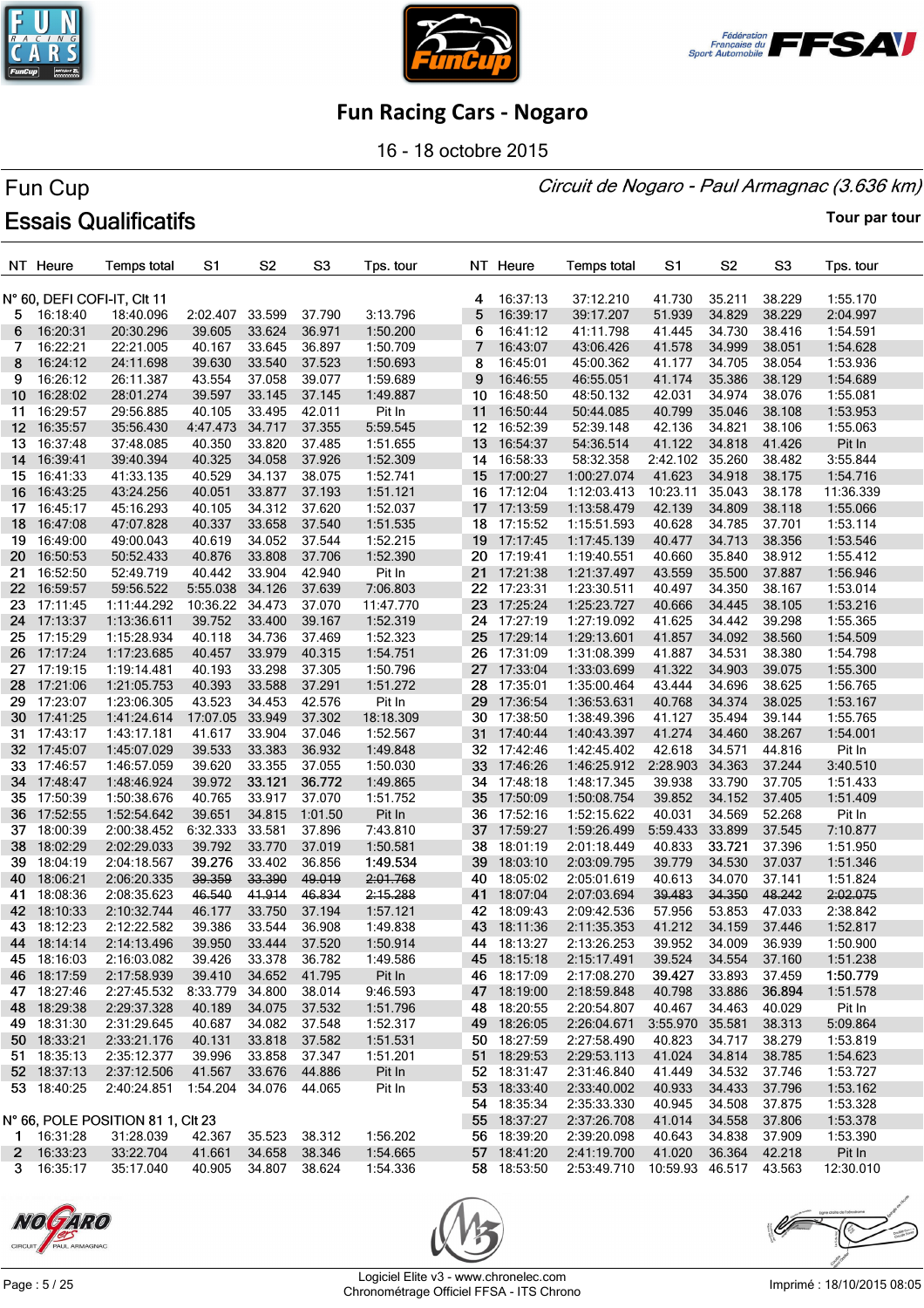





16 - 18 octobre 2015

#### Circuit de Nogaro - Paul Armagnac (3.636 km)

# Fun Cup **Essais Qualificatifs**

|                  | NT Heure                   | <b>Temps total</b>                | S1                     | S <sub>2</sub>   | S <sub>3</sub>   | Tps. tour |                 | NT Heure               | <b>Temps total</b> | S1                   | S <sub>2</sub> | S <sub>3</sub>   | Tps. tour            |
|------------------|----------------------------|-----------------------------------|------------------------|------------------|------------------|-----------|-----------------|------------------------|--------------------|----------------------|----------------|------------------|----------------------|
|                  |                            | N° 66, POLE POSITION 81 1, CIt 23 |                        |                  |                  |           |                 | 47 18:11:40            | 2:11:39.826        | 41.623               | 34.637         | 38.199           | 1:54.459             |
|                  | 57 18:41:20                | 2:41:19.700                       | 41.020                 | 36.364           | 42.218           | Pit In    | 48              | 18:13:32               | 2:13:31.249        | 39.947               | 34.213         | 37.263           | 1:51.423             |
| 58               | 18:53:50                   | 2:53:49.710                       | 10:59.93               | 46.517           | 43.563           | 12:30.010 | 49              | 18:15:23               | 2:15:22.745        | 39.983               | 34.186         | 37.327           | 1:51.496             |
| 59               | 18:55:58                   | 2:55:57.304                       | 45.884                 | 41.113           | 40.597           | 2:07.594  |                 | 50 18:17:18            | 2:17:17.707        | 40.690               | 35.948         | 38.324           | 1:54.962             |
| 60               | 18:57:53                   | 2:57:53.031                       | 42.887                 | 34.641           | 38.199           | 1:55.727  |                 | 51 18:19:14            | 2:19:13.334        | 40.005               | 34.660         | 40.962           | 1:55.627             |
| 61               | 18:59:48                   | 2:59:48.105                       | 40.900                 | 34.653           | 39.521           | 1:55.074  |                 | 52 18:21:05            | 2:21:04.359        | 39.639               | 34.062         | 37.324           | 1:51.025             |
|                  | 62 19:01:42                | 3:01:41.826                       | 40.402                 | 35.104           | 38.215           | 1:53.721  | 53              | 18:23:13               | 2:23:13.135        | 46.743               | 40.626         | 41.407           | 2:08.776             |
|                  |                            |                                   |                        |                  |                  |           |                 | 54 18:25:14            | 2:25:14.131        | 40.196               | 36.564         | 44.236           | Pit In               |
|                  |                            | N° 71, S-TEAM ZOSH, CIt 31        |                        |                  |                  |           |                 | 55 18:30:01            | 2:30:01.138        | 3:32.556             | 35.573         | 38.878           | 4:47.007             |
| 1.               | 16:12:51                   | 12:50.743                         | 41.072                 | 34.131           | 38.415           | 1:53.618  | 56              | 18:31:58               | 2:31:57.315        | 42.275               | 35.424         | 38.478           | 1:56.177             |
| $\mathbf{2}$     | 16:14:45                   | 14:44.919                         | 41.394                 | 34.449           | 38.333           | 1:54.176  | 57              | 18:33:54               | 2:33:53.805        | 41.738               | 35.788         | 38.964           | 1:56.490             |
| 3.               | 16:16:38                   | 16:37.730                         | 40.348                 | 34.267           | 38.196           | 1:52.811  |                 | 58 18:35:50            | 2:35:49.849        | 41.885               | 35.755         | 38.404           | 1:56.044             |
| 4                | 16:18:31                   | 18:31.087                         | 40.919                 | 34.345           | 38.093           | 1:53.357  | 59              | 18:37:48               | 2:37:47.635        | 41.726               | 37.189         | 38.871           | 1:57.786             |
| 5.               | 16:20:25                   | 20:24.759                         | 41.249                 | 34.395           | 38.028           | 1:53.672  |                 | 60 18:39:43            | 2:39:42.217        | 41.562               | 34.807         | 38.213           | 1:54.582             |
| 6                | 16:22:18                   | 22:17.403                         | 40.479                 | 34.342           | 37.823           | 1:52.644  |                 | 61 18:41:37            | 2:41:36.915        | 41.437               | 34.899         | 38.362           | 1:54.698             |
| 7                | 16:24:10                   | 24:09.537                         | 40.280                 | 34.256           | 37.598           | 1:52.134  |                 | 62 18:43:34            | 2:43:33.519        | 41.970               | 35.955         | 38.679           | 1:56.604             |
| 8                | 16:26:04                   | 26:04.033                         | 40.404                 | 34.833           | 39.259           | 1:54.496  |                 | 63 18:45:32            | 2:45:31.352        | 42.135               | 37.009         | 38.689           | 1:57.833             |
| 9                | 16:27:58                   | 27:57.481                         | 41.681                 | 33.971           | 37.796           | 1:53.448  | 64              | 18:47:27               | 2:47:26.907        | 42.201               | 34.832         | 38.522           | 1:55.555             |
| 10               | 16:29:56                   | 29:55.854                         | 41.801                 | 34.343           | 42.229           | Pit In    | 65              | 18:49:24               | 2:49:23.355        | 41.917               | 35.000         | 39.531           | 1:56.448             |
| 11               | 16:33:46                   | 33:45.453                         | 2:25.304               | 39.500           | 44.795           | Pit In    | 66              | 18:51:21               | 2:51:20.370        | 42.549               | 35.576         | 38.890           |                      |
|                  |                            |                                   |                        | 35.209           |                  | 11:07.581 |                 | 67 18:53:16            |                    | 42.121               | 34.744         | 38.762           | 1:57.015<br>1:55.627 |
| 12 <sup>12</sup> | 16:44:53                   | 44:53.034<br>46:45.163            | 9:54.814               |                  | 37.558<br>37.522 |           | 68              |                        | 2:53:15.997        |                      |                |                  |                      |
| 13               | 16:46:45                   |                                   | 40.319                 | 34.288<br>34.747 | 37.079           | 1:52.129  | 69              | 18:55:18<br>18:58:08   | 2:55:17.352        | 42.916               | 34.504         | 43.935           | Pit In               |
|                  | 14 16:48:38                | 48:37.272                         | 40.283<br>39.838       |                  |                  | 1:52.109  |                 |                        | 2:58:07.397        | 1:37.334             | 34.351         | 38.360           | 2:50.045             |
| 15 <sub>1</sub>  | 16:50:29                   | 50:28.491                         |                        | 34.029           | 37.352           | 1:51.219  |                 | 70 19:00:01            | 3:00:01.184        | 40.386               | 34.312         | 39.089           | 1:53.787             |
| 16.              | 16:52:20                   | 52:20.012                         | 40.240                 | 34.138           | 37.143           | 1:51.521  |                 |                        |                    |                      |                |                  |                      |
| 17               | 16:54:13                   | 54:12.823                         | 41.519                 | 34.038           | 37.254           | 1:52.811  |                 | N° 95, CANONNE, CIt 40 |                    |                      |                |                  |                      |
| 18               | 16:56:05                   | 56:04.774                         | 40.001                 | 34.508           | 37.442           | 1:51.951  | $\mathbf{1}$    | 16:03:18               | 3:17.978           | 45.879               | 37.575         | 43.841           | 2:07.295             |
| 19               | 16:57:57                   | 57:56.579                         | 40.083                 | 34.380           | 37.342           | 1:51.805  | $\mathbf{2}$    | 16:05:19               | 5:18.341           | 43.325               | 35.626         | 41.412           | 2:00.363             |
| 20               | 16:59:48                   | 59:48.052                         | 39.793                 | 34.040           | 37.640           | 1:51.473  | 3               | 16:07:26               | 7:25.422           | 43.663               | 35.658         | 47.760           | Pit In               |
| 21               | 17:01:52                   | 1:01:52.150                       | 39.865                 | 35.227           | 49.006           | Pit In    | 4               | 16:15:06               | 15:05.337          | 6:12.843             | 40.482         | 46.590           | 7:39.915             |
| 22               | 17:12:43                   | 1:12:43.042                       | 9:33.634               | 36.253           | 41.005           | 10:50.892 | 5               | 16:17:16               | 17:15.254          | 46.882               | 38.449         | 44.586           | 2:09.917             |
| 23               | 17:14:44                   | 1:14:43.888                       | 46.045                 | 35.846           | 38.955           | 2:00.846  | 6               | 16:19:26               | 19:25.729          | 48.221               | 38.821         | 43.433           | 2:10.475             |
| 24               | 17:16:39                   | 1:16:39.105                       | 41.862                 | 35.009           | 38.346           | 1:55.217  | 7               | 16:21:31               | 21:30.413          | 44.907               | 38.189         | 41.588           | 2:04.684             |
| 25               | 17:18:37                   | 1:18:36.830                       | 41.557                 | 36.054           | 40.114           | 1:57.725  | 8               | 16:23:36               | 23:36.121          | 45.937               | 36.470         | 43.301           | 2:05.708             |
| 26               | 17:20:31                   | 1:20:31.004                       | 41.348                 | 34.784           | 38.042           | 1:54.174  | 9               | 16:25:50               | 25:49.384          | 46.423               | 38.150         | 48.690           | 2:13.263             |
| 27               | 17:22:28                   | 1:22:27.919                       | 43.240                 | 35.044           | 38.631           | 1:56.915  | 10 <sup>°</sup> | 16:27:56               | 27:56.017          | 45.750               | 38.549         | 42.334           | 2:06.633             |
| 28               | 17:24:24                   | 1:24:24.046                       | 42.443                 | 34.657           | 39.027           | 1:56.127  | 11              | 16:30:01               | 30:01.153          | 45.231               | 38.175         | 41.730           | 2:05.136             |
|                  | 29 17:26:21                | 1:26:20.591                       | 42.700                 | 35.318           | 38.527           | 1:56.545  |                 | 12 16:32:05            | 32:04.516          | 44.285               | 36.724         | 42.354           | 2:03.363             |
|                  | 30 17:28:18<br>31 17:30:15 | 1:28:17.631                       | 42.513                 | 35.947           | 38.580<br>38.954 | 1:57.040  |                 | 13 16:34:16            | 34:15.797          | 44.189               | 37.197         | 49.895<br>40.414 | Pit In               |
|                  |                            | 1:30:15.044                       | 42.986                 | 35.473           |                  | 1:57.413  |                 | 14 16:39:45            | 39:44.959          | 4:12.470             | 36.278         |                  | 5:29.162             |
|                  | 32 17:32:16                | 1:32:16.107                       | 42.650                 | 35.035 43.378    |                  | Pit In    |                 | 15 16:41:45            | 41:44.593          | 43.646               | 36.027         | 39.961           | 1:59.634             |
|                  | 33 17:35:23                | 1:35:22.208                       | 1:51.945 35.665 38.491 |                  |                  | 3:06.101  |                 | 16 16:43:43            | 43:42.609          | 43.160               | 35.848         | 39.008           | 1:58.016             |
|                  | 34 17:37:16                | 1:37:15.550                       | 40.307                 | 35.156           | 37.879           | 1:53.342  |                 | 17 16:45:40            | 45:39.763          | 42.421               | 35.374         | 39.359           | 1:57.154             |
|                  | 35 17:39:10                | 1:39:09.580                       | 40.807                 | 34.962           | 38.261           | 1:54.030  |                 | 18 16:47:38            | 47:37.295          | 42.745               | 35.533         | 39.254           | 1:57.532             |
|                  | 36 17:41:03                | 1:41:02.708                       | 40.846                 | 34.232 38.050    |                  | 1:53.128  |                 | 19 16:49:34            | 49:33.360          | 43.005               | 34.675         | 38.385           | 1:56.065             |
|                  | 37 17:42:56                | 1:42:55.346                       | 40.595                 | 34.154           | 37.889           | 1:52.638  |                 | 20 16:51:29            | 51:28.519          | 41.891               | 34.806         | 38.462           | 1:55.159             |
|                  | 38 17:44:54                | 1:44:54.125                       | 41.850                 | 34.367           | 42.562           | Pit In    |                 | 21 16:53:25            | 53:24.427          | 42.170               | 35.040         | 38.698           | 1:55.908             |
|                  | 39 17:48:37                | 1:48:36.746                       | 2:21.697 36.803        |                  | 44.121           | Pit In    |                 | 22 16:55:20            | 55:19.386          | 41.485               | 35.113         | 38.361           | 1:54.959             |
|                  | 40 17:57:38                | 1:57:37.923                       | 7:45.710               | 37.056           | 38.411           | 9:01.177  |                 | 23 16:57:16            | 57:15.502          | 42.545               | 35.249         | 38.322           | 1:56.116             |
|                  | 41 17:59:31                | 1:59:30.544                       | 40.605                 | 34.625           | 37.391           | 1:52.621  |                 | 24 16:59:11            | 59:10.670          | 41.524               | 35.057         | 38.587           | 1:55.168             |
|                  | 42 18:01:23                | 2:01:23.023                       | 40.350                 | 34.680           | 37.449           | 1:52.479  |                 | 25 17:01:13            | 1:01:12.909        | 41.292               | 34.414         | 46.533           | Pit In               |
|                  | 43 18:03:16                | 2:03:15.628                       | 40.804                 | 34.348           | 37.453           | 1:52.605  |                 | 26 17:14:25            | 1:14:24.939        | 11:58.10 35.248      |                | 38.679           | 13:12.030            |
|                  | 44 18:05:08                | 2:05:08.132                       | 40.641                 | 34.452           | 37.411           | 1:52.504  |                 | 27 17:16:26            | 1:16:26.187        | 46.214               | 35.341         | 39.693           | 2:01.248             |
|                  | 45 18:07:14                | 2:07:13.943                       | 40.620                 | 39.069           | 46.122           | 2:05.811  |                 | 28 17:18:23            | 1:18:22.994        | 42.520               | 34.461         | 39.826           | 1:56.807             |
|                  | 46 18:09:46                | 2:09:45.367                       | 53.332                 | 56.041 42.051    |                  | 2:31.424  |                 | 29 17:20:17            | 1:20:17.053        | 41.627 34.310 38.122 |                |                  | 1:54.059             |





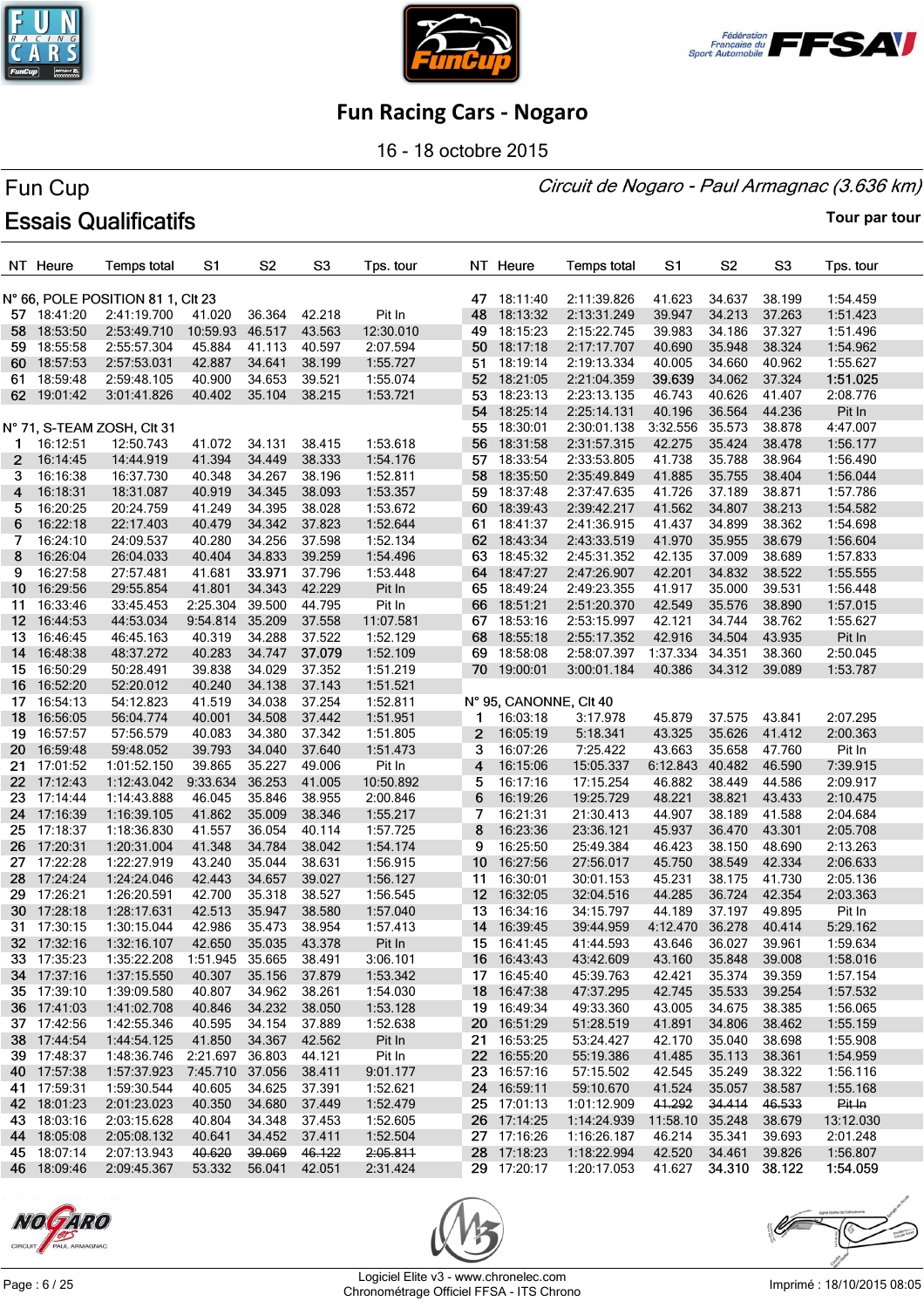





16 - 18 octobre 2015

#### Circuit de Nogaro - Paul Armagnac (3.636 km)

# Fun Cup **Essais Qualificatifs**

|                 | NT Heure               | <b>Temps total</b> | S1                   | S <sub>2</sub>           | S <sub>3</sub> | Tps. tour   |    | NT Heure    | <b>Temps total</b>       | S1       | S <sub>2</sub> | S <sub>3</sub> | Tps. tour |
|-----------------|------------------------|--------------------|----------------------|--------------------------|----------------|-------------|----|-------------|--------------------------|----------|----------------|----------------|-----------|
|                 | N° 95, CANONNE, CIt 40 |                    |                      |                          |                |             |    | 41 17:51:30 | 1:51:29.439              | 41.678   | 36.049         | 49.623         | 2:07.350  |
|                 | 28 17:18:23            | 1:18:22.994        | 42.520               | 34.461                   | 39.826         | 1:56.807    |    | 42 17:54:10 | 1:54:09.905              | 1:02.746 | 51.654         | 46.066         | 2:40.466  |
| 29              | 17:20:17               | 1:20:17.053        | 41.627               | 34.310                   | 38.122         | 1:54.059    | 43 | 17:56:06    | 1:56:06.059              | 42.121   | 34.700         | 39.333         | 1:56.154  |
| 30              | 17:22:18               | 1:22:17.931        | 41.367               | 34.772                   | 44.739         | Pit In      |    | 44 17:58:02 | 1:58:01.575              | 42.422   | 34.658         | 38.436         | 1:55.516  |
| 31              | 17:30:50               | 1:30:50.192        | 7:14.684             | 36.141                   | 41.436         | 8:32.261    |    | 45 17:59:56 | 1:59:55.594              | 40.750   | 34.795         | 38.474         | 1:54.019  |
| 32 <sub>2</sub> | 17:32:55               | 1:32:54.920        | 45.901               | 37.006                   | 41.821         | 2:04.728    | 46 | 18:01:55    | 2:01:55.151              | 43.001   | 37.409         | 39.147         | 1:59.557  |
| 33              | 18:41:29               | 2:41:28.613        | $1:06:59$ .          | 43.774                   | 50.557         | 1:08:33.693 | 47 | 18:03:54    | 2:03:53.660              | 45.294   | 34.611         | 38.604         | 1:58.509  |
| 34              | 18:46:48               | 2:46:48.017        | 54.960               | 3:29.54                  | 54.903         | 5:19.404    | 48 | 18:05:49    | 2:05:48.785              | 41.309   | 34.574         | 39.242         | 1:55.125  |
| 35 <sub>2</sub> | 18:49:27               | 2:49:27.039        | 57.565               | 47.009                   | 54.448         | 2:39.022    | 49 | 18:07:47    | 2:07:46.673              | 42.892   | 35.313         | 39.683         | 1:57.888  |
| 36              | 18:52:08               | 2:52:08.165        | 58.812               | 47.756                   | 54.558         | 2:41.126    | 50 | 18:09:54    | 2:09:53.656              | 42.283   | 45.378         | 39.322         | 2:06.983  |
| 37              | 18:54:51               | 2:54:50.296        | 59.973               | 49.590                   | 52.568         | 2:42.131    | 51 | 18:11:50    | 2:11:50.062              | 42.368   | 34.572         | 39.466         | 1:56.406  |
| 38              | 18:57:26               | 2:57:26.100        | 58.576               | 43.847                   | 53.381         | 2:35.804    | 52 | 18:13:53    | 2:13:52.460              | 43.377   | 35.075         | 43.946         | Pit In    |
| 39              | 19:00:11               | 3:00:11.190        | 57.199               | 44.441                   | 1:03.45        | Pit In      | 53 | 18:18:26    | 2:18:26.124              | 3:17.658 | 35.785         | 40.221         | 4:33.664  |
|                 |                        |                    |                      |                          |                |             | 54 | 18:20:26    | 2:20:25.382              | 43.503   | 35.735         | 40.020         | 1:59.258  |
|                 | N° 115, ANDROS, CIt 20 |                    |                      |                          |                |             |    | 55 18:22:22 | 2:22:21.526              | 42.226   | 35.236         | 38.682         | 1:56.144  |
| 1               | 16:03:26               | 3:25.308           | 44.007               | 36.078                   | 52.045         | Pit In      | 56 | 18:24:17    | 2:24:17.066              | 41.845   | 34.762         | 38.933         | 1:55.540  |
| $\mathbf{2}$    | 16:08:55               | 8:54.746           | 4:05.573             | 36.370                   | 47.495         | 5:29.438    | 57 | 18:26:14    | 2:26:13.545              | 42.275   | 35.013         | 39.191         | 1:56.479  |
| 3               | 16:10:57               | 10:56.685          | 44.058               | 36.938                   | 40.943         | 2:01.939    | 58 | 18:28:09    | 2:28:08.232              | 41.356   | 34.739         | 38.592         | 1:54.687  |
| 4               | 16:12:58               | 12:57.461          | 44.605               | 36.163                   | 40.008         | 2:00.776    | 59 | 18:30:06    | 2:30:05.341              | 43.898   | 34.533         | 38.678         | 1:57.109  |
| 5               | 16:14:58               | 14:57.361          | 44.003               | 35.967                   | 39.930         | 1:59.900    | 60 | 18:32:02    | 2:32:01.182              | 41.557   | 35.060         | 39.224         | 1:55.841  |
| 6               | 16:16:56               | 16:55.563          | 42.976               | 35.337                   | 39.889         | 1:58.202    | 61 | 18:33:56    | 2:33:55.667              | 41.446   | 34.620         | 38.419         | 1:54.485  |
| 7               | 16:18:56               | 18:55.455          | 43.293               | 36.128                   | 40.471         | 1:59.892    |    | 62 18:35:51 | 2:35:50.349              | 41.557   | 34.683         | 38.442         | 1:54.682  |
| 8               | 16:20:54               | 20:53.940          | 43.346               | 35.632                   | 39.507         | 1:58.485    |    | 63 18:37:45 | 2:37:45.156              | 41.905   | 34.612         | 38.290         | 1:54.807  |
| 9               | 16:22:52               | 22:51.970          | 42.876               | 35.834                   | 39.320         | 1:58.030    |    | 64 18:39:39 | 2:39:38.685              | 40.945   | 34.608         | 37.976         | 1:53.529  |
| 10              | 16:24:50               | 24:49.229          | 42.952               | 34.794                   | 39.513         | 1:57.259    |    | 65 18:41:39 | 2:41:38.363              | 40.996   | 34.318         | 44.364         | Pit In    |
| 11              | 16:26:45               | 26:44.659          | 42.058               | 34.428                   | 38.944         | 1:55.430    |    | 66 18:50:12 | 2:50:11.792              | 7:10.810 | 40.293         | 42.326         | 8:33.429  |
| 12              | 16:28:43               | 28:42.265          | 42.821               | 35.449                   | 39.336         | 1:57.606    |    | 67 18:52:15 | 2:52:14.839              | 45.359   | 38.613         | 39.075         | 2:03.047  |
| 13              | 16:30:40               | 30:39.335          | 42.436               | 35.327                   | 39.307         | 1:57.070    |    | 68 18:54:14 | 2:54:13.265              | 42.940   | 36.273         | 39.213         | 1:58.426  |
| 14              | 16:32:37               | 32:36.234          | 42.411               | 35.162                   | 39.326         | 1:56.899    | 69 | 18:56:08    | 2:56:07.277              | 41.406   | 34.973         | 37.633         | 1:54.012  |
| 15              | 16:34:38               | 34:38.109          | 42.375               | 34.281                   | 45.219         | Pit In      |    | 70 18:58:01 | 2:58:00.474              | 41.037   | 34.324         | 37.836         | 1:53.197  |
| 16              | 16:40:58               | 40:58.003          | 5:08.714             | 34.056                   | 37.124         | 6:19.894    | 71 | 18:59:56    | 2:59:55.492              | 40.570   | 34.314         | 40.134         | 1:55.018  |
| 17.             | 16:42:50               | 42:49.719          | 40.846               | 34.120                   | 36.750         | 1:51.716    |    | 72 19:01:49 | 3:01:48.544              | 40.698   | 34.568         | 37.786         | 1:53.052  |
| 18              | 16:44:41               | 44:40.396          | 39.903               | 34.020                   | 36.754         | 1:50.677    |    |             |                          |          |                |                |           |
| 19              | 16:46:31               | 46:30.782          | 39.630               | 33.511                   | 37.245         | 1:50.386    |    |             | N° 117, COURTINE, CIt 30 |          |                |                |           |
| 20              | 16:48:26               | 48:25.549          | 40.110               | 33.882                   | 40.775         | Pit In      | 1  | 16:02:36    | 2:35.837                 | 39.524   | 34.009         | 37.481         | 1:51.014  |
| 21              | 16:56:55               | 56:54.337          | 7:17.900             | 34.132                   | 36.756         | 8:28.788    | 2  | 16:04:29    | 4:28.532                 | 41.016   | 34.164         | 37.515         | 1:52.695  |
| 22              | 16:58:45               | 58:44.464          | 39.368               | 33.868                   | 36.891         | 1:50.127    | 3  | 16:06:20    | 6:19.662                 | 39.473   | 34.180         | 37.477         | 1:51.130  |
| 23              | 17:00:43               | 1:00:42.595        | 40.085               | 35.089                   | 42.957         | Pit In      | 4  | 16:08:11    | 8:10.723                 | 39.674   | 33.976         | 37.411         | 1:51.061  |
| 24              | 17:14:10               | 1:14:09.310        | 12:35.27             | $\overline{\phantom{a}}$ |                | Pit In      | 5  | 16:10:12    | 10:11.320                | 41.749   | 35.364         | 43.484         | Pit In    |
| 25              | 17:17:49               | 1:17:48.262        | 2:25.590             | 35.028                   | 38.334         | 3:38.952    | 6  | 16:15:03    | 15:02.797                | 3:34.539 | 35.431         | 41.507         | 4:51.477  |
|                 | 26 17:19:43            | 1:19:43.182        | 41.703               | 34.893                   | 38.324         | 1:54.920    | 7  | 16:17:02    | 17:01.353                | 43.532   | 35.139         | 39.885         | 1:58.556  |
|                 | 27 17:21:38            | 1:21:38.201        | 42.485               | 34.443 38.091            |                | 1:55.019    |    | 8 16:19:01  | 19:00.728                | 43.994   | 35.550         | 39.831         | 1:59.375  |
|                 | 28 17:23:32            | 1:23:31.750        | 40.724               | 34.553                   | 38.272         | 1:53.549    |    | 9 16:21:01  | 21:00.291                | 44.334   | 34.991         | 40.238         | 1:59.563  |
|                 | 29 17:25:25            | 1:25:24.568        | 40.683               | 34.522                   | 37.613         | 1:52.818    |    | 10 16:22:58 | 22:57.662                | 42.695   | 35.153         | 39.523         | 1:57.371  |
|                 | 30 17:27:19            | 1:27:19.031        | 41.177               | 34.723                   | 38.563         | 1:54.463    |    | 11 16:24:54 | 24:53.856                | 42.600   | 34.733         | 38.861         | 1:56.194  |
|                 | 31 17:29:14            | 1:29:13.687        | 41.504               | 34.889                   | 38.263         | 1:54.656    |    | 12 16:26:51 | 26:50.731                | 42.487   | 34.742         | 39.646         | 1:56.875  |
|                 | 32 17:31:09            | 1:31:08.801        | 41.443               | 35.277                   | 38.394         | 1:55.114    |    | 13 16:28:47 | 28:46.972                | 42.683   | 34.728         | 38.830         | 1:56.241  |
|                 | 33 17:33:03            | 1:33:03.116        | 41.361               | 34.775                   | 38.179         | 1:54.315    |    | 14 16:30:44 | 30:43.355                | 42.728   | 34.803         | 38.852         | 1:56.383  |
|                 | 34 17:34:57            | 1:34:56.645        | 40.984               | 34.924                   | 37.621         | 1:53.529    |    | 15 16:32:43 | 32:42.655                | 43.935   | 34.848         | 40.517         | 1:59.300  |
|                 | 35 17:36:50            | 1:36:50.122        | 40.840               | 34.930                   | 37.707         | 1:53.477    |    | 16 16:34:50 | 34:49.247                | 43.791   | 36.096         | 46.705         | Pit In    |
|                 | 36 17:38:53            | 1:38:52.216        | 41.008               | 35.288                   | 45.798         | Pit In      |    | 17 16:40:30 | 40:30.078                | 4:23.419 | 36.961         | 40.451         | 5:40.831  |
|                 | 37 17:43:30            | 1:43:29.230        | 3:20.770             | 35.626                   | 40.618         | 4:37.014    |    | 18 16:42:27 | 42:26.874                | 41.359   | 35.696         | 39.741         | 1:56.796  |
|                 | 38 17:45:30            | 1:45:29.357        | 44.403               | 35.657                   | 40.067         | 2:00.127    |    | 19 16:44:24 | 44:23.925                | 43.030   | 34.957         | 39.064         | 1:57.051  |
|                 | 39 17:47:27            | 1:47:26.451        | 42.661               | 34.861                   | 39.572         | 1:57.094    |    | 20 16:46:22 | 46:21.285                | 41.379   | 36.362         | 39.619         | 1:57.360  |
|                 | 40 17:49:22            | 1:49:22.089        | 41.872 34.908 38.858 |                          |                | 1:55.638    |    | 21 16:48:19 | 48:18.862                | 41.534   | 36.781         | 39.262         | 1:57.577  |
|                 |                        |                    |                      |                          |                |             |    |             |                          |          |                |                |           |





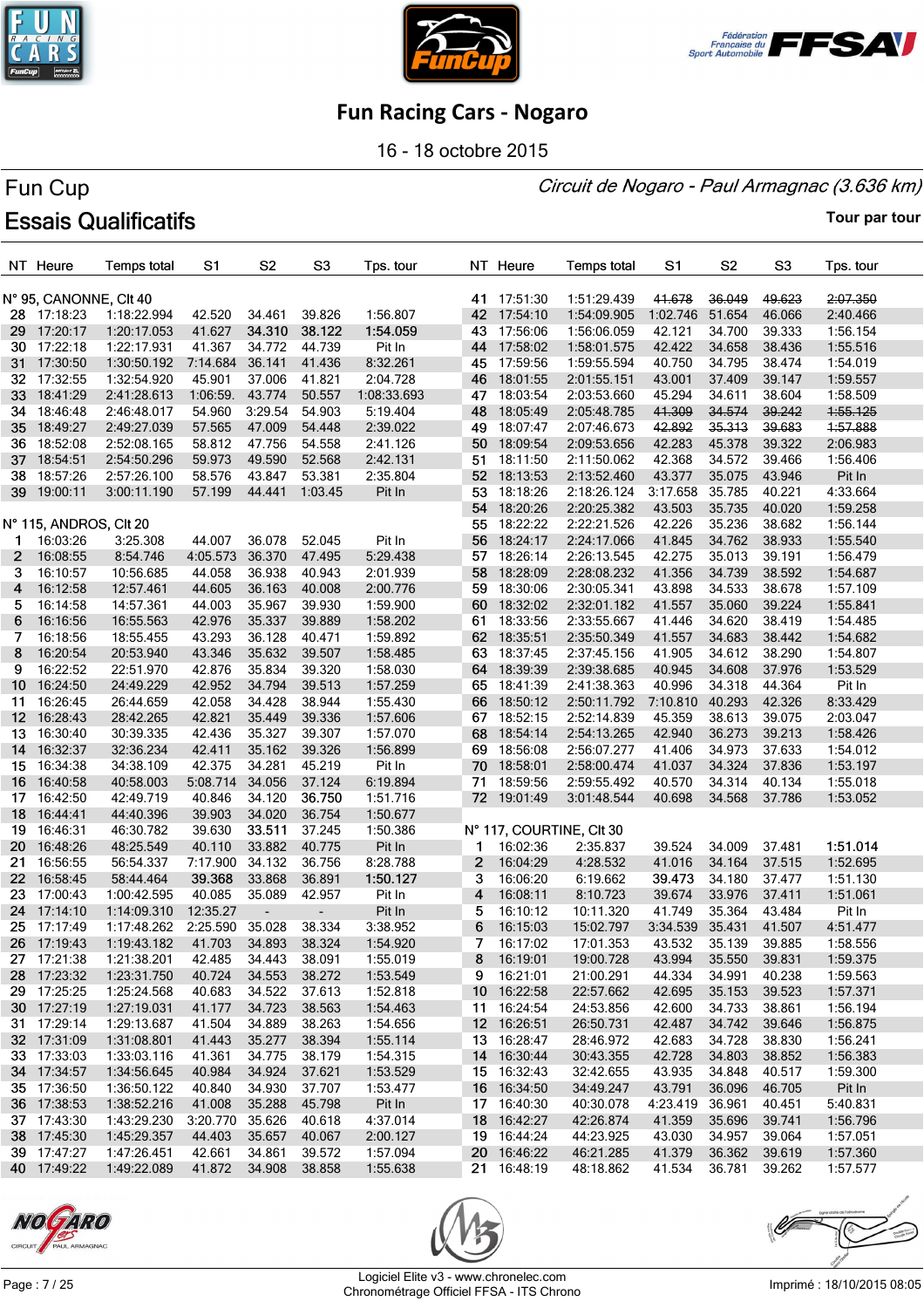





16 - 18 octobre 2015

#### Circuit de Nogaro - Paul Armagnac (3.636 km)

# Fun Cup **Essais Qualificatifs**

|     | NT Heure    | <b>Temps total</b>                 | S1       | S <sub>2</sub> | S <sub>3</sub> | Tps. tour |                  | NT Heure    | <b>Temps total</b>                  | S1              | S2             | S <sub>3</sub> | Tps. tour |
|-----|-------------|------------------------------------|----------|----------------|----------------|-----------|------------------|-------------|-------------------------------------|-----------------|----------------|----------------|-----------|
|     |             |                                    |          |                |                |           |                  |             |                                     |                 |                |                |           |
|     |             | N° 117, COURTINE, CIt 30           |          |                |                |           | 9                | 16:17:02    | 17:01.905                           | 40.978          | 34.230         | 38.381         | 1:53.589  |
|     | 20 16:46:22 | 46:21.285                          | 41.379   | 36.362         | 39.619         | 1:57.360  | 10               | 16:19:06    | 19:05.737                           | 43.798          | 34.265         | 45.769         | Pit In    |
| 21. | 16:48:19    | 48:18.862                          | 41.534   | 36.781         | 39.262         | 1:57.577  | 11               | 16:23:29    | 23:28.489                           | 3:10.031        | 34.422         | 38.299         | 4:22.752  |
| 22  | 16:50:15    | 50:15.070                          | 41.592   | 35.396         | 39.220         | 1:56.208  | 12 <sup>12</sup> | 16:25:21    | 25:20.782                           | 40.425          | 34.139         | 37.729         | 1:52.293  |
| 23. | 16:52:22    | 52:21.731                          | 42.680   | 35.254         | 48.727         | Pit In    |                  | 13 16:27:13 | 27:12.584                           | 40.064          | 34.102         | 37.636         | 1:51.802  |
| 24  | 17:24:34    | 1:24:33.709                        | 30:55.95 | 37.245         | 38.778         | 32:11.978 | 14               | 16:29:05    | 29:04.962                           | 40.908          | 33.998         | 37.472         | 1:52.378  |
| 25  | 17:26:25    | 1:26:24.857                        | 39.822   | 33.961         | 37.365         | 1:51.148  | 15 <sub>1</sub>  | 16:30:56    | 30:56.108                           | 39.776          | 33.711         | 37.659         | 1:51.146  |
| 26  | 17:28:27    | 1:28:27.001                        | 50.165   | 34.677         | 37.302         | 2:02.144  | 16               | 16:32:48    | 32:47.317                           | 39.742          | 33.975         | 37.492         | 1:51.209  |
| 27  | 17:30:20    | 1:30:19.993                        | 41.152   | 34.174         | 37.666         | 1:52.992  |                  | 17 16:34:39 | 34:38.624                           | 39.791          | 34.078         | 37.438         | 1:51.307  |
| 28. | 17:32:12    | 1:32:11.919                        | 40.566   | 34.021         | 37.339         | 1:51.926  | 18 <sup>1</sup>  | 16:36:30    | 36:30.022                           | 39.622          | 34.165         | 37.611         | 1:51.398  |
| 29. | 17:34:04    | 1:34:03.424                        | 39.952   | 34.525         | 37.028         | 1:51.505  | 19               | 16:38:22    | 38:21.711                           | 40.003          | 34.024         | 37.662         | 1:51.689  |
| 30. | 17:36:09    | 1:36:08.509                        | 48.213   | 37.440         | 39.432         | 2:05.085  | 20 <sub>1</sub>  | 16:40:14    | 40:13.767                           | 40.392          | 34.015         | 37.649         | 1:52.056  |
| 31. | 17:38:04    | 1:38:03.727                        | 42.515   | 34.542         | 38.161         | 1:55.218  |                  | 21 16:42:11 | 42:10.506                           | 40.232          | 34.174         | 42.333         | Pit In    |
| 32. | 17:39:56    | 1:39:55.698                        | 40.071   | 34.417         | 37.483         | 1:51.971  |                  | 22 16:49:03 | 49:02.317                           | 5:33.723        | 37.745         | 40.343         | 6:51.811  |
| 33  | 17:41:53    | 1:41:53.058                        | 40.304   | 34.217         | 42.839         | Pit In    | 23               | 16:50:57    | 50:57.093                           | 41.965          | 34.659         | 38.152         | 1:54.776  |
| 34  | 17:53:24    | 1:53:23.598                        | 10:10.28 | 37.892         | 42.365         | 11:30.540 | 24               | 16:52:50    | 52:50.191                           | 40.807          | 34.589         | 37.702         | 1:53.098  |
| 35  | 17:55:23    | 1:55:22.526                        | 43.752   | 35.537         | 39.639         | 1:58.928  |                  | 25 16:54:44 | 54:43.388                           | 40.493          | 34.322         | 38.382         | 1:53.197  |
| 36. | 17:57:24    | 1:57:23.561                        | 45.624   | 35.556         | 39.855         | 2:01.035  | 26               | 16:56:38    | 56:37.912                           | 40.520          | 34.593         | 39.411         | 1:54.524  |
| 37  | 17:59:21    | 1:59:21.180                        | 43.206   | 34.971         | 39.442         | 1:57.619  | 27               | 16:58:32    | 58:32.015                           | 41.151          | 34.299         | 38.653         | 1:54.103  |
| 38  | 18:01:21    | 2:01:20.272                        | 44.430   | 35.053         | 39.609         | 1:59.092  | 28               | 17:00:25    | 1:00:25.207                         | 40.776          | 34.535         | 37.881         | 1:53.192  |
| 39  | 18:03:19    | 2:03:18.356                        | 43.129   | 35.764         | 39.191         | 1:58.084  | 29               | 17:17:02    | 1:17:01.840                         | 15:22.50        | 35.941         | 38.183         | 16:36.633 |
| 40  | 18:05:15    | 2:05:15.128                        | 42.491   | 34.701         | 39.580         | 1:56.772  | 30               | 17:18:55    | 1:18:54.659                         | 40.568          | 34.385         | 37.866         | 1:52.819  |
| 41  | 18:07:15    | 2:07:14.928                        | 43.391   | 34.565         | 41.844         | 1:59.800  | 31               | 17:20:47    | 1:20:47.154                         | 40.385          | 34.428         | 37.682         | 1:52.495  |
| 42  | 18:09:47    | 2:09:46.440                        | 53.295   | 56.039         | 42.178         | 2:31.512  |                  | 32 17:22:40 | 1:22:40.029                         | 40.633          | 34.893         | 37.349         | 1:52.875  |
| 43  | 18:11:43    | 2:11:42.435                        | 42.815   | 34.358         | 38.822         | 1:55.995  |                  | 33 17:24:32 | 1:24:32.131                         | 40.234          | 34.342         | 37.526         | 1:52.102  |
| 44  | 18:13:39    | 2:13:38.959                        | 42.144   | 34.993         | 39.387         | 1:56.524  | 34               | 17:26:24    | 1:26:24.026                         | 40.142          | 34.346         | 37.407         | 1:51.895  |
| 45  | 18:15:36    | 2:15:35.345                        | 42.758   | 34.572         | 39.056         | 1:56.386  |                  | 35 17:28:28 | 1:28:27.685                         | 41.157          | 36.136         | 46.366         | Pit In    |
| 46  | 18:17:31    | 2:17:30.965                        | 42.055   | 34.532         | 39.033         | 1:55.620  | 36               | 17:31:39    | 1:31:39.158                         | 1:56.897        | 35.703         | 38.873         | 3:11.473  |
| 47  | 18:19:29    | 2:19:29.084                        | 42.244   | 35.206         | 40.669         | 1:58.119  | 37               | 17:33:39    | 1:33:38.288                         | 45.160          | 34.920         | 39.050         | 1:59.130  |
| 48  | 18:21:27    | 2:21:26.386                        | 43.286   | 34.615         | 39.401         | 1:57.302  | 38               | 17:35:32    | 1:35:32.166                         | 40.623          | 34.867         | 38.388         | 1:53.878  |
| 49  | 18:23:23    | 2:23:22.868                        | 43.092   | 34.780         | 38.610         | 1:56.482  | 39               | 17:37:27    | 1:37:26.484                         | 40.619          | 35.056         | 38.643         | 1:54.318  |
| 50. | 18:25:58    | 2:25:57.418                        | 55.315   | 46.344         | 52.891         | Pit In    |                  | 40 17:39:19 | 1:39:19.189                         | 40.446          | 34.264         | 37.995         | 1:52.705  |
| 51  | 18:33:07    | 2:33:06.415                        | 5:54.145 | 35.488         | 39.364         | 7:08.997  | 41               | 17:41:12    | 1:41:12.127                         | 40.511          | 34.026         | 38.401         | 1:52.938  |
| 52  | 18:35:04    | 2:35:03.768                        | 43.071   | 35.174         | 39.108         | 1:57.353  |                  | 42 17:43:05 | 1:43:04.652                         | 40.495          | 34.091         | 37.939         | 1:52.525  |
| 53  | 18:37:01    | 2:37:00.684                        | 41.842   | 35.500         | 39.574         | 1:56.916  |                  | 43 17:44:58 | 1:44:57.283                         | 40.408          | 34.244         | 37.979         | 1:52.631  |
| 54  | 18:38:59    | 2:38:59.085                        | 42.109   | 35.167         | 41.125         | 1:58.401  |                  | 44 17:46:51 | 1:46:50.385                         | 40.693          | 34.049         | 38.360         | 1:53.102  |
| 55  | 18:41:05    | 2:41:05.157                        | 42.513   | 35.321         | 48.238         | Pit In    |                  | 45 17:48:50 | 1:48:49.697                         | 40.195          | 34.397         | 44.720         | Pit In    |
| 56  | 18:48:25    | 2:48:25.018                        | 6:05.987 | 35.248         | 38.626         | 7:19.861  |                  | 46 17:57:06 | 1:57:06.025                         | 6:57.842        | 38.729         | 39.757         | 8:16.328  |
| 57  | 18:50:18    | 2:50:17.768                        | 40.688   | 34.344         | 37.718         | 1:52.750  |                  | 47 17:59:01 | 1:59:00.271                         | 41.394          | 35.056         | 37.796         | 1:54.246  |
| 58. | 18:52:12    | 2:52:12.059                        | 41.914   | 35.003         | 37.374         | 1:54.291  |                  | 48 18:00:53 | 2:00:52.730                         | 40.192          | 34.528         | 37.739         | 1:52.459  |
|     | 59 18:54:05 | 2:54:05.077                        | 41.084   | 33.841 38.093  |                | 1:53.018  |                  | 49 18:02:47 | 2:02:46.285  40.319  34.378  38.858 |                 |                |                | 1:53.555  |
|     | 60 18:55:57 | 2:55:57.014                        | 40.418   | 33.840 37.679  |                | 1:51.937  |                  | 50 18:04:40 | 2:04:40.192                         | 41.028          | 35.081         | 37.798         | 1:53.907  |
|     | 61 18:57:49 | 2:57:48.891                        | 40.319   | 34.108         | 37.450         | 1:51.877  |                  | 51 18:07:03 | 2:07:02.784                         | 41.530          | 38.672 1:02.39 |                | Pit In    |
|     | 62 18:59:42 | 2:59:42.067                        | 41.072   | 34.549         | 37.555         | 1:53.176  |                  | 52 18:10:49 | 2:10:48.839 2:33.295 34.869         |                 |                | 37.891         | 3:46.055  |
|     | 63 19:01:34 | 3:01:33.802                        | 40.143   | 34.075 37.517  |                | 1:51.735  |                  | 53 18:12:42 | 2:12:41.928                         | 40.818          | 34.377         | 37.894         | 1:53.089  |
|     |             |                                    |          |                |                |           |                  | 54 18:14:35 | 2:14:34.942                         | 40.341          | 34.473         | 38.200         | 1:53.014  |
|     |             | N° 118, POLE POSITION 81 2, CIt 32 |          |                |                |           |                  | 55 18:16:29 | 2:16:28.286                         | 40.432          | 34.639         | 38.273         | 1:53.344  |
|     | 1 16:02:02  | 2:01.284                           | 40.918   | 34.202 37.378  |                | 1:52.498  |                  | 56 18:18:20 | 2:18:20.032                         | 40.106          | 34.039         | 37.601         | 1:51.746  |
|     | 2 16:03:53  | 3:53.041                           | 39.802   |                | 34.445 37.510  | 1:51.757  |                  | 57 18:20:15 | 2:20:14.835                         | 39.951          | 34.289         | 40.563         | 1:54.803  |
|     | 3 16:05:46  | 5:45.403                           | 40.112   | 34.736         | 37.514         | 1:52.362  |                  | 58 18:22:20 | 2:22:19.736                         | 41.676          | 44.039         | 39.186         | 2:04.901  |
|     | 4 16:07:39  | 7:38.640                           | 41.403   | 34.217 37.617  |                | 1:53.237  |                  | 59 18:24:27 | 2:24:26.965                         | 42.574          | 36.981         | 47.674         | Pit In    |
|     | 5 16:09:33  | 9:32.518                           | 40.570   | 34.519         | 38.789         | 1:53.878  |                  | 60 18:30:44 | 2:30:43.935                         | 5:05.661 34.041 |                | 37.268         | 6:16.970  |
|     | 6 16:11:25  | 11:24.793                          | 40.640   | 34.190 37.445  |                | 1:52.275  |                  | 61 18:32:37 | 2:32:36.587                         | 40.769          | 34.576         | 37.307         | 1:52.652  |
| 7   | 16:13:17    | 13:16.501                          | 40.161   | 34.339         | 37.208         | 1:51.708  |                  | 62 18:34:29 | 2:34:29.189                         | 39.859          | 35.520         | 37.223         | 1:52.602  |
|     | 8 16:15:09  | 15:08.316                          | 40.475   | 33.997 37.343  |                | 1:51.815  |                  | 63 18:36:21 | 2:36:20.684                         | 39.820          | 34.087         | 37.588         | 1:51.495  |





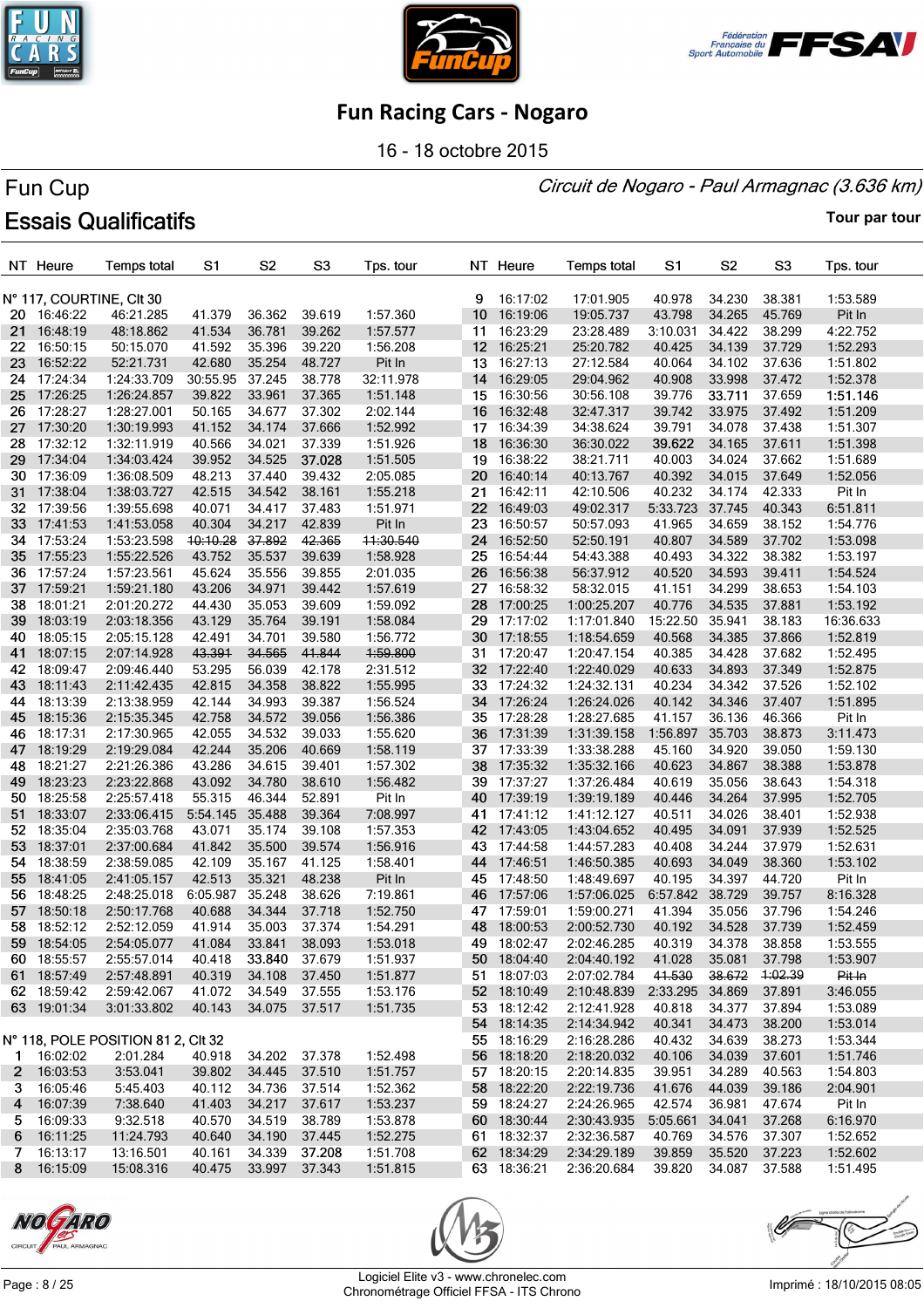





16 - 18 octobre 2015

#### Circuit de Nogaro - Paul Armagnac (3.636 km)

# Fun Cup **Essais Qualificatifs**

|                 | NT Heure    | <b>Temps total</b>                 | S1       | S <sub>2</sub>   | S <sub>3</sub>   | Tps. tour           |      | NT Heure    | <b>Temps total</b>         | S <sub>1</sub>   | S <sub>2</sub> | S <sub>3</sub> | Tps. tour |
|-----------------|-------------|------------------------------------|----------|------------------|------------------|---------------------|------|-------------|----------------------------|------------------|----------------|----------------|-----------|
|                 |             | N° 118, POLE POSITION 81 2, CIt 32 |          |                  |                  |                     |      | 44 17:41:45 | 1:41:44.863                | 41.088           | 34.778         | 37.938         | 1:53.804  |
|                 | 62 18:34:29 | 2:34:29.189                        | 39.859   | 35.520           | 37.223           | 1:52.602            |      | 45 17:43:38 | 1:43:37.445                | 40.402           | 34.264         | 37.916         | 1:52.582  |
| 63.             | 18:36:21    | 2:36:20.684                        | 39.820   | 34.087           | 37.588           | 1:51.495            | 46   | 17:45:31    | 1:45:30.544                | 40.836           | 34.354         | 37.909         | 1:53.099  |
| 64              | 18:38:13    | 2:38:12.704                        | 40.557   | 34.173           | 37.290           | 1:52.020            |      | 47 17:47:24 | 1:47:23.421                | 40.884           | 34.391         | 37.602         | 1:52.877  |
| 65              | 18:40:10    | 2:40:09.838                        | 39.943   | 34.066           | 43.125           |                     |      | 48 17:49:24 | 1:49:24.130                | 40.843           | 34.618         | 45.248         | Pit In    |
| 66.             |             | 2:52:40.866                        | 10:53.31 | 52.880           | 44.831           | Pit In<br>12:31.028 | 49   |             |                            | 2:43.793         | 37.252         | 41.958         |           |
|                 | 18:52:41    |                                    |          |                  |                  |                     | 50   | 17:53:27    | 1:53:27.133                |                  | 34.626         |                | 4:03.003  |
| 67              | 18:54:45    | 2:54:44.742                        | 46.001   | 37.348           | 40.527<br>37.687 | 2:03.876            |      | 17:55:23    | 1:55:23.128                | 42.765           |                | 38.604         | 1:55.995  |
| 68.             | 18:56:38    | 2:56:38.115                        | 41.110   | 34.576<br>35.019 |                  | 1:53.373            |      | 51 17:57:21 | 1:57:21.122                | 44.143           | 34.654         | 39.197         | 1:57.994  |
| 69.             | 18:58:31    | 2:58:30.948                        | 40.393   | 34.818           | 37.421           | 1:52.833            | 53   | 52 17:59:18 | 1:59:18.049                | 42.655           | 35.355         | 38.917         | 1:56.927  |
|                 | 70 19:00:24 | 3:00:23.767                        | 40.369   |                  | 37.632           | 1:52.819            |      | 18:01:14    | 2:01:13.477                | 42.305<br>42.495 | 34.619         | 38.504         | 1:55.428  |
|                 |             |                                    |          |                  |                  |                     | 54   | 18:03:10    | 2:03:09.292                |                  | 34.789         | 38.531         | 1:55.815  |
|                 |             | N° 135, EAGLE DRIVER, CIt 17       |          |                  |                  |                     | 55   | 18:05:04    | 2:05:03.497                | 42.024           | 34.224         | 37.957         | 1:54.205  |
| 1               | 16:07:00    | 6:59.643                           | 39.909   | 33.901           | 37.230           | 1:51.040            | 56   | 18:07:05    | 2:07:04.630                | 40.927           | 34.593         | 45.613         | 2:01.133  |
| 2               | 16:08:51    | 8:50.675                           | 39.746   | 33.655           | 37.631           | 1:51.032            | 57   | 18:09:43    | 2:09:42.784                | 57.353           | 54.774         | 46.027         | 2:38.154  |
| 3               | 16:10:42    | 10:41.806                          | 39.974   | 34.043           | 37.114           | 1:51.131            | 58   | 18:11:37    | 2:11:36.483                | 41.351           | 34.381         | 37.967         | 1:53.699  |
| 4               | 16:12:38    | 12:37.489                          | 39.650   | 34.286           | 41.747           | Pit In              | 59   | 18:13:29    | 2:13:28.427                | 40.387           | 33.825         | 37.732         | 1:51.944  |
| 5               | 16:17:27    | 17:26.871                          | 3:37.774 | 34.426           | 37.182           | 4:49.382            |      | 60 18:15:21 | 2:15:20.997                | 40.645           | 33.973         | 37.952         | 1:52.570  |
| 6               | 16:19:18    | 19:17.860                          | 39.557   | 33.999           | 37.433           | 1:50.989            | 61   | 18:17:14    | 2:17:13.788                | 40.458           | 34.092         | 38.241         | 1:52.791  |
| 7               | 16:21:09    | 21:08.843                          | 40.028   | 33.998           | 36.957           | 1:50.983            |      | 62 18:19:08 | 2:19:08.075                | 41.473           | 34.344         | 38.470         | 1:54.287  |
| 8               | 16:23:01    | 23:00.371                          | 40.492   | 34.041           | 36.995           | 1:51.528            |      | 63 18:21:03 | 2:21:02.744                | 42.249           | 34.297         | 38.123         | 1:54.669  |
| 9               | 16:24:51    | 24:51.187                          | 40.162   | 33.584           | 37.070           | 1:50.816            |      | 64 18:23:03 | 2:23:03.111                | 41.146           | 34.803         | 44.418         | Pit In    |
| 10 <sup>1</sup> | 16:26:42    | 26:41.498                          | 39.414   | 33.693           | 37.204           | 1:50.311            |      | 65 18:29:14 | 2:29:13.320                | 4:59.110 33.943  |                | 37.156         | 6:10.209  |
| 11              | 16:28:33    | 28:32.223                          | 39.798   | 33.884           | 37.043           | 1:50.725            |      | 66 18:31:06 | 2:31:05.236                | 40.327           | 34.199         | 37.390         | 1:51.916  |
| 12 <sup>2</sup> | 16:30:24    | 30:23.798                          | 39.482   | 33.775           | 38.318           | 1:51.575            |      | 67 18:32:57 | 2:32:56.743                | 40.350           | 33.834         | 37.323         | 1:51.507  |
| 13.             | 16:32:16    | 32:15.970                          | 40.814   | 34.225           | 37.133           | 1:52.172            | 68   | 18:34:48    | 2:34:47.761                | 39.848           | 33.988         | 37.182         | 1:51.018  |
| 14              | 16:34:08    | 34:07.959                          | 40.255   | 34.010           | 37.724           | 1:51.989            |      | 69 18:36:39 | 2:36:38.240                | 39.421           | 33.586         | 37.472         | 1:50.479  |
| 15              | 16:35:59    | 35:58.898                          | 39.797   | 34.093           | 37.049           | 1:50.939            |      | 70 18:38:29 | 2:38:28.616                | 39.656           | 33.624         | 37.096         | 1:50.376  |
| 16              | 16:37:50    | 37:49.634                          | 39.713   | 33.864           | 37.159           | 1:50.736            | 71   | 18:40:19    | 2:40:18.596                | 39.339           | 33.442         | 37.199         | 1:49.980  |
| 17              | 16:39:41    | 39:40.476                          | 39.681   | 33.803           | 37.358           | 1:50.842            | 72   | 18:42:11    | 2:42:10.345                | 40.413           | 34.243         | 37.093         | 1:51.749  |
| 18              | 16:41:36    | 41:35.601                          | 40.090   | 34.035           | 41.000           | Pit In              |      | 73 18:44:02 | 2:44:01.237                | 39.524           | 34.037         | 37.331         | 1:50.892  |
| 19              | 16:46:29    | 46:29.075                          | 3:40.850 | 34.284           | 38.340           | 4:53.474            |      | 74 18:45:53 | 2:45:52.535                | 39.859           | 34.093         | 37.346         | 1:51.298  |
| 20.             | 16:48:23    | 48:22.686                          | 40.645   | 35.468           | 37.498           | 1:53.611            | 75   | 18:47:44    | 2:47:43.699                | 39.678           | 33.916         | 37.570         | 1:51.164  |
| 21              | 16:50:16    | 50:15.241                          | 40.845   | 34.101           | 37.609           | 1:52.555            |      | 76 18:49:35 | 2:49:34.721                | 39.737           | 33.943         | 37.342         | 1:51.022  |
| 22              | 16:52:10    | 52:09.516                          | 40.919   | 34.107           | 39.249           | 1:54.275            | 77 - | 18:51:26    | 2:51:25.511                | 39.976           | 33.962         | 36.852         | 1:50.790  |
| 23              | 16:54:03    | 54:02.217                          | 40.353   | 34.399           | 37.949           | 1:52.701            | 78   | 18:53:17    | 2:53:16.357                | 39.911           | 33.787         | 37.148         | 1:50.846  |
| 24              | 16:55:55    | 55:54.724                          | 40.685   | 34.406           | 37.416           | 1:52.507            | 79   | 18:55:08    | 2:55:07.922                | 40.596           | 34.095         | 36.874         | 1:51.565  |
| 25              | 16:57:49    | 57:48.851                          | 41.334   | 34.217           | 38.576           | 1:54.127            |      | 80 18:56:59 | 2:56:58.213                | 39.593           | 33.850         | 36.848         | 1:50.291  |
| 26              | 16:59:42    | 59:41.868                          | 40.413   | 34.573           | 38.031           | 1:53.017            | 81   | 18:58:48    | 2:58:48.124                | 39.269           | 33.404         | 37.238         | 1:49.911  |
| 27              | 17:01:38    | 1:01:38.086                        | 41.879   | 35.651           | 38.688           | 1:56.218            |      | 82 19:00:42 | 3:00:41.857                | 39.575           | 33.715         | 40.443         | Pit In    |
| 28              | 17:11:41    | 1:11:40.915                        | 8:50.258 | 34.378           | 38.193           | 10:02.829           |      |             |                            |                  |                |                |           |
|                 | 29 17:13:36 | 1:13:35.250                        | 40.813   | 34.285           | 39.237           | 1:54.335            |      |             | N° 137. EURODATACAR. CIt 4 |                  |                |                |           |
|                 | 30 17:15:30 | 1:15:29.847                        | 40.354   | 36.272 37.971    |                  | 1:54.597            |      | 1 16:09:54  | 9:53.643                   | 39.053           | 33.541         | 36.236         | 1:48.830  |
|                 | 31 17:17:23 | 1:17:22.818                        | 40.127   | 34.014           | 38.830           | 1:52.971            |      | 2 16:11:47  | 11:46.803                  | 39.834           | 35.743         | 37.583         | 1:53.160  |
|                 | 32 17:19:15 | 1:19:15.138                        | 40.460   | 34.497           | 37.363           | 1:52.320            | 3    | 16:13:36    | 13:35.416                  | 38.955           | 33.158         | 36.500         | 1:48.613  |
|                 | 33 17:21:07 | 1:21:06.564                        | 40.204   | 33.732 37.490    |                  | 1:51.426            | 4    | 16:15:25    | 15:24.878                  | 38.992           | 33.277         | 37.193         | 1:49.462  |
|                 | 34 17:23:00 | 1:22:59.266                        | 40.518   | 34.472 37.712    |                  | 1:52.702            | 5.   | 16:17:16    | 17:15.946                  | 40.440           | 33.844         | 36.784         | 1:51.068  |
|                 | 35 17:24:51 | 1:24:51.158                        | 39.970   | 34.047           | 37.875           | 1:51.892            | 6    | 16:19:09    | 19:08.764                  | 42.579           | 33.564         | 36.675         | 1:52.818  |
|                 | 36 17:26:44 | 1:26:43.693                        | 40.446   | 34.205           | 37.884           | 1:52.535            | 7    | 16:21:03    | 21:03.022                  | 38.966           | 33.425         | 41.867         | Pit In    |
|                 | 37 17:28:36 | 1:28:35.656                        | 40.273   | 34.238           | 37.452           | 1:51.963            | 8    | 16:31:20    | 31:20.063                  | 9:04.916 34.079  |                | 38.046         | 10:17.041 |
|                 | 38 17:30:28 | 1:30:27.621                        | 40.205   | 33.946           | 37.814           | 1:51.965            | 9    | 16:33:12    | 33:12.158                  | 40.562           | 33.912         | 37.621         | 1:52.095  |
|                 | 39 17:32:21 | 1:32:20.654                        | 40.282   | 34.216           | 38.535           | 1:53.033            |      | 10 16:35:04 | 35:03.649                  | 40.167           | 33.818         | 37.506         | 1:51.491  |
|                 | 40 17:34:12 | 1:34:12.161                        | 39.983   | 34.116           | 37.408           | 1:51.507            |      | 11 16:36:55 | 36:54.948                  | 40.145           | 33.939         | 37.215         | 1:51.299  |
|                 | 41 17:36:06 | 1:36:05.478                        | 40.586   | 34.351           | 38.380           | 1:53.317            |      | 12 16:38:47 | 38:46.762                  | 40.398           | 34.272         | 37.144         | 1:51.814  |
|                 | 42 17:37:59 | 1:37:58.561                        | 40.650   | 34.687           | 37.746           | 1:53.083            |      | 13 16:40:38 | 40:38.003                  | 40.047           | 33.838         | 37.356         | 1:51.241  |
|                 | 43 17:39:51 | 1:39:51.059                        | 40.324   | 34.440 37.734    |                  | 1:52.498            |      | 14 16:42:29 | 42:29.057                  | 39.925           | 33.608 37.521  |                | 1:51.054  |





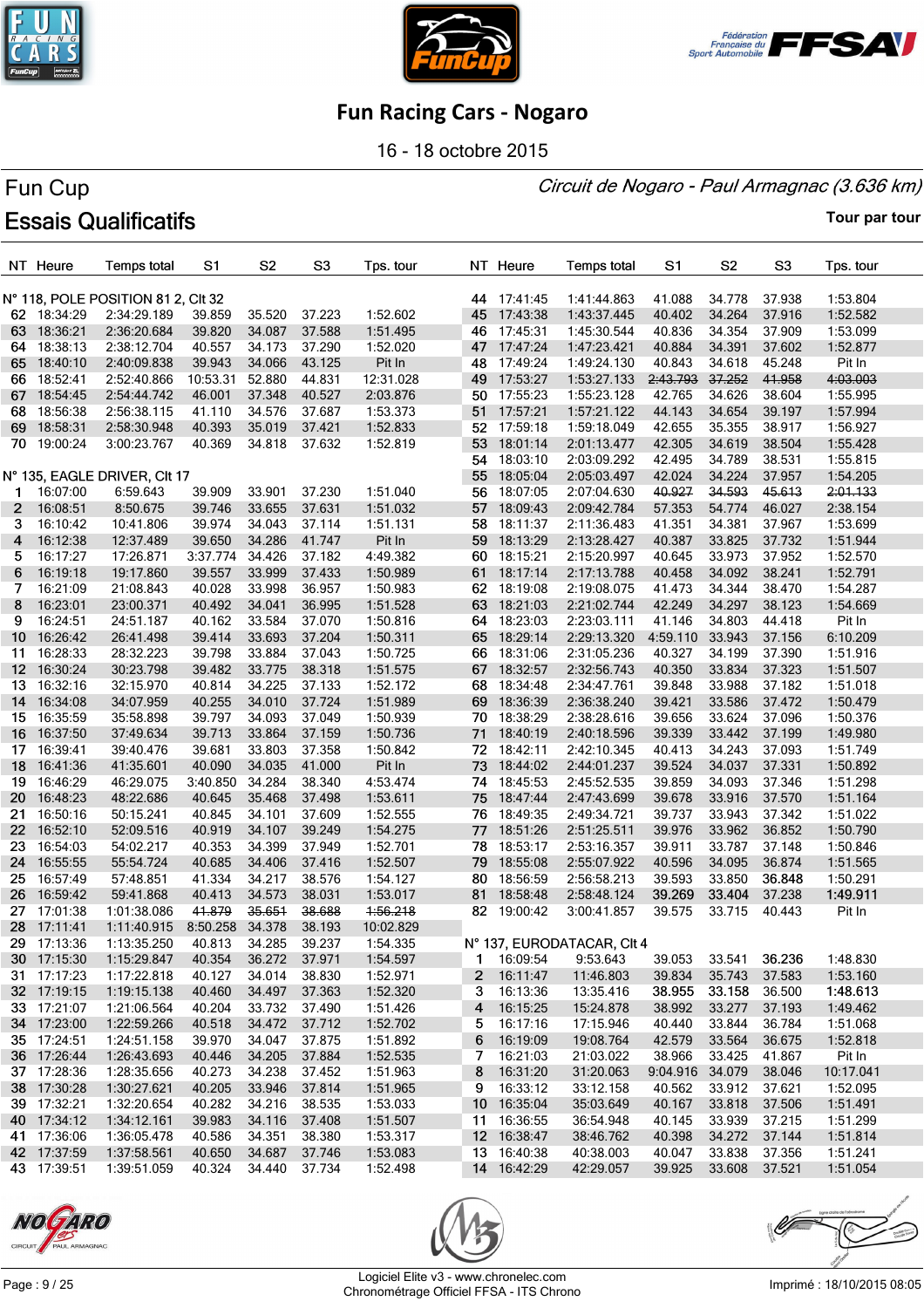





16 - 18 octobre 2015

#### Circuit de Nogaro - Paul Armagnac (3.636 km)

# Fun Cup **Essais Qualificatifs**

**Tour par tour**

|                 | NT Heure                | <b>Temps total</b>         | S1       | S <sub>2</sub> | S <sub>3</sub> | Tps. tour   |                 | NT Heure    | Temps total                   | S1              | S <sub>2</sub> | S <sub>3</sub> | Tps. tour |
|-----------------|-------------------------|----------------------------|----------|----------------|----------------|-------------|-----------------|-------------|-------------------------------|-----------------|----------------|----------------|-----------|
|                 |                         | N° 137, EURODATACAR, CIt 4 |          |                |                |             |                 | 31 18:29:15 | 2:29:14.863                   | 5:55.422        | 35.414         | 37.855         | 7:08.691  |
|                 | 13 16:40:38             | 40:38.003                  | 40.047   | 33.838         | 37.356         | 1:51.241    |                 | 32 18:31:09 | 2:31:09.059                   | 41.487          | 35.137         | 37.572         | 1:54.196  |
| 14              | 16:42:29                | 42:29.057                  | 39.925   | 33.608         | 37.521         | 1:51.054    | 33              | 18:33:03    | 2:33:02.282                   | 41.447          | 33.663         | 38.113         | 1:53.223  |
| 15              | 16:44:21                | 44:20.505                  | 39.944   | 33.839         | 37.665         | 1:51.448    |                 | 34 18:34:56 | 2:34:55.602                   | 41.168          | 34.519         | 37.633         | 1:53.320  |
| 16              | 16:46:12                | 46:11.332                  | 39.896   | 33.588         | 37.343         | 1:50.827    |                 | 35 18:36:49 | 2:36:48.995                   | 40.647          | 34.481         | 38.265         | 1:53.393  |
| 17              | 16:48:03                | 48:02.813                  | 39.939   | 33.836         | 37.706         | 1:51.481    | 36              | 18:38:40    | 2:38:40.018                   | 40.177          | 33.874         | 36.972         | 1:51.023  |
| 18              | 16:49:55                | 49:54.356                  | 39.902   | 33.699         | 37.942         | 1:51.543    | 37              | 18:40:33    | 2:40:32.394                   | 40.785          | 34.334         | 37.257         | 1:52.376  |
| 19              | 16:51:46                | 51:45.310                  | 39.886   | 33.642         | 37.426         | 1:50.954    | 38              | 18:42:25    | 2:42:24.482                   | 40.262          | 34.549         | 37.277         | 1:52.088  |
| 20              | 16:53:36                | 53:36.120                  | 39.862   | 33.624         | 37.324         | 1:50.810    |                 | 39 18:44:18 | 2:44:17.233                   | 40.060          | 34.858         | 37.833         | 1:52.751  |
| 21.             | 16:55:28                | 55:27.594                  | 40.308   | 33.711         | 37.455         | 1:51.474    | 40              | 18:46:13    | 2:46:12.308                   | 40.339          | 36.266         | 38.470         | 1:55.075  |
| 22 <sub>2</sub> | 16:57:19                | 57:18.374                  | 39.740   | 33.798         | 37.242         | 1:50.780    | 41              | 18:48:10    | 2:48:10.135                   | 40.433          | 35.085         | 42.309         | Pit In    |
| 23.             | 16:59:11                | 59:10.737                  | 39.879   | 34.360         | 38.124         | 1:52.363    | 42              | 18:52:28    | 2:52:27.686                   | 3:06.819        | 33.789         | 36.943         | 4:17.551  |
| 24              | 17:01:09                | 1:01:08.345                | 40.534   | 33.566         | 43.508         | 1:57.608    | 43              | 18:54:19    | 2:54:18.753                   | 39.916          | 33.450         | 37.701         | 1:51.067  |
| 25              | 17:18:51                | 1:18:50.739                | 16:31.10 | 34.283         | 37.008         | 17:42.394   | 44              | 18:56:09    | 2:56:08.448                   | 39.407          | 33.577         | 36.711         | 1:49.695  |
| 26              | 17:20:40                | 1:20:40.054                | 39.052   | 33.772         | 36.491         | 1:49.315    |                 | 45 18:57:59 | 2:57:58.569                   | 39.576          | 33.690         | 36.855         | 1:50.121  |
| 27              | 17:22:30                | 1:22:29.638                | 39.241   | 33.779         | 36.564         | 1:49.584    | 46              | 18:59:49    | 2:59:49.002                   | 39.671          | 33.407         | 37.355         | 1:50.433  |
| 28              | 17:24:20                | 1:24:19.571                | 39.759   | 33.701         | 36.473         | 1:49.933    | 47              | 19:01:40    | 3:01:39.904                   | 40.000          | 33.935         | 36.967         | 1:50.902  |
| 29              | 17:26:11                | 1:26:10.643                | 40.466   | 33.820         | 36.786         | 1:51.072    |                 |             |                               |                 |                |                |           |
| 30              | 17:28:01                | 1:28:01.084                | 40.429   | 33.419         | 36.593         | 1:50.441    |                 |             | N° 141, LEADS MACHINE, CIt 24 |                 |                |                |           |
| 31              | 17:29:52                | 1:29:52.057                | 39.470   | 33.876         | 37.627         | 1:50.973    | 1               | 16:03:40    | 3:39.354                      | 41.381          | 34.830         | 39.274         | 1:55.485  |
| 32              | 17:31:48                | 1:31:47.945                | 39.499   | 33.859         | 42.530         | Pit In      | $\overline{2}$  | 16:05:35    | 5:34.578                      | 41.705          | 34.593         | 38.926         | 1:55.224  |
|                 | 33 17:41:57             | 1:41:56.696                | 8:46.835 | 39.978         | 41.938         | 10:08.751   | 3               | 16:07:31    | 7:30.592                      | 41.140          | 35.832         | 39.042         | 1:56.014  |
|                 |                         |                            |          |                |                |             |                 |             |                               |                 |                |                |           |
|                 | 34 17:44:04             | 1:44:04.103                | 42.610   | 38.043         | 46.754         | Pit In      | 4               | 16:09:27    | 9:26.426                      | 41.810          | 34.479         | 39.545         | 1:55.834  |
|                 |                         |                            |          |                |                |             | 5               | 16:11:21    | 11:21.013                     | 40.987          | 34.815         | 38.785         | 1:54.587  |
|                 | N° 140, SPEBI 1, Clt 14 |                            |          |                |                |             | 6               | 16:13:17    | 13:16.209                     | 42.039          | 34.435         | 38.722         | 1:55.196  |
| 1               | 16:02:07                | 2:06.197                   | 40.433   | 33.939         | 37.312         | 1:51.684    | 7               | 16:15:12    | 15:11.828                     | 41.863          | 35.265         | 38.491         | 1:55.619  |
| 2               | 16:03:58                | 3:58.081                   | 40.579   | 34.144         | 37.161         | 1:51.884    | 8               | 16:17:07    | 17:07.074                     | 41.482          | 34.701         | 39.063         | 1:55.246  |
| 3               | 16:05:49                | 5:48.654                   | 39.966   | 33.798         | 36.809         | 1:50.573    | 9               | 16:19:02    | 19:01.477                     | 41.661          | 34.155         | 38.587         | 1:54.403  |
| 4               | 16:07:41                | 7:40.746                   | 40.150   | 34.071         | 37.871         | 1:52.092    | 10 <sup>°</sup> | 16:20:58    | 20:57.698                     | 42.486          | 34.775         | 38.960         | 1:56.221  |
| 5               | 16:09:40                | 9:40.136                   | 41.820   | 34.867         | 42.703         | Pit In      |                 | 11 16:22:53 | 22:52.291                     | 41.431          | 34.643         | 38.519         | 1:54.593  |
| 6               | 16:18:09                | 18:08.656                  | 7:02.132 | 40.492         | 45.896         | 8:28.520    |                 | 12 16:24:54 | 24:53.826                     | 41.624          | 34.659         | 45.252         | Pit In    |
| 7               | 16:20:04                | 20:03.838                  | 41.369   | 36.446         | 37.367         | 1:55.182    |                 | 13 16:28:56 | 28:56.153                     | 2:43.879        | 34.877         | 43.571         | Pit In    |
| 8               | 16:21:56                | 21:55.821                  | 40.365   | 34.608         | 37.010         | 1:51.983    |                 | 14 16:31:22 | 31:21.436                     | 1:13.382 33.876 |                | 38.025         | 2:25.283  |
| 9               | 16:33:33                | 33:33.151                  | 10:25.53 | 34.534         | 37.259         | 11:37.330   |                 | 15 16:33:14 | 33:13.944                     | 40.761          | 34.145         | 37.602         | 1:52.508  |
| 10 <sup>°</sup> | 16:35:25                | 35:24.586                  | 40.003   | 34.354         | 37.078         | 1:51.435    | 16              | 16:35:06    | 35:05.921                     | 40.233          | 34.173         | 37.571         | 1:51.977  |
| 11              | 16:37:23                | 37:22.446                  | 40.706   | 35.467         | 41.687         | Pit In      |                 | 17 16:37:00 | 37:00.086                     | 40.994          | 35.091         | 38.080         | 1:54.165  |
|                 | 12 16:42:49             | 42:48.287                  | 4:14.680 | 34.291         | 36.870         | 5:25.841    |                 | 18 16:38:53 | 38:52.408                     | 40.300          | 34.226         | 37.796         | 1:52.322  |
| 13              | 16:44:40                | 44:39.614                  | 40.390   | 33.826         | 37.111         | 1:51.327    |                 | 19 16:40:45 | 40:44.724                     | 40.432          | 33.796         | 38.088         | 1:52.316  |
| 14              | 16:46:30                | 46:30.172                  | 39.716   | 33.483         | 37.359         | 1:50.558    | 20              | 16:42:38    | 42:37.324                     | 40.764          | 34.004         | 37.832         | 1:52.600  |
| 15              | 16:48:21                | 48:20.768                  | 39.820   | 33.759         | 37.017         | 1:50.596    | 21              | 16:44:31    | 44:30.929                     | 40.501          | 35.034         | 38.070         | 1:53.605  |
|                 | 16 16:50:12             | 50:11.680                  | 39.911   | 33.513 37.488  |                | 1:50.912    |                 | 22 16:46:23 | 46:23.077                     | 40.296          | 34.128         | 37.724         | 1:52.148  |
|                 | 17 16:52:03             | 52:02.884                  | 40.124   | 34.129         | 36.951         | 1:51.204    |                 | 23 16:48:17 | 48:16.739                     | 40.348          | 34.457         | 38.857         | 1:53.662  |
|                 | 18 16:53:54             | 53:53.668                  | 39.452   | 33.542         | 37.790         | 1:50.784    |                 | 24 16:50:12 | 50:11.840                     | 41.441          | 33.952         | 39.708         | 1:55.101  |
|                 | 19 16:55:45             | 55:44.270                  | 39.705   | 33.614         | 37.283         | 1:50.602    |                 | 25 16:52:13 | 52:13.202                     | 41.989          | 35.716         | 43.657         | Pit In    |
|                 | 20 16:57:35             | 57:34.538                  | 39.464   | 33.857         | 36.947         | 1:50.268    |                 | 26 16:58:43 | 58:42.847                     | 5:13.419        | 36.460         | 39.766         | 6:29.645  |
|                 | 21 16:59:25             | 59:24.624                  | 39.684   | 33.534         | 36.868         | 1:50.086    |                 | 27 17:15:21 | 1:15:21.138                   | 15:23.23 35.298 |                | 39.757         | 16:38.291 |
|                 | 22 18:06:33             | 2:06:32.218                | 1:05:48  | 39.166         | 39.996         | 1:07:07.594 |                 | 28 17:17:24 | 1:17:23.479                   | 45.946          | 35.799         | 40.596         | 2:02.341  |
|                 | 23 18:08:39             | 2:08:38.732                | 44.667   | 37.507         | 44.340         | 2:06.514    |                 | 29 17:19:53 | 1:19:52.986                   | 43.271          | 1:06.29        | 39.940         | 2:29.507  |
|                 | 24 18:10:38             | 2:10:37.395                | 45.864   | 35.826         | 36.973         | 1:58.663    |                 | 30 17:21:54 | 1:21:53.336                   | 43.486          | 35.232         | 41.632         | 2:00.350  |
|                 | 25 18:12:29             | 2:12:28.607                | 39.808   | 34.046         | 37.358         | 1:51.212    |                 | 31 17:23:54 | 1:23:53.277                   | 44.223          | 36.138         | 39.580         | 1:59.941  |
|                 | 26 18:14:20             | 2:14:19.665                | 40.055   | 34.115         | 36.888         | 1:51.058    |                 | 32 17:25:51 | 1:25:51.090                   | 42.903          | 35.474         | 39.436         | 1:57.813  |
|                 | 27 18:16:13             | 2:16:13.104                | 42.059   | 33.998         | 37.382         | 1:53.439    |                 | 33 17:27:50 | 1:27:49.849                   | 43.489          | 35.611         | 39.659         | 1:58.759  |
|                 | 28 18:18:05             | 2:18:04.374                | 39.955   | 33.599         | 37.716         | 1:51.270    |                 | 34 17:29:48 | 1:29:48.043                   | 44.669          | 34.887         | 38.638         | 1:58.194  |
|                 | 29 18:19:56             | 2:19:56.116                | 40.140   | 34.071         | 37.531         | 1:51.742    |                 | 35 17:31:46 | 1:31:45.396                   | 42.292          | 35.831         | 39.230         | 1:57.353  |
|                 | 30 18:22:06             | 2:22:06.172                | 44.544   | 37.971         | 47.541         | Pit In      |                 | 36 17:33:44 | 1:33:43.308                   | 42.659          | 35.868         | 39.385         | 1:57.912  |







Page : 10 / 25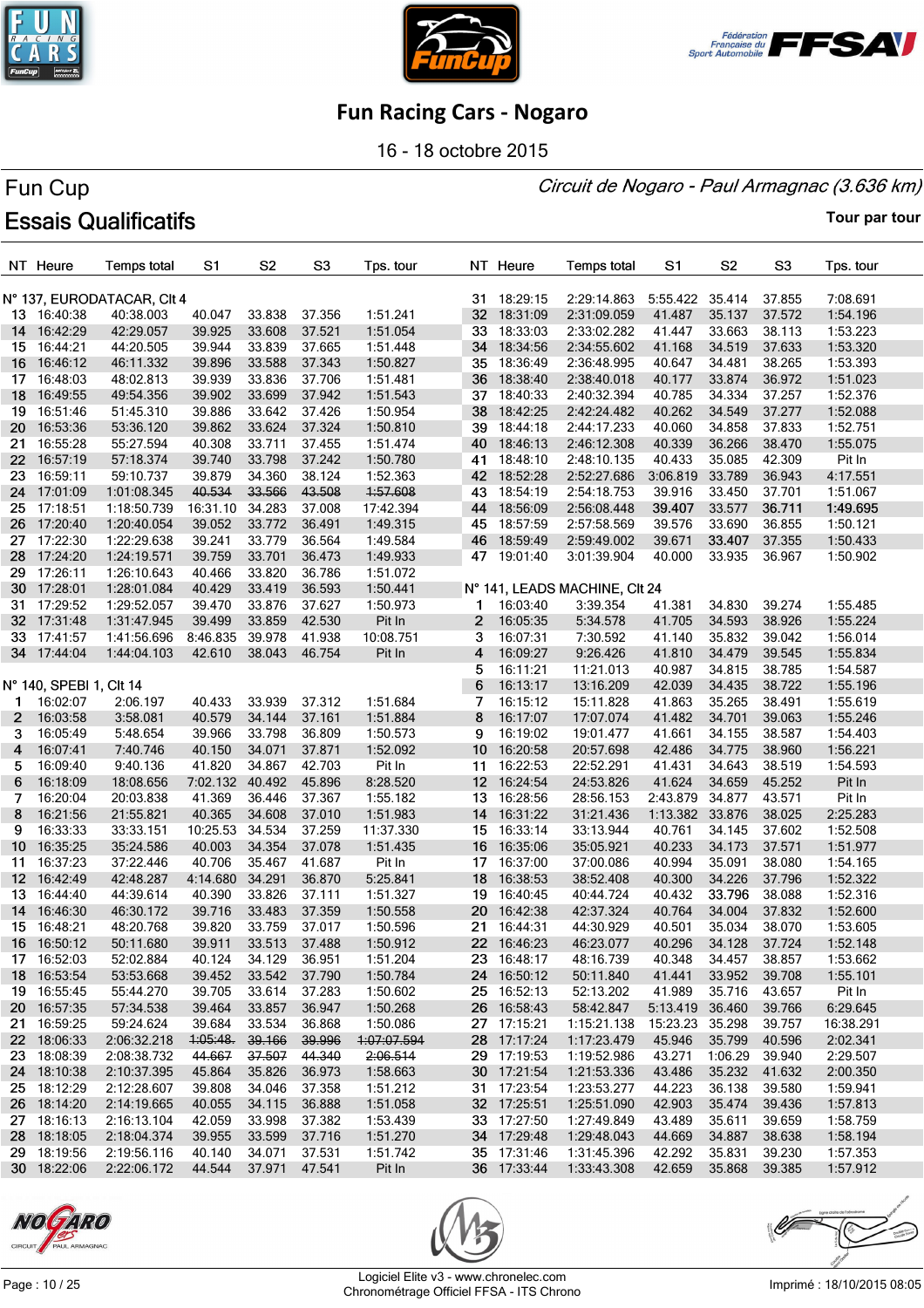





16 - 18 octobre 2015

#### Circuit de Nogaro - Paul Armagnac (3.636 km)

# Fun Cup **Essais Qualificatifs**

|           | NT Heure             | <b>Temps total</b>            | S1                     | S <sub>2</sub>   | S <sub>3</sub>   | Tps. tour            |                 | NT Heure                | <b>Temps total</b>          | S1                   | S <sub>2</sub>           | S <sub>3</sub>   | Tps. tour            |
|-----------|----------------------|-------------------------------|------------------------|------------------|------------------|----------------------|-----------------|-------------------------|-----------------------------|----------------------|--------------------------|------------------|----------------------|
|           |                      | N° 141, LEADS MACHINE, CIt 24 |                        |                  |                  |                      |                 | 12 16:28:58             | 28:57.847                   | 44.834               | 35.115                   | 40.933           | 2:00.882             |
|           | 35 17:31:46          | 1:31:45.396                   | 42.292                 | 35.831           | 39.230           | 1:57.353             | 13              | 16:30:58                | 30:57.889                   | 44.165               | 36.208                   | 39.669           | 2:00.042             |
|           | 36 17:33:44          | 1:33:43.308                   | 42.659                 | 35.868           | 39.385           | 1:57.912             | 14              | 16:32:56                | 32:56.013                   | 43.019               | 35.407                   | 39.698           | 1:58.124             |
| 37        | 17:35:41             | 1:35:40.867                   | 42.499                 | 35.777           | 39.283           | 1:57.559             | 15              | 16:34:55                | 34:54.957                   | 43.692               | 36.120                   | 39.132           | 1:58.944             |
| 38        | 17:37:38             | 1:37:37.477                   | 42.395                 | 35.339           | 38.876           | 1:56.610             |                 | 16 16:36:53             | 36:53.162                   | 43.095               | 35.405                   | 39.705           | 1:58.205             |
| 39.       | 17:39:36             | 1:39:35.226                   | 41.649                 | 34.707           | 41.393           | 1:57.749             |                 | 17 16:38:53             | 38:52.305                   | 43.939               | 35.426                   | 39.778           | 1:59.143             |
| 40        | 17:41:33             | 1:41:32.367                   | 42.734                 | 34.798           | 39.609           | 1:57.141             | 18              | 16:40:51                | 40:50.448                   | 42.717               | 35.798                   | 39.628           | 1:58.143             |
| 41        | 17:43:35             | 1:43:35.130                   | 42.487                 | 34.859           | 45.417           | Pit In               | 19 <sup>°</sup> | 16:42:48                | 42:48.146                   | 42.721               | 35.104                   | 39.873           | 1:57.698             |
| 42.       | 17:50:32             | 1:50:31.432                   | 5:41.398               | 35.880           | 39.024           | 6:56.302             |                 | 20 16:44:55             | 44:54.773                   | 43.022               | 35.066                   | 48.539           | Pit In               |
| 43.       | 17:52:49             | 1:52:49.056                   | 40.953                 | 38.884           | 57.787           | 2:17.624             |                 | 21 16:52:17             | 52:17.032                   | 6:06.377             | 35.972                   | 39.910           | 7:22.259             |
| 44        | 17:54:56             | 1:54:55.582                   | 53.213                 | 35.153           | 38.160           | 2:06.526             | 22              | 16:54:20                | 54:20.163                   | 48.366               | 35.119                   | 39.646           | 2:03.131             |
| 45        | 17:56:50             | 1:56:49.428                   | 40.669                 | 34.439           | 38.738           | 1:53.846             | 23.             | 16:56:19                | 56:18.377                   | 43.144               | 35.021                   | 40.049           | 1:58.214             |
| 46        | 17:58:44             | 1:58:43.340                   | 41.430                 | 34.221           | 38.261           | 1:53.912             |                 | 24 16:58:35             | 58:34.565                   | 42.537               | $\overline{\phantom{a}}$ |                  | 2:16.188             |
| 47        | 18:00:40             | 2:00:39.452                   | 40.958                 | 34.937           | 40.217           | 1:56.112             |                 | 25 17:00:34             | 1:00:33.403                 | 42.453               | 35.757                   | 40.628           | 1:58.838             |
| 48        | 18:02:33             | 2:02:32.394                   | 40.461                 | 34.589           | 37.892           | 1:52.942             | 26              | 17:18:15                | 1:18:15.058                 | 16:26.99             | 35.621                   | 39.038           | 17:41.655            |
| 49        | 18:04:26             | 2:04:26.008                   | 40.574                 | 34.311           | 38.729           | 1:53.614             |                 | 27 17:20:11             | 1:20:10.618                 | 42.112               | 34.848                   | 38.600           | 1:55.560             |
| 50        | 18:06:36             | 2:06:35.544                   | 41.600                 | 37.454           | 50.482           | Pit In               | 28              | 17:22:05                | 1:22:04.845                 | 40.785               | 34.952                   | 38.490           | 1:54.227             |
| 51.       | 18:10:07             | 2:10:06.345                   | 2:15.340               | 35.855           | 39.606           | 3:30.801             | 29              | 17:24:01                | 1:24:00.436                 | 41.482               | 34.847                   | 39.262           | 1:55.591             |
| 52        | 18:12:03             | 2:12:02.207                   | 41.580                 | 34.484           | 39.798           | 1:55.862             | 30              | 17:25:56                | 1:25:55.478                 | 41.853               | 34.787                   | 38.402           | 1:55.042             |
| 53.       | 18:14:00             | 2:14:00.060                   | 43.806                 | 34.720           | 39.327           | 1:57.853             |                 | 31 17:27:51             | 1:27:50.416                 | 41.058               | 35.256                   | 38.624           | 1:54.938             |
| 54        | 18:15:55             | 2:15:55.048                   | 41.701                 | 34.868           | 38.419           | 1:54.988             |                 | 32 17:29:47             | 1:29:46.461                 | 43.353               | 34.732                   | 37.960           | 1:56.045             |
| 55        | 18:17:52             | 2:17:52.146                   | 41.599                 | 37.183           | 38.316           | 1:57.098             | 33              | 17:31:40                | 1:31:39.986                 | 40.633               | 34.765                   | 38.127           | 1:53.525             |
| 56        | 18:19:54             | 2:19:53.795                   | 41.767                 | 35.827           | 44.055           | Pit In               |                 | 34 17:33:38             | 1:33:37.209                 | 41.088               | 35.374                   | 40.761           | 1:57.223             |
| 57.       | 18:23:24             | 2:23:23.942                   | 2:18.347               | 34.048           | 37.752           | 3:30.147             | 35              | 17:35:33                | 1:35:32.692                 | 40.737               | 35.247                   | 39.499           | 1:55.483             |
| 58        | 18:25:17             | 2:25:16.569                   | 40.597                 | 34.491           | 37.539           | 1:52.627             | 36              | 17:37:34                | 1:37:33.952                 | 41.485               | 35.330                   | 44.445           | Pit In               |
| 59        | 18:27:09             | 2:27:08.457                   | 40.404                 | 33.969           | 37.515           | 1:51.888             | 37              | 17:45:05                | 1:45:04.535                 | 6:17.964             | 34.920                   | 37.699           | 7:30.583             |
| 60        | 18:29:00             | 2:29:00.163                   | 40.372                 | 34.210           | 37.124           | 1:51.706             | 38              | 17:46:57                | 1:46:56.572                 | 40.343               | 34.645                   | 37.049           | 1:52.037             |
|           |                      |                               |                        |                  |                  |                      | 39              |                         |                             |                      |                          |                  |                      |
| 61        | 18:30:52<br>18:32:43 | 2:30:51.725<br>2:32:42.697    | 39.921                 | 34.010<br>34.025 | 37.631<br>37.115 | 1:51.562             | 40              | 17:48:48<br>17:50:40    | 1:48:47.550<br>1:50:39.477  | 40.160<br>40.525     | 33.970<br>34.375         | 36.848<br>37.027 | 1:50.978             |
| 62        | 18:34:34             |                               | 39.832<br>39.518       | 33.883           | 37.442           | 1:50.972<br>1:50.843 | 41              |                         |                             | 40.075               | 34.954                   | 1:01.97          | 1:51.927             |
| 63<br>64  | 18:36:25             | 2:34:33.540<br>2:36:24.565    | 39.816                 | 34.160           | 37.049           | 1:51.025             |                 | 17:52:57<br>42 18:00:34 | 1:52:56.479<br>2:00:33.894  | 6:18.666 37.844      |                          | 40.905           | Pit In<br>7:37.415   |
|           |                      |                               |                        |                  |                  |                      | 43              |                         |                             |                      |                          |                  |                      |
| 65        | 18:38:17<br>18:40:19 | 2:38:16.340                   | 39.745                 | 34.876           | 37.154           | 1:51.775             |                 | 18:02:36<br>18:04:37    | 2:02:36.102                 | 42.812               | 38.893                   | 40.503           | 2:02.208             |
| 66        | 18:44:14             | 2:40:18.313                   | 41.651                 | 36.900<br>35.561 | 43.422<br>39.017 | Pit In               | 44<br>45        |                         | 2:04:37.121                 | 43.720<br>43.269     | 36.583<br>38.669         | 40.716<br>57.500 | 2:01.019             |
| 67        |                      | 2:44:13.946                   | 2:41.055               |                  |                  | 3:55.633             |                 | 18:06:57                | 2:06:56.559                 | 1:01.323             |                          |                  | 2:19.438             |
| 68        | 18:46:13             | 2:46:13.189                   | 43.511                 | 35.769           | 39.963           | 1:59.243<br>3:29.860 | 46              | 18:09:38                | 2:09:38.073                 |                      | 52.474                   | 47.717           | 2:41.514             |
| 69.       | 18:49:43             | 2:49:43.049                   | 42.471                 | 35.659           | 2:11.73          |                      | 47<br>48        | 18:11:40                | 2:11:39.499                 | 44.489               | 37.150                   | 39.787<br>39.759 | 2:01.426             |
| 70        | 18:51:40             | 2:51:39.552                   | 42.810                 | 34.967<br>35.037 | 38.726<br>38.527 | 1:56.503             | 49              | 18:13:39                | 2:13:38.539                 | 42.871<br>42.497     | 36.410                   | 39.416           | 1:59.040             |
| 71<br>72. | 18:53:35             | 2:53:34.887<br>2:55:34.101    | 41.771<br>43.355       | 36.083           | 39.776           | 1:55.335<br>1:59.214 | 50              | 18:15:37<br>18:17:34    | 2:15:36.183                 | 42.114               | 35.731<br>36.121         | 39.729           | 1:57.644             |
| 73.       | 18:55:34<br>18:57:35 | 2:57:35.098                   | 42.453                 | 38.530           | 40.014           | 2:00.997             |                 | 51 18:19:33             | 2:17:34.147<br>2:19:32.771  | 41.908               | 35.447                   | 41.269           | 1:57.964<br>1:58.624 |
|           | 74 18:59:32          | 2:59:31.792                   | 42.828                 | 34.991           | 38.875           | 1:56.694             |                 | 52 18:21:30             | 2:21:29.818                 | 42.383               | 34.806                   | 39.858           | 1:57.047             |
|           | 75 19:01:29          | 3:01:28.445                   | 42.108 35.496 39.049   |                  |                  | 1:56.653             |                 | 53 18:23:27             |                             | 42.235               | 35.255                   | 39.045           | 1:56.535             |
|           |                      |                               |                        |                  |                  |                      |                 | 54 18:25:23             | 2:23:26.353<br>2:25:22.872  | 41.929               | 35.132                   | 39.458           |                      |
|           |                      |                               |                        |                  |                  |                      |                 |                         | 2:27:21.066                 |                      |                          |                  | 1:56.519             |
|           | N° 143, SKR, Clt 28  |                               |                        | 35.041           |                  |                      |                 | 55 18:27:21             |                             | 42.941               | 35.653                   | 39.600           | 1:58.194             |
|           | 1 16:02:09           | 2:09.174                      | 41.108                 |                  | 38.167           | 1:54.316             |                 | 56 18:29:22             | 2:29:21.832                 | 43.302               | 36.993                   | 40.471           | 2:00.766             |
|           | 2 16:04:03           | 4:03.189                      | 41.016                 | 34.815           | 38.184           | 1:54.015             |                 | 57 18:31:27             | 2:31:26.217                 | 43.032               | 35.094                   | 46.259           | Pit In               |
|           | 3 16:05:58           | 5:57.827                      | 41.331                 | 34.847           | 38.460           | 1:54.638             |                 | 58 18:39:03             | 2:39:02.804 6:15.584 34.931 |                      |                          | 46.072           | Pit In               |
|           | 4 16:07:53           | 7:53.052                      | 41.509                 |                  | 34.722 38.994    | 1:55.225             |                 | 59 18:42:06             | 2:42:05.799                 | 1:50.234 34.396      |                          | 38.365           | 3:02.995             |
|           | 5 16:09:49           | 9:48.529                      | 42.153                 | 35.042           | 38.282           | 1:55.477             |                 | 60 18:44:01             | 2:44:00.475                 | 41.343               | 35.019                   | 38.314           | 1:54.676             |
| 6.        | 16:11:44             | 11:43.553                     | 40.874                 | 34.946           | 39.204           | 1:55.024             |                 | 61 18:45:56             | 2:45:55.994                 | 41.585               | 34.501                   | 39.433           | 1:55.519             |
|           | 7 16:13:40           | 13:39.781                     | 41.600                 | 35.090           | 39.538           | 1:56.228             |                 | 62 18:47:51             | 2:47:50.638                 | 41.136               | 34.614                   | 38.894           | 1:54.644             |
|           | 8 16:15:38           | 15:37.358                     | 43.285                 | 35.331           | 38.961           | 1:57.577             |                 | 63 18:49:47             | 2:49:46.664                 | 41.494               | 34.776                   | 39.756           | 1:56.026             |
| 9         | 16:17:34             | 17:33.689                     | 42.044                 | 35.259           | 39.028           | 1:56.331             |                 | 64 18:51:42             | 2:51:41.579                 | 42.504               | 34.442                   | 37.969           | 1:54.915             |
|           | 10 16:19:33          | 19:33.006                     | 41.365                 | 35.159 42.793    |                  | Pit In               |                 | 65 18:53:36             | 2:53:35.886                 | 41.016               | 34.918                   | 38.373           | 1:54.307             |
|           | 11 16:26:57          | 26:56.965                     | 6:07.642 36.057 40.260 |                  |                  | 7:23.959             |                 | 66 18:55:30             | 2:55:29.266                 | 41.387 34.302 37.691 |                          |                  | 1:53.380             |





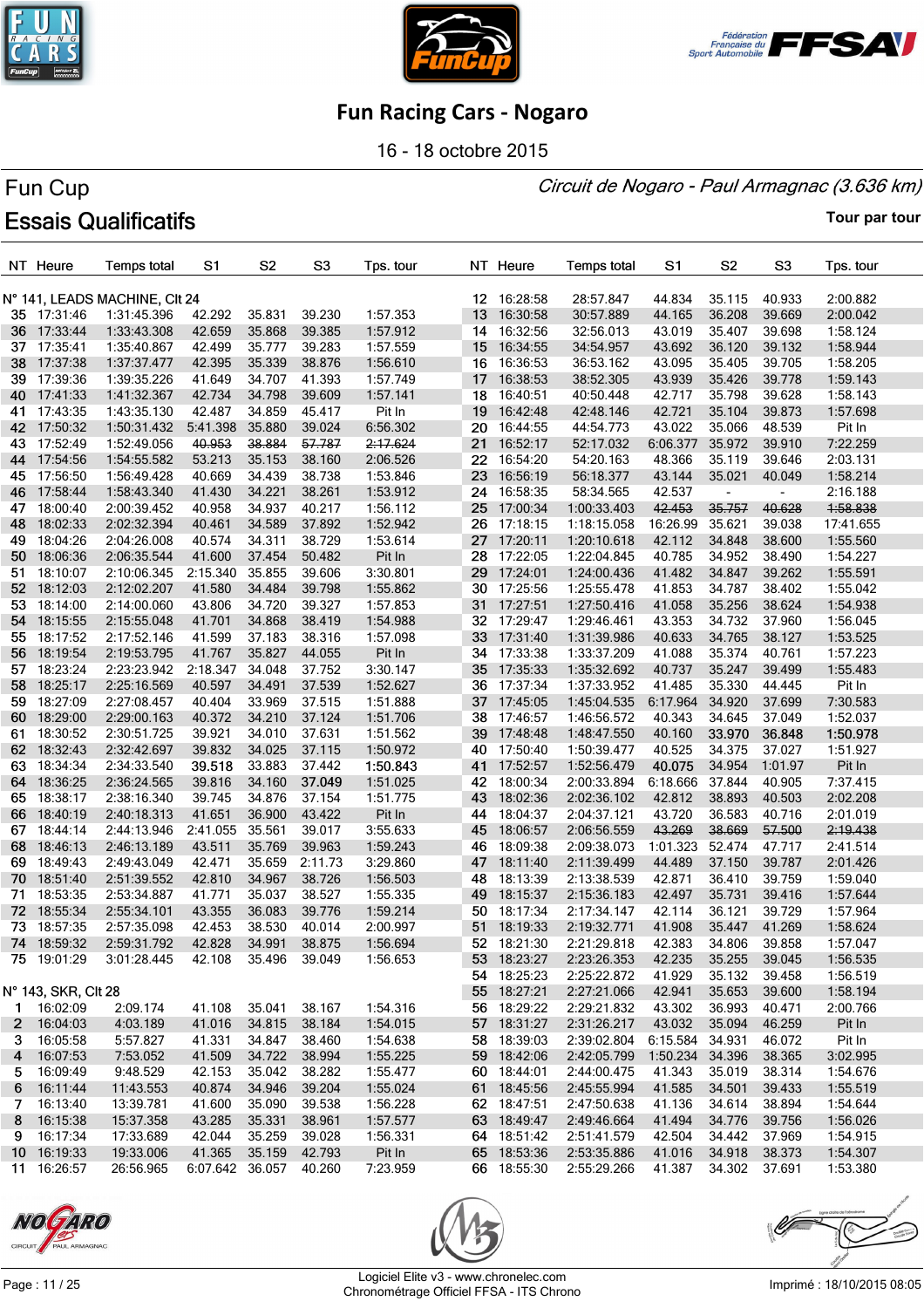





16 - 18 octobre 2015

#### Circuit de Nogaro - Paul Armagnac (3.636 km)

# Fun Cup **Essais Qualificatifs**

|                  | NT Heure                   | <b>Temps total</b>         | S1                        | S <sub>2</sub>   | S <sub>3</sub>   | Tps. tour            |              | NT Heure                   | <b>Temps total</b>                 | S1               | S <sub>2</sub>   | S <sub>3</sub>   | Tps. tour            |
|------------------|----------------------------|----------------------------|---------------------------|------------------|------------------|----------------------|--------------|----------------------------|------------------------------------|------------------|------------------|------------------|----------------------|
|                  | N° 143, SKR, Clt 28        |                            |                           |                  |                  |                      |              | 48 18:02:23                | 2:02:22.356                        | 39.559           | 33.984           | 37.360           | 1:50.903             |
|                  | 65 18:53:36                | 2:53:35.886                | 41.016                    | 34.918           | 38.373           | 1:54.307             | 49           | 18:04:14                   | 2:04:13.458                        | 39.684           | 33.803           | 37.615           | 1:51.102             |
|                  | 66 18:55:30                | 2:55:29.266                | 41.387                    | 34.302           | 37.691           | 1:53.380             | 50           | 18:06:23                   | 2:06:22.562                        | 39.661           | 34.502           | 54.941           | Pit In               |
|                  | 67 18:57:26                | 2:57:25.836                | 43.332                    | 34.426           | 38.812           | 1:56.570             |              |                            |                                    |                  |                  |                  |                      |
| 68.              | 18:59:20                   | 2:59:19.904                | 41.051                    | 34.594           | 38.423           | 1:54.068             |              | N° 162, SECOBAT, Clt 38    |                                    |                  |                  |                  |                      |
|                  | 69 19:01:15                | 3:01:14.364                | 41.075                    | 34.579           | 38.806           | 1:54.460             |              | 1 16:02:33                 | 2:32.255                           | 41.390           | 34.650           | 50.562           | Pit In               |
|                  |                            |                            |                           |                  |                  |                      | $\mathbf{2}$ | 16:07:42                   | 7:41.468                           | 3:50.711         | 37.782           | 40.720           | 5:09.213             |
|                  | N° 145, TROISEL, CIt 26    |                            |                           |                  |                  |                      | 3            | 16:09:38                   | 9:37.975                           | 42.365           | 35.101           | 39.041           | 1:56.507             |
| $\mathbf 1$      | 16:02:54                   | 2:53.589                   | 39.844                    | 34.429           | 37.480           | 1:51.753             | 4            | 16:11:32                   | 11:32.165                          | 40.973           | 34.957           | 38.260           | 1:54.190             |
| 2                | 16:04:45                   | 4:45.160                   | 39.752                    | 34.241           | 37.578           | 1:51.571             | 5            | 16:13:33                   | 13:32.327                          | 45.276           | 34.861           | 40.025           | 2:00.162             |
| 3.               | 16:06:37                   | 6:36.666                   | 39.658                    | 34.391           | 37.457           | 1:51.506             | 6            | 16:15:26                   | 15:26.007                          | 40.764           | 34.258           | 38.658           | 1:53.680             |
| 4                | 16:08:30                   | 8:29.647                   | 41.332                    | 34.085           | 37.564           | 1:52.981             | 7            | 16:17:21                   | 17:20.328                          | 41.020           | 34.677           | 38.624           | 1:54.321             |
| 5.               | 16:10:22                   | 10:21.556                  | 40.099                    | 34.191           | 37.619           | 1:51.909             | 8            | 16:19:15                   | 19:14.761                          | 41.684           | 34.167           | 38.582           | 1:54.433             |
| 6                | 16:12:23                   | 12:22.519                  | 45.194                    | 38.495           | 37.274           | 2:00.963             | 9            | 16:21:09                   | 21:08.486                          | 40.596           | 34.620           | 38.509           | 1:53.725             |
| 7                | 16:14:14                   | 14:13.703                  | 39.577                    | 34.158           | 37.449           | 1:51.184             | 10           | 16:23:03                   | 23:02.721                          | 42.000           | 34.091           | 38.144           | 1:54.235             |
| 8                | 16:16:05                   | 16:04.986                  | 39.759                    | 34.155           | 37.369           | 1:51.283             | 11           | 16:24:57                   | 24:56.616                          | 40.069           | 35.791           | 38.035           | 1:53.895             |
| 9                | 16:18:12                   | 18:11.582                  | 41.468                    | 38.875           | 46.253           | Pit In               |              | 12 16:26:50                | 26:49.939                          | 40.568           | 34.283           | 38.472           | 1:53.323             |
| $10-10$          | 16:24:44                   | 24:44.184                  | 5:19.833                  | 34.610           | 38.159           | 6:32.602             |              | 13 16:28:52                | 28:52.154                          | 41.109           | 35.237           | 45.869           | Pit In               |
| 11               | 16:26:37                   | 26:36.890                  | 40.737                    | 34.105           | 37.864           | 1:52.706             | 14           | 16:38:18                   | 38:17.631                          | 7:58.026 41.176  |                  | 46.275           | 9:25.477             |
| 12 <sup>12</sup> | 16:28:30                   | 28:29.295                  | 40.626                    | 34.220           | 37.559           | 1:52.405             | 15           | 16:40:31                   | 40:30.476                          | 50.063           | 38.442           | 44.340           | 2:12.845             |
|                  | 13 16:30:23                | 30:22.370                  | 40.652                    | 34.222           | 38.201           | 1:53.075             | 16           | 16:42:43                   | 42:43.116                          | 49.165           | 38.738           | 44.737           | 2:12.640             |
| 14               | 16:32:16                   | 32:15.574                  | 40.594                    | 34.480           | 38.130           | 1:53.204             |              | 17 16:44:53                | 44:52.442                          | 47.440           | 38.723           | 43.163           | 2:09.326             |
| 15 -             | 16:34:09                   | 34:08.817                  | 41.303                    | 34.141           | 37.799           | 1:53.243             | 18           | 16:47:06                   | 47:05.244                          | 48.338           | 39.790           | 44.674           | 2:12.802             |
|                  | 16 16:36:02                | 36:01.458                  | 40.614                    | 34.286           | 37.741           | 1:52.641             | 19           | 16:49:14                   | 49:13.726                          | 46.919           | 37.665           | 43.898           | 2:08.482             |
| 17 -             | 16:37:54                   | 37:54.064                  | 40.424                    | 34.330           | 37.852           | 1:52.606             | 20           | 16:51:24                   | 51:23.791                          | 48.812           | 37.391           | 43.862           | 2:10.065             |
| 18               | 16:40:07                   | 40:06.295                  | 43.366                    | 39.843           | 49.022           | Pit In               | 21           | 16:53:34                   | 53:33.265                          | 47.436           | 37.674           | 44.364           | 2:09.474             |
| 19               | 16:46:56                   | 46:55.980                  | 5:34.866                  | 36.683           | 38.136           | 6:49.685             | 22           | 16:55:52                   | 55:51.417                          | 48.368           | 38.570           | 51.214           | Pit In               |
| 20               | 16:48:51                   | 48:50.536                  | 41.327                    | 35.058           | 38.171           | 1:54.556             |              | 23 17:01:27                | 1:01:26.364                        | 4:15.442         | 36.532           | 42.973           | 5:34.947             |
| 21               | 16:50:45                   | 50:44.346                  | 41.184                    | 34.828           | 37.798           | 1:53.810             |              | 24 17:13:52                | 1:13:51.765                        | 11:09.06         | 36.491           | 39.846           | 12:25.401            |
| 22 <sub>2</sub>  | 16:52:37                   | 52:36.628                  | 40.638                    | 33.948           | 37.696           | 1:52.282             |              | 25 17:15:51                | 1:15:50.362                        | 42.028           | 37.081           | 39.488           | 1:58.597             |
| 23               | 16:54:30                   | 54:29.202                  | 40.048                    | 33.956           | 38.570           | 1:52.574             | 26           | 17:17:46                   | 1:17:46.065                        | 41.409           | 35.582           | 38.712           | 1:55.703             |
| 24               | 16:56:23                   | 56:22.350                  | 40.317                    | 34.473           | 38.358           | 1:53.148             |              | 27 17:19:43                | 1:19:42.381                        | 41.157           | 36.133           | 39.026           | 1:56.316             |
| 25               | 16:58:15                   | 58:14.941                  | 40.898                    | 34.128           | 37.565           | 1:52.591             | 28           | 17:21:39                   | 1:21:39.038                        | 42.279           | 36.071           | 38.307           | 1:56.657             |
| 26               | 17:00:07                   | 1:00:06.318                | 39.774                    | 34.094           | 37.509           | 1:51.377             | 29           | 17:23:33                   | 1:23:32.895                        | 40.874           | 34.495           | 38.488           | 1:53.857             |
| 27               | 17:15:20                   | 1:15:19.900                | 13:48.26                  | 39.907           | 45.407           | 15:13.582            | 30           | 17:25:27                   | 1:25:26.793                        | 41.273           | 34.511           | 38.114           | 1:53.898             |
|                  | 28 17:17:32                | 1:17:31.343                | 49.442                    | 38.428           | 43.573           | 2:11.443             |              | 31 17:27:21                | 1:27:20.244                        | 41.022           | 34.432           | 37.997           | 1:53.451             |
| 29               | 17:19:45                   | 1:19:44.692                | 49.263                    | 39.140           | 44.946           | 2:13.349             |              | 32 17:29:17                | 1:29:16.436                        | 43.022           | 34.486           | 38.684           | 1:56.192             |
|                  | 30 17:21:53                | 1:21:53.095                | 47.744                    | 37.895           | 42.764           | 2:08.403             | 33           | 17:31:11                   | 1:31:10.223                        | 41.098           | 34.310           | 38.379           | 1:53.787             |
|                  | 31 17:24:00                | 1:24:00.206                | 46.791                    | 37.663           | 42.657           | 2:07.111             |              | 34 17:33:04                | 1:33:03.900                        | 40.961           | 34.595           | 38.121           | 1:53.677             |
|                  | 32 17:26:07                | 1:26:07.171                | 47.540                    | 37.213 42.212    |                  | 2:06.965             |              | 35 17:34:59                | 1:34:58.816                        | 41.996           | 34.769           | 38.151           | 1:54.916             |
|                  | 33 17:28:13                | 1:28:12.611                | 46.086                    | 37.382 41.972    |                  | 2:05.440             |              | 36 17:36:53                | 1:36:53.099                        | 41.076           | 35.085 38.122    |                  | 1:54.283             |
|                  | 34 17:30:19                | 1:30:18.639                | 45.507                    | 37.397 43.124    |                  | 2:06.028             |              | 37 17:38:57                | 1:38:56.535                        | 40.934           | 35.807           | 46.695           | Pit In               |
|                  | 35 17:32:25                | 1:32:24.565                | 46.158                    | 37.054           | 42.714           | 2:05.926             |              | 38 17:42:41                | 1:42:41.151                        | 2:30.026         | 34.757           | 39.833           | 3:44.616             |
|                  | 36 17:34:29                | 1:34:28.697                | 45.425                    | 37.021           | 41.686           | 2:04.132             |              | 39 17:44:38                | 1:44:38.193                        | 42.061           | 34.533           | 40.448           | 1:57.042             |
|                  | 37 17:36:35                | 1:36:34.756                | 45.237                    | 38.236           | 42.586           | 2:06.059             |              | 40 17:46:35                | 1:46:34.333                        | 42.338           | 34.850           | 38.952           | 1:56.140             |
|                  | 38 17:38:43                | 1:38:43.161                | 45.173                    | 39.811           | 43.421           | 2:08.405             |              | 41 17:48:31                | 1:48:31.015                        | 42.238           | 35.676           | 38.768           | 1:56.682             |
|                  | 39 17:40:57                | 1:40:56.300                | 45.105<br>4:34.783 34.465 | 39.027           | 49.007           | Pit In               |              | 42 17:50:26                | 1:50:25.490                        | 41.463           | 34.492           | 38.520           | 1:54.475             |
|                  | 40 17:46:44                | 1:46:43.277                |                           | 34.217           | 37.729           | 5:46.977             |              | 43 17:52:41                | 1:52:40.842                        | 42.288           | 38.798           | 54.266<br>39.293 | 2:15.352             |
|                  | 41 17:48:36                | 1:48:35.237<br>1:50:28.086 | 39.680                    |                  | 38.063           | 1:51.960             |              | 44 17:54:49                | 1:54:48.289                        | 50.885           | 37.269           |                  | 2:07.447             |
|                  | 42 17:50:28<br>43 17:52:46 | 1:52:45.375                | 40.154<br>40.227          | 34.206<br>40.358 | 38.489<br>56.704 | 1:52.849             |              | 45 17:57:02<br>46 17:58:57 | 1:57:01.274                        | 41.394<br>41.644 | 51.833           | 39.758<br>38.651 | 2:12.985             |
|                  |                            |                            |                           |                  |                  | 2:17.289             |              |                            | 1:58:56.214                        |                  | 34.645           |                  | 1:54.940             |
|                  | 44 17:54:55<br>45 17:56:48 | 1:54:54.230<br>1:56:47.498 | 50.500<br>39.973          | 38.712<br>34.377 | 39.643<br>38.918 | 2:08.855<br>1:53.268 |              | 47 18:00:51<br>48 18:02:46 | 2:00:50.802<br>2:02:45.935         | 41.619<br>41.368 | 34.419<br>34.951 | 38.550<br>38.814 | 1:54.588<br>1:55.133 |
|                  | 46 17:58:39                | 1:58:38.628                | 40.072                    | 33.775           | 37.283           | 1:51.130             |              | 49 18:04:49                | 2:04:49.147                        | 42.355           | 34.674           | 46.183           | Pit In               |
|                  | 47 18:00:32                | 2:00:31.453                | 40.432                    | 34.267 38.126    |                  | 1:52.825             |              | 50 18:09:50                | 2:09:49.389 3:20.532 57.733 41.977 |                  |                  |                  | 5:00.242             |
|                  |                            |                            |                           |                  |                  |                      |              |                            |                                    |                  |                  |                  |                      |





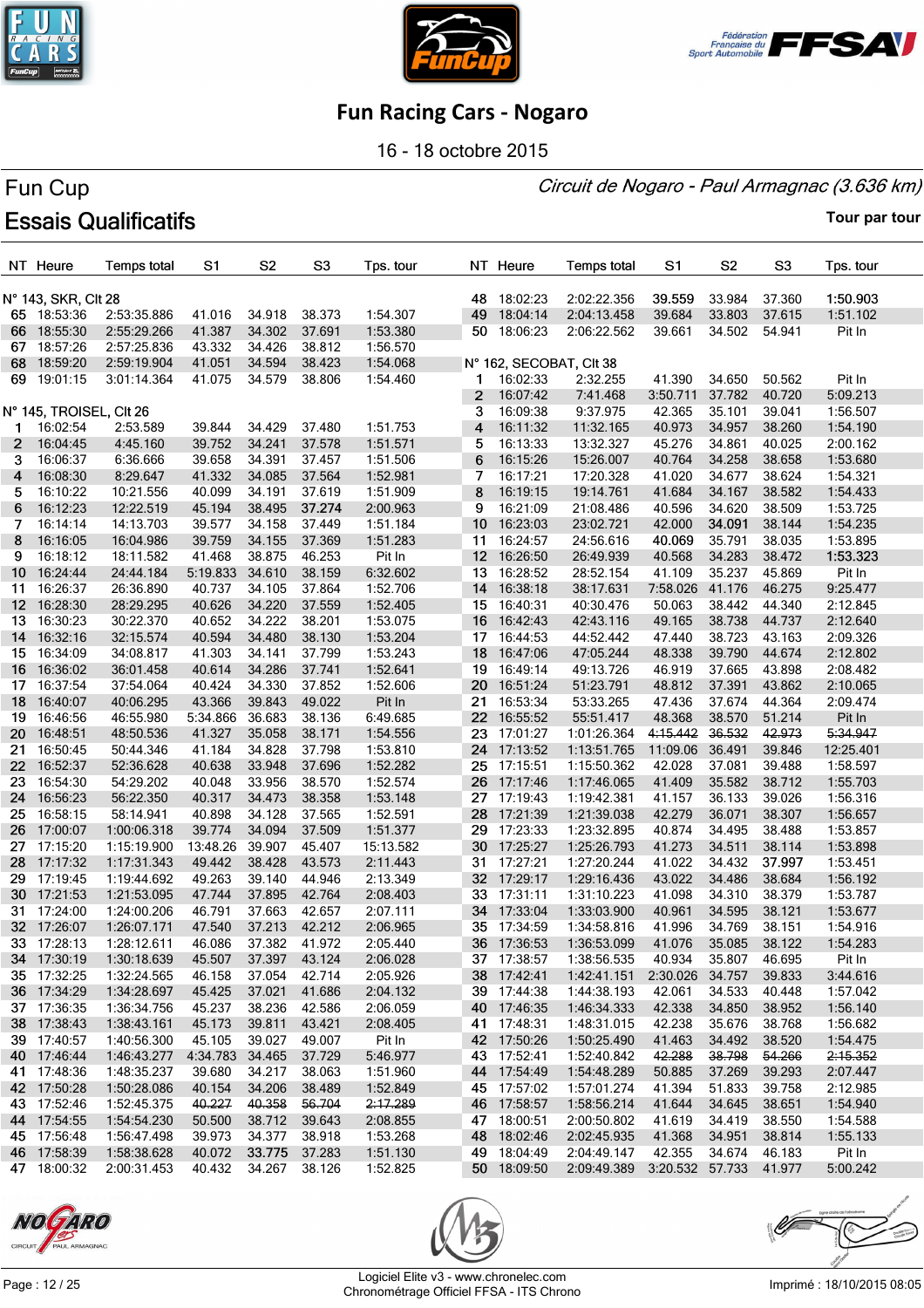





16 - 18 octobre 2015

#### Circuit de Nogaro - Paul Armagnac (3.636 km)

# Fun Cup **Essais Qualificatifs**

|                  | NT Heure                | <b>Temps total</b> | S <sub>1</sub>         | S <sub>2</sub> | S <sub>3</sub> | Tps. tour |                 | NT Heure    | <b>Temps total</b>             | S1              | S <sub>2</sub> | S <sub>3</sub> | Tps. tour |
|------------------|-------------------------|--------------------|------------------------|----------------|----------------|-----------|-----------------|-------------|--------------------------------|-----------------|----------------|----------------|-----------|
|                  | N° 162, SECOBAT, Clt 38 |                    |                        |                |                |           |                 | 31 17:48:33 | 1:48:32.276                    | 41.260          | 34.657         | 38.543         | 1:54.460  |
|                  | 49 18:04:49             | 2:04:49.147        | 42.355                 | 34.674         | 46.183         | Pit In    | 32              | 17:50:27    | 1:50:26.298                    | 41.257          | 34.272         | 38.493         | 1:54.022  |
|                  | 50 18:09:50             | 2:09:49.389        | 3:20.532               | 57.733         | 41.977         | 5:00.242  | 33              | 17:52:42    | 1:52:42.134                    | 41.445          | 40.015         | 54.376         | 2:15.836  |
|                  | 51 18:11:54             | 2:11:54.131        | 45.754                 | 37.536         | 41.452         | 2:04.742  |                 | 34 17:54:50 | 1:54:50.079                    | 52.545          | 36.746         | 38.654         | 2:07.945  |
|                  | 52 18:13:54             | 2:13:54.019        | 43.569                 | 35.781         | 40.538         | 1:59.888  | 35              | 17:56:48    | 1:56:47.454                    | 41.834          | 35.764         | 39.777         | 1:57.375  |
| 53.              | 18:15:54                | 2:15:53.478        | 42.780                 | 35.757         | 40.922         | 1:59.459  | 36              | 17:58:43    | 1:58:42.579                    | 42.248          | 34.698         | 38.179         | 1:55.125  |
| 54               | 18:18:07                | 2:18:06.846        | 42.214                 | 50.383         | 40.771         | 2:13.368  |                 | 37 18:00:38 | 2:00:37.240                    | 41.305          | 34.992         | 38.364         | 1:54.661  |
|                  | 55 18:20:08             | 2:20:07.628        | 42.944                 | 35.991         | 41.847         | 2:00.782  | 38              | 18:02:32    | 2:02:31.285                    | 40.381          | 35.991         | 37.673         | 1:54.045  |
|                  | 56 18:22:08             | 2:22:07.646        | 43.070                 | 35.876         | 41.072         | 2:00.018  | 39              | 18:04:25    | 2:04:24.903                    | 40.306          | 34.974         | 38.338         | 1:53.618  |
| 57.              | 18:24:16                | 2:24:15.438        | 44.241                 | 36.013         | 47.538         | Pit In    | 40              | 18:06:29    | 2:06:28.724                    | 41.627          | 36.885         | 45.309         | 2:03.821  |
| 58               | 18:34:12                | 2:34:12.195        | 8:39.774               | 37.243         | 39.740         | 9:56.757  | 41              | 18:08:44    | 2:08:43.228                    | 47.296          | 37.771         | 49.437         | Pit In    |
| 59               | 18:36:09                | 2:36:08.360        | 41.967                 | 34.740         | 39.458         | 1:56.165  | 42              | 18:29:36    | 2:29:35.735                    | 19:32.70        | 38.766         | 41.040         | 20:52.507 |
| 60               | 18:38:05                | 2:38:05.201        | 42.522                 | 35.184         | 39.135         | 1:56.841  | 43              | 18:31:35    | 2:31:35.156                    | 44.154          | 35.662         | 39.605         | 1:59.421  |
| 61               | 18:40:02                | 2:40:01.509        | 41.566                 | 34.940         | 39.802         | 1:56.308  |                 | 44 18:33:32 | 2:33:31.430                    | 41.354          | 34.803         | 40.117         | 1:56.274  |
| 62               | 18:41:58                | 2:41:57.700        | 42.088                 | 35.152         | 38.951         | 1:56.191  | 45              | 18:35:36    | 2:35:35.543                    | 41.101          | 36.436         | 46.576         | Pit In    |
| 63.              | 18:44:03                | 2:44:02.360        | 41.719                 | 36.434         | 46.507         | Pit In    | 46              | 18:43:28    | 2:43:27.744                    | 6:33.365        | 37.861         | 40.975         | 7:52.201  |
| 64               | 18:47:29                | 2:47:28.956        | 2:12.054               | 35.426         | 39.116         | 3:26.596  | 47              | 18:45:31    | 2:45:30.815                    | 41.809          | 39.250         | 42.012         | 2:03.071  |
| 65               | 18:49:24                | 2:49:23.833        | 41.333                 | 34.243         | 39.301         | 1:54.877  | 48              | 18:47:30    | 2:47:30.155                    | 42.516          | 36.145         | 40.679         | 1:59.340  |
| 66               | 18:51:20                | 2:51:19.346        | 41.865                 | 35.042         | 38.606         | 1:55.513  | 49              | 18:49:36    | 2:49:35.741                    | 41.838          | 35.225         | 48.523         | Pit In    |
| 67.              | 18:53:22                | 2:53:21.650        | 41.575                 | 34.671         | 46.058         | Pit In    | 50              | 18:52:30    | 2:52:29.492                    | 1:41.993        | 34.149         | 37.609         | 2:53.751  |
| 68               | 18:56:44                | 2:56:44.079        | 2:05.570               | 35.869         | 40.990         | 3:22.429  | 51              | 18:54:21    | 2:54:20.798                    | 40.333          | 33.611         | 37.362         | 1:51.306  |
| 69.              | 18:58:43                | 2:58:42.646        | 42.933                 | 35.295         | 40.339         | 1:58.567  |                 | 52 18:56:12 | 2:56:11.621                    | 40.244          | 33.508         | 37.071         | 1:50.823  |
|                  | 70 19:00:42             | 3:00:41.733        | 42.486                 | 35.675         | 40.926         | 1:59.087  |                 | 53 18:58:03 | 2:58:02.336                    | 40.001          | 33.642         | 37.072         | 1:50.715  |
|                  |                         |                    |                        |                |                |           |                 | 54 19:00:00 | 2:59:59.847                    | 39.889          | 33.610         | 44.012         | Pit In    |
|                  | N° 163, DEFI TAP, CIt 8 |                    |                        |                |                |           |                 |             |                                |                 |                |                |           |
| 1                | 16:03:32                | 3:31.983           | 41.260                 | 34.587         | 37.983         | 1:53.830  |                 |             | N° 164, GROUPE DELORME, CIt 15 |                 |                |                |           |
| $\mathbf{2}$     | 16:05:25                | 5:24.364           | 40.374                 | 34.078         | 37.929         | 1:52.381  | 1               | 16:07:39    | 7:38.232                       | 40.338          | 35.097         | 37.843         | 1:53.278  |
| 3                | 16:07:18                | 7:17.230           | 40.744                 | 34.213         | 37.909         | 1:52.866  | 2               | 16:09:32    | 9:31.337                       | 40.384          | 34.520         | 38.201         | 1:53.105  |
| 4                | 16:09:10                | 9:09.387           | 40.207                 | 34.040         | 37.910         | 1:52.157  | 3               | 16:11:31    | 11:30.582                      | 41.529          | 35.097         | 42.619         | Pit In    |
| 5                | 16:11:01                | 11:01.164          | 40.278                 | 33.905         | 37.594         | 1:51.777  | 4               | 16:17:36    | 17:35.596                      | 4:50.435        | 35.283         | 39.296         | 6:05.014  |
| 6                | 16:12:54                | 12:53.277          | 40.654                 | 33.674         | 37.785         | 1:52.113  | 5               | 16:19:36    | 19:35.762                      | 42.576          | 34.538         | 43.052         | Pit In    |
| 7                | 16:14:47                | 14:47.090          | 41.877                 | 34.242         | 37.694         | 1:53.813  | 6               | 16:22:16    | 22:15.376                      | 1:26.855        | 34.545         | 38.214         | 2:39.614  |
| 8                | 16:16:47                | 16:47.041          | 40.894                 | 33.950         | 45.107         | Pit In    | 7               | 16:24:09    | 24:08.852                      | 40.675          | 34.454         | 38.347         | 1:53.476  |
| 9                | 16:46:50                | 46:49.759          | 28:51.95               | 33.712         | 37.054         | 30:02.718 | 8               | 16:26:07    | 26:07.063                      | 40.828          | 34.634         | 42.749         | Pit In    |
| 10               | 16:48:39                | 48:39.103          | 39.100                 | 33.686         | 36.558         | 1:49.344  | 9               | 16:33:36    | 33:35.332                      | 6:17.137        | 34.087         | 37.045         | 7:28.269  |
| 11               | 16:50:29                | 50:28.575          | 39.199                 | 33.387         | 36.886         | 1:49.472  | 10              | 16:35:27    | 35:26.897                      | 40.605          | 33.676         | 37.284         | 1:51.565  |
| 12 <sup>12</sup> | 16:52:18                | 52:17.856          | 39.090                 | 33.396         | 36.795         | 1:49.281  | 11              | 16:37:18    | 37:17.486                      | 39.519          | 33.941         | 37.129         | 1:50.589  |
| 13.              | 16:54:12                | 54:12.142          | 41.027                 | 33.674         | 39.585         | Pit In    | 12              | 16:39:12    | 39:11.735                      | 39.420          | 34.041         | 40.788         | Pit In    |
| 14               | 17:12:17                | 1:12:16.880        | 16:53.09               | 34.062         | 37.582         | 18:04.738 | 13 <sup>2</sup> | 16:47:41    | 47:41.159                      | 7:18.628        | 33.933         | 36.863         | 8:29.424  |
|                  | 15 17:14:10             | 1:14:09.390        | 40.876                 | 34.495         | 37.139         | 1:52.510  |                 | 14 16:49:32 | 49:31.223                      | 39.315          | 33.704         | 37.045         | 1:50.064  |
|                  | 16 17:16:02             | 1:16:01.589        | 40.425                 | 34.333         | 37.441         | 1:52.199  |                 | 15 16:51:26 | 51:25.841                      | 39.211          | 33.964         | 41.443         | Pit In    |
|                  | 17 17:17:53             | 1:17:52.359        | 39.839                 | 33.930         | 37.001         | 1:50.770  |                 | 16 16:54:43 | 54:42.572                      | 2:05.713 33.768 |                | 37.250         | 3:16.731  |
|                  | 18 17:19:45             | 1:19:44.352        | 40.402                 | 33.956         | 37.635         | 1:51.993  |                 | 17 16:56:33 | 56:32.349                      | 39.040          | 33.932         | 36.805         | 1:49.777  |
|                  | 19 17:21:36             | 1:21:35.811        | 40.840                 | 33.435         | 37.184         | 1:51.459  |                 | 18 16:58:22 | 58:22.167                      | 39.039          | 33.816         | 36.963         | 1:49.818  |
|                  | 20 17:23:28             | 1:23:28.103        | 40.510                 | 34.241         | 37.541         | 1:52.292  |                 | 19 17:00:17 | 1:00:16.342                    | 38.991          | 33.939         | 41.245         | Pit In    |
|                  | 21 17:25:26             | 1:25:25.310        | 40.539                 | 33.958         | 42.710         | Pit In    |                 | 20 17:11:27 | 1:11:26.862  9:58.414  34.486  |                 |                | 37.620         | 11:10.520 |
|                  | 22 17:29:24             | 1:29:24.186        | 2:46.608               | 34.607         | 37.661         | 3:58.876  |                 | 21 17:13:47 | 1:13:46.519                    | 49.435          | 34.681         | 55.541         | Pit In    |
|                  | 23 17:31:20             | 1:31:19.259        | 42.337                 | 34.439         | 38.297         | 1:55.073  |                 | 22 17:16:44 | 1:16:43.331                    | 1:44.771        | 34.372         | 37.669         | 2:56.812  |
|                  | 24 17:33:12             | 1:33:11.409        | 40.269                 | 34.420         | 37.461         | 1:52.150  |                 | 23 17:18:36 | 1:18:35.971                    | 40.054          | 34.191         | 38.395         | 1:52.640  |
|                  | 25 17:35:04             | 1:35:03.672        | 40.304                 | 34.371         | 37.588         | 1:52.263  |                 | 24 17:20:29 | 1:20:28.986                    | 40.453          | 34.852         | 37.710         | 1:53.015  |
|                  | 26 17:36:56             | 1:36:55.611        | 40.037                 | 34.402 37.500  |                | 1:51.939  |                 | 25 17:22:22 | 1:22:22.019                    | 40.737          | 34.162         | 38.134         | 1:53.033  |
|                  | 27 17:38:49             | 1:38:49.048        | 40.221                 | 34.848         | 38.368         | 1:53.437  |                 | 26 17:24:15 | 1:24:14.256                    | 40.272          | 34.251         | 37.714         | 1:52.237  |
|                  | 28 17:40:41             | 1:40:40.771        | 40.331                 | 33.942         | 37.450         | 1:51.723  |                 | 27 17:26:13 | 1:26:12.634                    | 40.382          | 34.790         | 43.206         | Pit In    |
|                  | 29 17:42:37             | 1:42:36.522        | 39.619                 | 34.293         | 41.839         | Pit In    |                 | 28 17:30:42 | 1:30:41.928                    | 3:08.888 38.297 |                | 42.109         | 4:29.294  |
|                  | 30 17:46:38             | 1:46:37.816        | 2:46.931 36.253 38.110 |                |                | 4:01.294  |                 | 29 17:32:45 | 1:32:45.192                    | 44.847          | 36.482 41.935  |                | 2:03.264  |





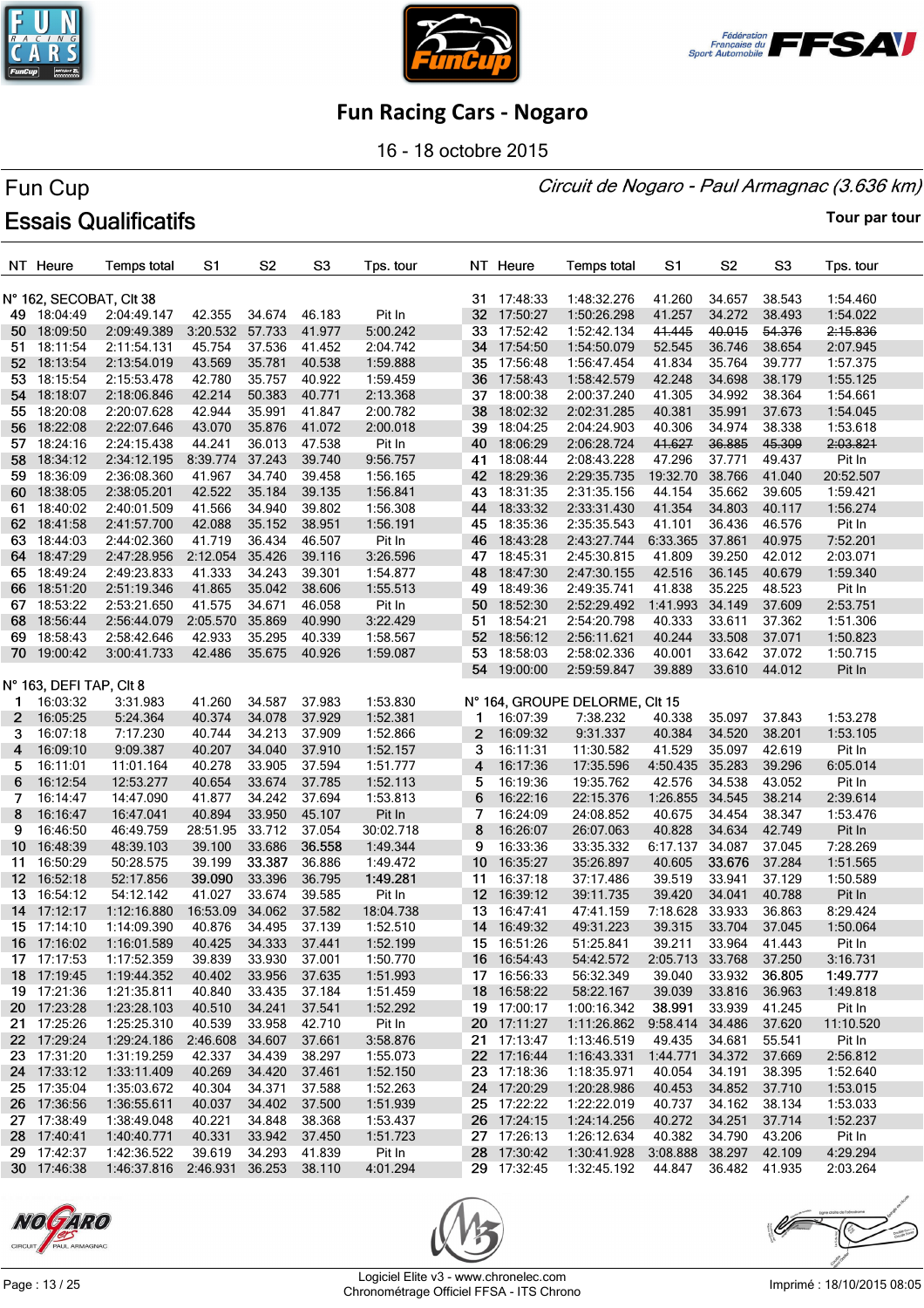





16 - 18 octobre 2015

#### Circuit de Nogaro - Paul Armagnac (3.636 km)

# Fun Cup **Essais Qualificatifs**

|     | NT Heure    | <b>Temps total</b>             | S1                     | S <sub>2</sub> | S <sub>3</sub> | Tps. tour |    | NT Heure                   | <b>Temps total</b>                 | S1                   | S <sub>2</sub>   | S <sub>3</sub>   | Tps. tour |
|-----|-------------|--------------------------------|------------------------|----------------|----------------|-----------|----|----------------------------|------------------------------------|----------------------|------------------|------------------|-----------|
|     |             | N° 164, GROUPE DELORME, CIt 15 |                        |                |                |           |    | 15 16:53:29                | 53:28.983                          | 9:06.520             | 35.090           | 37.853           | 10:19.463 |
|     | 29 17:32:45 | 1:32:45.192                    | 44.847                 | 36.482         | 41.935         | 2:03.264  |    | 16 16:55:23                | 55:22.891                          | 41.000               | 34.470           | 38.438           | 1:53.908  |
|     | 30 17:34:46 | 1:34:45.949                    | 43.815                 | 36.426         | 40.516         | 2:00.757  |    | 17 16:57:17                | 57:16.775                          | 41.406               | 34.452           | 38.026           | 1:53.884  |
| 31. | 17:36:48    | 1:36:47.241                    | 43.614                 | 37.275         | 40.403         | 2:01.292  |    | 18 16:59:10                | 59:09.707                          | 40.673               | 34.065           | 38.194           | 1:52.932  |
| 32  | 17:38:49    | 1:38:48.680                    | 44.678                 | 36.530         | 40.231         | 2:01.439  |    | 19 17:01:10                | 1:01:09.669                        | 41.132               | 34.771           | 44.059           | 1:59.962  |
| 33. | 17:40:50    | 1:40:49.659                    | 43.713                 | 35.959         | 41.307         | 2:00.979  |    | 20 17:11:41                | 1:11:40.429                        | 9:17.987             | 34.342           | 38.431           | 10:30.760 |
| 34  | 17:42:49    | 1:42:48.560                    | 43.029                 | 36.354         | 39.518         | 1:58.901  | 21 | 17:13:36                   | 1:13:35.871                        | 41.082               | 35.387           | 38.973           | 1:55.442  |
| 35  | 17:44:48    | 1:44:47.636                    | 43.180                 | 35.826         | 40.070         | 1:59.076  |    | 22 17:15:31                | 1:15:30.835                        | 41.344               | 35.014           | 38.606           | 1:54.964  |
| 36  | 17:46:47    | 1:46:46.419                    | 42.832                 | 36.356         | 39.595         | 1:58.783  |    | 23 17:17:24                | 1:17:24.128                        | 40.230               | 34.047           | 39.016           | 1:53.293  |
| 37  | 17:48:45    | 1:48:44.646                    | 42.728                 | 35.483         | 40.016         | 1:58.227  |    | 24 17:19:17                | 1:19:16.973                        | 41.436               | 33.851           | 37.558           | 1:52.845  |
| 38  | 17:51:34    | 1:51:33.930                    | 42.923                 | 1:06.62        | 59.741         | Pit In    | 25 | 17:21:12                   | 1:21:11.775                        | 41.359               | 34.680           | 38.763           | 1:54.802  |
| 39. | 17:56:18    | 1:56:17.761                    | 3:30.893               | 34.723         | 38.215         | 4:43.831  |    | 26 17:23:07                | 1:23:06.255                        | 41.225               | 34.078           | 39.177           | 1:54.480  |
| 40  | 17:58:11    | 1:58:10.821                    | 41.307                 | 34.465         | 37.288         | 1:53.060  |    | 27 17:25:03                | 1:25:02.570                        | 42.954               | 34.733           | 38.628           | 1:56.315  |
| 41  | 18:00:05    | 2:00:05.091                    | 42.317                 | 34.321         | 37.632         | 1:54.270  | 28 | 17:27:06                   | 1:27:05.944                        | 41.682               | 36.205           | 45.487           | Pit In    |
| 42  | 18:01:56    | 2:01:56.164                    | 39.616                 | 34.268         | 37.189         | 1:51.073  | 29 | 17:37:45                   | 1:37:44.636                        | 9:26.762 34.369      |                  | 37.561           | 10:38.692 |
| 43  | 18:03:49    | 2:03:48.739                    | 41.527                 | 34.108         | 36.940         | 1:52.575  |    | 30 17:39:36                | 1:39:35.922                        | 39.828               | 33.950           | 37.508           | 1:51.286  |
| 44  | 18:05:46    | 2:05:45.593                    | 39.697                 | 34.185         | 42.972         | Pit In    |    | 31 17:41:29                | 1:41:28.307                        | 40.561               | 34.413           | 37.411           | 1:52.385  |
| 45  | 18:13:51    | 2:13:51.101                    | 6:53.815               | 33.994         | 37.699         | 8:05.508  |    | 32 17:43:20                | 1:43:19.223                        | 40.147               | 33.586           | 37.183           | 1:50.916  |
| 46  | 18:15:42    | 2:15:42.136                    | 39.604                 | 34.189         | 37.242         | 1:51.035  |    | 33 17:45:11                | 1:45:10.268                        | 39.685               | 33.852           | 37.508           | 1:51.045  |
|     | 18:17:34    | 2:17:34.114                    | 40.609                 | 34.160         | 37.209         | 1:51.978  |    | 34 17:47:10                | 1:47:09.695                        | 41.316               | 34.403           | 43.708           | Pit In    |
| 47  |             |                                |                        | 34.695         | 38.673         |           |    | 35 17:54:10                | 1:54:09.492                        |                      | 51.887           | 45.075           |           |
| 48  | 18:19:28    | 2:19:27.336                    | 39.854                 |                | 37.370         | 1:53.222  | 36 |                            |                                    | 5:22.835             |                  |                  | 6:59.797  |
| 49  | 18:21:19    | 2:21:18.691<br>2:23:09.952     | 39.553                 | 34.432         |                | 1:51.355  |    | 17:56:02                   | 1:56:02.196                        | 40.977               | 33.869<br>33.935 | 37.858<br>37.087 | 1:52.704  |
| 50  | 18:23:10    |                                | 39.652                 | 34.214         | 37.395         | 1:51.261  |    | 37 17:57:53                | 1:57:53.159                        | 39.941<br>39.823     |                  |                  | 1:50.963  |
| 51  | 18:25:01    | 2:25:00.612                    | 39.344                 | 34.090         | 37.226         | 1:50.660  |    | 38 17:59:45<br>39 18:12:24 | 1:59:44.935                        |                      | 34.058           | 37.895           | 1:51.776  |
| 52. | 18:26:52    | 2:26:51.742                    | 39.531                 | 34.040         | 37.559         | 1:51.130  |    |                            | 2:12:23.423                        | 11:21.68             | 34.486           | 42.318           | Pit In    |
| 53. | 18:28:47    | 2:28:46.344                    | 39.573                 | 34.291         | 40.738         | Pit In    |    | 40 18:17:36                | 2:17:35.818                        | 4:00.232 34.974      |                  | 37.189           | 5:12.395  |
| 54  | 18:32:16    | 2:32:15.716                    | 2:16.279               | 34.640         | 38.453         | 3:29.372  |    | 41 18:19:30                | 2:19:29.400                        | 40.761               | 33.984           | 38.837           | 1:53.582  |
| 55  | 18:34:11    | 2:34:10.366                    | 40.820                 | 34.974         | 38.856         | 1:54.650  |    | 42 18:21:22                | 2:21:22.084                        | 41.233               | 34.147           | 37.304           | 1:52.684  |
| 56  | 18:36:04    | 2:36:03.468                    | 40.748                 | 34.179         | 38.175         | 1:53.102  | 43 | 18:23:15                   | 2:23:14.808                        | 40.574               | 34.242           | 37.908           | 1:52.724  |
| 57  | 18:38:03    | 2:38:02.820                    | 41.426                 | 34.555         | 43.371         | Pit In    |    | 44 18:25:07                | 2:25:06.511                        | 39.953               | 34.374           | 37.376           | 1:51.703  |
| 58  | 18:43:25    | 2:43:24.395                    | 4:07.673               | 35.601         | 38.301         | 5:21.575  |    | 45 18:27:04                | 2:27:03.941                        | 40.689               | 34.220           | 42.521           | Pit In    |
| 59  | 18:45:18    | 2:45:17.634                    | 40.773                 | 35.014         | 37.452         | 1:53.239  | 46 | 18:33:24                   | 2:33:23.906                        | 5:08.391             | 34.283           | 37.291           | 6:19.965  |
| 60  | 18:47:12    | 2:47:12.051                    | 41.555                 | 34.879         | 37.983         | 1:54.417  | 47 | 18:35:16                   | 2:35:15.460                        | 40.193               | 33.768           | 37.593           | 1:51.554  |
| 61. | 18:49:06    | 2:49:06.018                    | 41.188                 | 34.259         | 38.520         | 1:53.967  | 48 | 18:37:07                   | 2:37:06.943                        | 40.228               | 34.002           | 37.253           | 1:51.483  |
| 62  | 18:51:04    | 2:51:03.480                    | 40.192                 | 34.489         | 42.781         | Pit In    | 49 | 18:39:05                   | 2:39:04.538                        | 40.531               | 34.328           | 42.736           | Pit In    |
| 63. | 18:54:48    | 2:54:48.007                    | 2:32.850               | 34.091         | 37.586         | 3:44.527  | 50 | 18:43:08                   | 2:43:08.158                        | 2:49.851             | 35.314           | 38.455           | 4:03.620  |
| 64  | 18:56:39    | 2:56:38.499                    | 39.431                 | 33.782         | 37.279         | 1:50.492  | 51 | 18:45:03                   | 2:45:02.506                        | 41.275               | 35.077           | 37.996           | 1:54.348  |
| 65  | 18:58:30    | 2:58:29.947                    | 40.336                 | 33.690         | 37.422         | 1:51.448  |    | 52 18:46:56                | 2:46:56.120                        | 41.101               | 34.386           | 38.127           | 1:53.614  |
|     | 66 19:00:21 | 3:00:20.470                    | 39.426                 | 33.995         | 37.102         | 1:50.523  | 53 | 18:48:51                   | 2:48:50.379                        | 41.062               | 33.952<br>34.615 | 39.245           | 1:54.259  |
|     |             |                                |                        |                |                |           | 54 | 18:50:44                   | 2:50:43.783                        | 40.864               |                  | 37.925           | 1:53.404  |
|     |             | N° 165, PHD RACING, Clt 19     |                        |                |                |           |    | 55 18:52:37                | 2:52:36.923                        | 40.894               | 34.173           | 38.073           | 1:53.140  |
|     | 1 16:02:09  | 2:08.745                       | 51.826                 | 35.686 37.607  |                | 2:05.119  |    | 56 18:54:31                | 2:54:30.912                        | 41.254               | 34.503           | 38.232           | 1:53.989  |
|     | 2 16:03:59  | 3:59.132                       | 39.703                 | 33.546         | 37.138         | 1:50.387  |    | 57 18:56:25                | 2:56:24.372                        | 41.090               | 34.473           | 37.897           | 1:53.460  |
| 3.  | 16:05:50    | 5:49.202                       | 39.669                 | 33.492 36.909  |                | 1:50.070  |    | 58 18:58:17                | 2:58:16.793                        | 40.659               | 33.924           | 37.838           | 1:52.421  |
| 4   | 16:20:31    | 20:30.981                      | 13:31.20 33.434 37.144 |                |                | 14:41.779 |    | 59 19:00:09                | 3:00:09.132                        | 40.470               | 34.022 37.847    |                  | 1:52.339  |
|     | 5 16:22:22  | 22:21.471                      | 40.000                 | 33.726         | 36.764         | 1:50.490  |    |                            |                                    |                      |                  |                  |           |
|     | 6 16:24:12  | 24:12.010                      | 39.487                 | 33.478 37.574  |                | 1:50.539  |    |                            | N° 187, POLE POSITION 81 3, CIt 37 |                      |                  |                  |           |
| 7   | 16:26:04    | 26:04.071                      | 40.254                 | 33.572 38.235  |                | 1:52.061  |    | 1 16:03:15                 | 3:14.626                           | 43.379 35.089        |                  | 44.632           | Pit In    |
| 8   | 16:27:56    | 27:55.596                      | 40.042                 | 33.972         | 37.511         | 1:51.525  |    | 2 16:06:43                 | 6:42.416                           | 2:13.644 35.142      |                  | 39.004           | 3:27.790  |
|     | 9 16:29:47  | 29:46.706                      | 39.904                 | 34.046         | 37.160         | 1:51.110  |    | 3 16:08:40                 | 8:39.508                           | 42.577               | 35.194           | 39.321           | 1:57.092  |
|     | 10 16:31:59 | 31:59.084                      | 43.098                 | 47.052 42.228  |                | Pit In    |    | 4 16:10:37                 | 10:37.056                          | 42.636               | 35.011           | 39.901           | 1:57.548  |
|     | 11 16:37:31 | 37:30.560                      | 4:19.437               | 34.621         | 37.418         | 5:31.476  |    | $5 \quad 16:12:36$         | 12:35.953                          | 42.485               | 35.952           | 40.460           | 1:58.897  |
|     | 12 16:39:22 | 39:21.680                      | 39.934                 | 33.947         | 37.239         | 1:51.120  |    | 6 16:14:34                 | 14:34.013                          | 42.973               | 35.791           | 39.296           | 1:58.060  |
|     | 13 16:41:13 | 41:13.001                      | 40.205                 | 34.136         | 36.980         | 1:51.321  |    | 7 16:16:32                 | 16:31.560                          | 42.534               | 35.713           | 39.300           | 1:57.547  |
|     | 14 16:43:10 | 43:09.520                      | 40.585 34.034 41.900   |                |                | Pit In    |    | 8 16:18:30                 | 18:30.038                          | 43.617 35.428 39.433 |                  |                  | 1:58.478  |





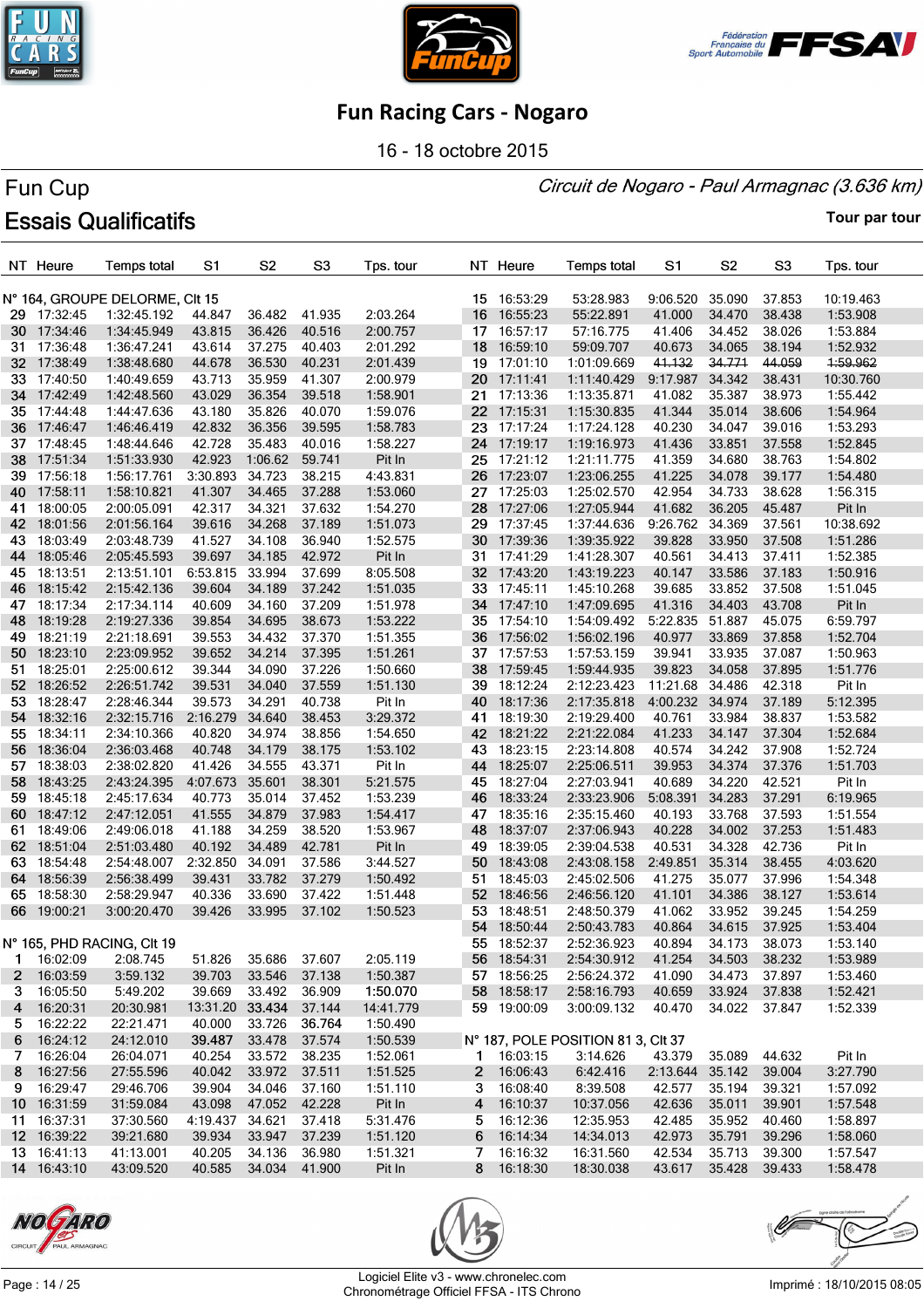





16 - 18 octobre 2015

#### Circuit de Nogaro - Paul Armagnac (3.636 km)

# Fun Cup **Essais Qualificatifs**

|                 | NT Heure    | <b>Temps total</b>                 | S1       | S2            | S <sub>3</sub> | Tps. tour |                 | NT Heure                | <b>Temps total</b>                     | S1              | S <sub>2</sub> | S <sub>3</sub> | Tps. tour |
|-----------------|-------------|------------------------------------|----------|---------------|----------------|-----------|-----------------|-------------------------|----------------------------------------|-----------------|----------------|----------------|-----------|
|                 |             | N° 187, POLE POSITION 81 3, CIt 37 |          |               |                |           |                 | 61 18:17:31             | 2:17:30.384                            | 42.215          | 35.266         | 39.568         | 1:57.049  |
| 7               | 16:16:32    | 16:31.560                          | 42.534   | 35.713        | 39.300         | 1:57.547  |                 | 62 18:19:29             | 2:19:28.595                            | 41.979          | 35.384         | 40.848         | 1:58.211  |
| 8               | 16:18:30    | 18:30.038                          | 43.617   | 35.428        | 39.433         | 1:58.478  |                 | 63 18:21:27             | 2:21:26.227                            | 42.736          | 35.323         | 39.573         | 1:57.632  |
| 9               | 16:20:29    | 20:28.520                          | 43.288   | 35.808        | 39.386         | 1:58.482  |                 | 64 18:23:25             | 2:23:24.685                            | 43.069          | 35.738         | 39.651         | 1:58.458  |
| 10              | 16:22:28    | 22:27.407                          | 43.621   | 35.523        | 39.743         | 1:58.887  |                 | 65 18:25:22             | 2:25:22.035                            | 42.918          | 35.242         | 39.190         | 1:57.350  |
| 11.             | 16:24:27    | 24:26.316                          | 43.241   | 35.900        | 39.768         | 1:58.909  |                 | 66 18:27:21             | 2:27:20.357                            | 42.631          | 36.354         | 39.337         | 1:58.322  |
| 12 <sub>2</sub> | 16:26:24    | 26:24.061                          | 42.619   | 35.561        | 39.565         | 1:57.745  |                 | 67 18:29:25             | 2:29:24.355                            | 43.695          | 36.070         | 44.233         | Pit In    |
| 13.             | 16:28:24    | 28:23.381                          | 42.537   | 37.107        | 39.676         | 1:59.320  |                 | 68 18:32:39             | 2:32:39.084                            | 2:01.377        | 34.913         | 38.439         | 3:14.729  |
| 14              | 16:30:21    | 30:20.876                          | 41.994   | 36.240        | 39.261         | 1:57.495  |                 | 69 18:34:36             | 2:34:35.271                            | 41.429          | 35.087         | 39.671         | 1:56.187  |
| 15              | 16:32:25    | 32:24.261                          | 41.868   | 35.510        | 46.007         | Pit In    |                 | 70 18:36:30             | 2:36:30.140                            | 42.054          | 34.473         | 38.342         | 1:54.869  |
| 16              | 16:35:49    | 35:48.880                          | 2:11.272 | 34.987        | 38.360         | 3:24.619  | 71              | 18:38:25                | 2:38:24.442                            | 41.291          | 34.861         | 38.150         | 1:54.302  |
| 17              | 16:37:44    | 37:44.182                          | 41.060   | 35.677        | 38.565         | 1:55.302  |                 | 72 18:40:18             | 2:40:17.971                            | 40.945          | 34.577         | 38.007         | 1:53.529  |
| 18              | 16:39:41    | 39:40.258                          | 42.651   | 35.195        | 38.230         | 1:56.076  | 73              | 18:42:13                | 2:42:12.965                            | 42.036          | 34.520         | 38.438         | 1:54.994  |
| 19.             | 16:41:34    | 41:33.912                          | 41.456   | 34.444        | 37.754         | 1:53.654  |                 | 74 18:44:09             | 2:44:08.570                            | 42.161          | 35.211         | 38.233         | 1:55.605  |
| 20              | 16:43:28    | 43:27.448                          | 40.885   | 34.521        | 38.130         | 1:53.536  |                 | 75 18:46:03             | 2:46:03.081                            | 40.375          | 34.828         | 39.308         | 1:54.511  |
| 21              | 16:45:23    | 45:22.284                          | 41.014   | 35.049        | 38.773         | 1:54.836  |                 | 76 18:47:58             | 2:47:57.408                            | 41.054          | 34.307         | 38.966         | 1:54.327  |
| 22.             | 16:47:17    | 47:16.675                          | 41.031   | 35.114        | 38.246         | 1:54.391  |                 | 77 18:49:52             | 2:49:51.368                            | 41.772          | 34.460         | 37.728         | 1:53.960  |
| 23              | 16:49:11    | 49:10.368                          | 40.753   | 34.525        | 38.415         | 1:53.693  | 78              | 18:51:47                | 2:51:46.646                            | 43.353          | 34.500         | 37.425         | 1:55.278  |
| 24              | 16:51:06    | 51:05.309                          | 41.226   | 34.657        | 39.058         | 1:54.941  |                 | 79 18:53:40             | 2:53:39.908                            | 41.122          | 34.362         | 37.778         | 1:53.262  |
| 25.             | 16:52:59    | 52:58.368                          | 40.463   | 34.417        | 38.179         | 1:53.059  | 80              | 18:55:34                | 2:55:33.317                            | 40.903          | 34.613         | 37.893         | 1:53.409  |
| 26              | 16:54:51    | 54:51.183                          | 40.391   | 34.483        | 37.941         | 1:52.815  | 81              | 18:57:39                | 2:57:38.859                            | 41.754          | 43.788         | 40.000         | 2:05.542  |
| 27              | 16:56:46    | 56:45.268                          | 41.249   | 34.724        | 38.112         | 1:54.085  | 82              | 18:59:34                | 2:59:33.255                            | 41.663          | 34.760         | 37.973         | 1:54.396  |
| 28.             | 16:58:43    | 58:43.048                          | 43.522   | 35.292        | 38.966         | 1:57.780  |                 | 83 19:01:27             | 3:01:27.079                            | 41.045          | 34.497         | 38.282         | 1:53.824  |
| 29              | 17:00:39    | 1:00:38.468                        | 40.912   | 36.404        | 38.104         | 1:55.420  |                 |                         |                                        |                 |                |                |           |
| 30.             | 17:12:44    | 1:12:44.083                        | 10:48.16 | 35.993        | 41.454         | 12:05.615 |                 | N° 191, SPEBI 2, CIt 18 |                                        |                 |                |                |           |
| 31              | 17:14:41    | 1:14:40.561                        | 42.692   | 35.393        | 38.393         | 1:56.478  | 1               | 16:02:33                | 2:32.271                               | 48.400          | 37.878         | 45.436         | 2:11.714  |
| 32              | 17:16:37    | 1:16:36.482                        | 41.544   | 34.914        | 39.463         | 1:55.921  | 2               | 16:04:56                | 4:56.173                               | 50.258          | 39.035         | 54.609         | Pit In    |
| 33.             | 17:18:34    | 1:18:33.304                        | 42.417   | 35.340        | 39.065         | 1:56.822  | 3               | 16:08:54                | 8:53.560                               | 2:45.426        | 34.024         | 37.937         | 3:57.387  |
| 34              | 17:20:31    | 1:20:30.656                        | 42.340   | 36.160        | 38.852         | 1:57.352  | 4               | 16:10:44                | 10:44.166                              | 40.207          | 33.721         | 36.678         | 1:50.606  |
| 35              | 17:22:29    | 1:22:29.076                        | 44.328   | 35.360        | 38.732         | 1:58.420  | 5               | 16:12:35                | 12:35.104                              | 39.364          | 33.822         | 37.752         | 1:50.938  |
| 36              | 17:24:27    | 1:24:26.600                        | 43.237   | 35.380        | 38.907         | 1:57.524  | 6               | 16:14:26                | 14:25.930                              | 39.677          | 33.946         | 37.203         | 1:50.826  |
| 37              | 17:26:24    | 1:26:23.913                        | 41.838   | 35.821        | 39.654         | 1:57.313  | 7               | 16:16:18                | 16:17.903                              | 40.307          | 33.949         | 37.717         | 1:51.973  |
| 38              | 17:28:22    | 1:28:22.194                        | 42.770   | 35.331        | 40.180         | 1:58.281  | 8               | 16:18:10                | 18:09.216                              | 40.249          | 33.861         | 37.203         | 1:51.313  |
| 39              | 17:30:19    | 1:30:18.873                        | 42.356   | 35.038        | 39.285         | 1:56.679  | 9               | 16:20:04                | 20:03.786                              | 40.455          | 35.746         | 38.369         | 1:54.570  |
| 40.             | 17:32:15    | 1:32:14.917                        | 42.489   | 35.006        | 38.549         | 1:56.044  | 10 <sup>°</sup> | 16:21:56                | 21:55.489                              | 40.817          | 33.693         | 37.193         | 1:51.703  |
| 41              | 17:34:12    | 1:34:11.841                        | 42.351   | 35.703        | 38.870         | 1:56.924  | 11              | 16:23:54                | 23:54.047                              | 40.457          | 34.535         | 43.566         | Pit In    |
|                 | 42 17:36:10 | 1:36:09.908                        | 42.557   | 36.493        | 39.017         | 1:58.067  |                 | 12 16:27:42             | 27:41.341                              | 2:34.044        | 34.685         | 38.565         | 3:47.294  |
|                 | 43 17:38:09 | 1:38:08.620                        | 43.066   | 36.741        | 38.905         | 1:58.712  |                 | 13 16:29:33             | 29:33.175                              | 40.406          | 34.182         | 37.246         | 1:51.834  |
|                 | 44 17:40:07 | 1:40:07.190                        | 43.943   | 35.533        | 39.094         | 1:58.570  |                 | 14 16:31:26             | 31:25.633                              | 41.220          | 33.842         | 37.396         | 1:52.458  |
|                 | 45 17:42:05 | 1:42:04.676                        | 42.239   | 35.913        | 39.334         | 1:57.486  |                 | 15 16:33:17             | 33:17.004                              | 40.183          | 33.687         | 37.501         | 1:51.371  |
|                 | 46 17:44:03 | 1:44:03.099                        | 43.235   | 35.663        | 39.525         | 1:58.423  |                 | 16 16:35:08             | 35:07.896                              | 39.997          | 33.596         | 37.299         | 1:50.892  |
|                 | 47 17:46:02 | 1:46:01.468                        | 42.912   | 36.318        | 39.139         | 1:58.369  |                 | 17 16:37:04             | 37:03.823                              | 39.574          | 34.008         | 42.345         | Pit In    |
|                 | 48 17:47:58 | 1:47:57.581                        | 42.201   | 35.268        | 38.644         | 1:56.113  |                 | 18 16:40:17             | 40:16.471                              | 2:00.436 34.338 |                | 37.874         | 3:12.648  |
|                 | 49 17:50:02 | 1:50:01.361                        | 42.525   | 35.554        | 45.701         | Pit In    |                 | 19 16:42:10             | 42:09.848                              | 41.267          | 34.621         | 37.489         | 1:53.377  |
|                 | 50 17:54:48 | 1:54:48.090                        | 3:30.166 | 36.377        | 40.186         | 4:46.729  |                 | 20 16:44:04             | 44:03.363                              | 41.211          | 34.215         | 38.089         | 1:53.515  |
|                 | 51 17:56:50 | 1:56:49.511                        | 43.540   | 36.731        | 41.150         | 2:01.421  |                 | 21 16:45:57             | 45:56.881                              | 40.744          | 34.254         | 38.520         | 1:53.518  |
|                 | 52 17:58:50 | 1:58:50.104                        | 44.460   | 36.445        | 39.688         | 2:00.593  |                 | 22 16:47:50             | 47:49.275                              | 40.677          | 34.406         | 37.311         | 1:52.394  |
|                 | 53 18:00:48 | 2:00:48.098                        | 42.468   | 36.506        | 39.020         | 1:57.994  |                 | 23 16:49:43             | 49:42.672                              | 41.535          | 34.060         | 37.802         | 1:53.397  |
|                 | 54 18:02:48 | 2:02:47.823                        | 42.533   | 36.052        | 41.140         | 1:59.725  |                 | 24 16:51:36             | 51:35.708                              | 40.816          | 34.228         | 37.992         | 1:53.036  |
|                 | 55 18:04:46 | 2:04:45.416                        | 42.483   | 35.770        | 39.340         | 1:57.593  |                 | 25 16:53:28             | 53:27.711                              | 40.625          | 33.811         | 37.567         | 1:52.003  |
|                 | 56 18:07:01 | 2:07:00.613                        | 42.263   | 36.189        | 56.745         | 2:15.197  |                 | 26 16:55:21             | 55:20.415                              | 40.823          | 34.210         | 37.671         | 1:52.704  |
|                 | 57 18:09:40 | 2:09:39.984                        | 59.337   | 53.264        | 46.770         | 2:39.371  |                 | 27 16:57:14             | 57:13.803                              | 42.028          | 33.690         | 37.670         | 1:53.388  |
|                 | 58 18:11:40 | 2:11:39.854                        | 43.656   | 36.592        | 39.622         | 1:59.870  |                 | 28 16:59:07             | 59:06.981                              | 40.983          | 34.403         | 37.792         | 1:53.178  |
|                 | 59 18:13:38 | 2:13:37.239                        | 42.777   | 35.434        | 39.174         | 1:57.385  |                 | 29 17:01:02             | 1:01:02.047                            | 40.772          | 34.870         | 39.424         | 1:55.066  |
|                 | 60 18:15:34 | 2:15:33.335                        | 42.135   | 35.306 38.655 |                | 1:56.096  |                 | 30 17:16:12             | 1:16:11.818  13:03.76  1:16.06  49.941 |                 |                |                | 15:09.771 |





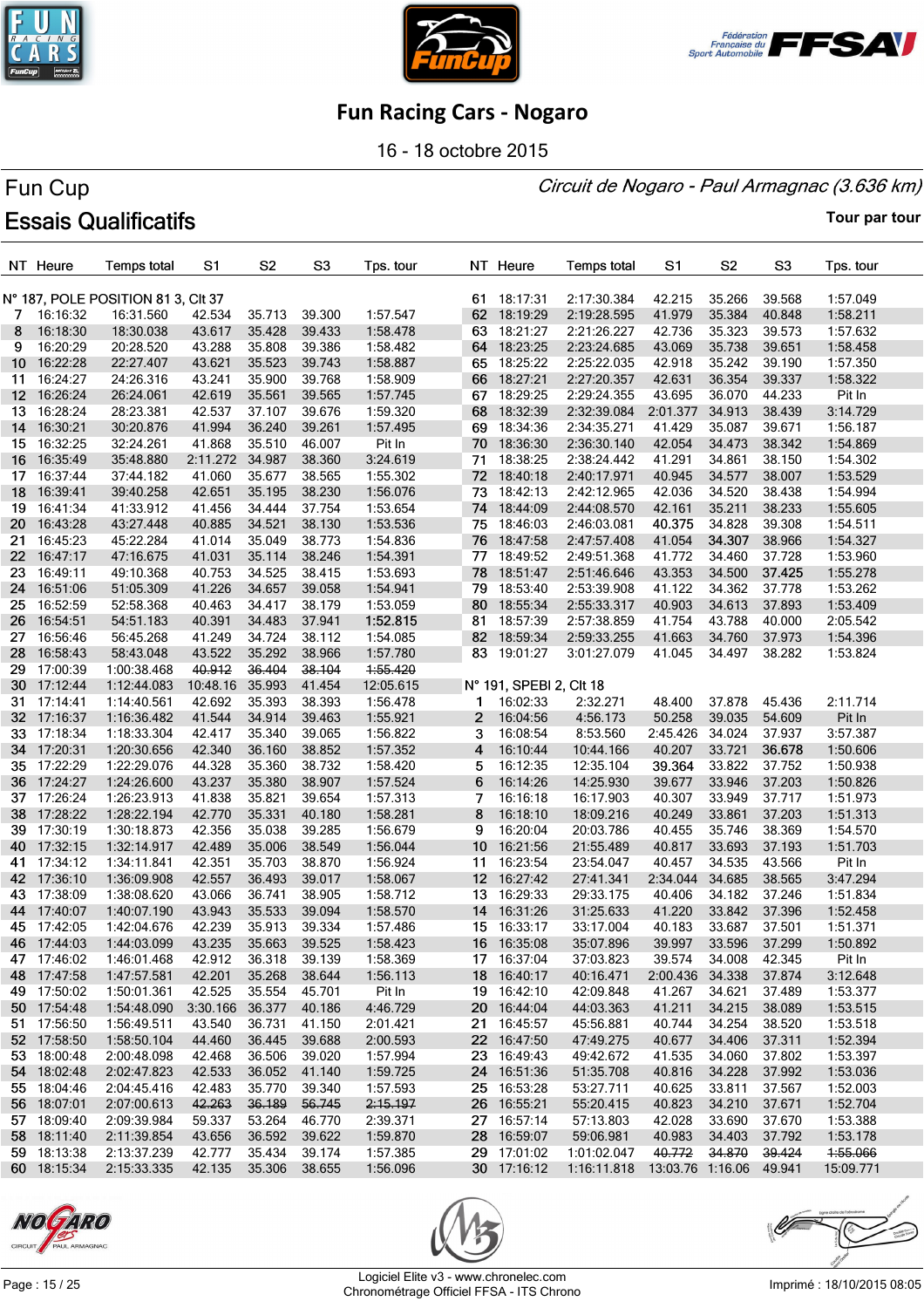





16 - 18 octobre 2015

#### Circuit de Nogaro - Paul Armagnac (3.636 km)

# Fun Cup **Essais Qualificatifs**

**Tour par tour**

|              | NT Heure                   | <b>Temps total</b>     | S1                     | S <sub>2</sub>   | S <sub>3</sub>   | Tps. tour            |                 | NT Heure                 | <b>Temps total</b>           | S1                        | S2            | S3               | Tps. tour             |
|--------------|----------------------------|------------------------|------------------------|------------------|------------------|----------------------|-----------------|--------------------------|------------------------------|---------------------------|---------------|------------------|-----------------------|
|              | N° 191, SPEBI 2, Clt 18    |                        |                        |                  |                  |                      |                 | 21 16:51:05              | 51:04.654                    | 41.496                    | 34.412        | 37.840           | 1:53.748              |
|              | 29 17:01:02                | 1:01:02.047            | 40.772                 | 34.870           | 39.424           | 1:55.066             | 22              | 16:52:56                 | 52:56.140                    | 40.302                    | 33.656        | 37.528           | 1:51.486              |
|              | 30 17:16:12                | 1:16:11.818            | 13:03.76               | 1:16.06          | 49.941           | 15:09.771            | 23.             | 16:54:49                 | 54:48.433                    | 40.444                    | 33.941        | 37.908           | 1:52.293              |
| 31.          | 17:18:48                   | 1:18:47.769            | 52.939                 | 43.811           | 59.201           | Pit In               | 24              | 16:56:42                 | 56:41.454                    | 40.679                    | 34.138        | 38.204           | 1:53.021              |
|              | 32 17:24:12                | 1:24:11.437            | 2:01.755               | 1:35.32          | 1:46.59          | Pit In               | 25              | 16:58:34                 | 58:34.032                    | 41.099                    | 33.400        | 38.079           | 1:52.578              |
|              | 33 17:28:57                | 1:28:56.538            | 3:17.456               | 40.003           | 47.642           | 4:45.101             | 26              | 17:00:42                 | 1:00:41.727                  | 40.131                    | 42.459        | 45.105           | Pit In                |
| 34           | 17:31:20                   | 1:31:19.808            | 52.159                 | 40.955           | 50.156           | 2:23.270             | 27              | 17:24:33                 | 1:24:32.827                  | 22:34.94                  | 36.877        | 39.280           | 23:51.100             |
| 35           | 17:33:43                   | 1:33:42.992            | 53.675                 | 40.786           | 48.723           | 2:23.184             | 28              | 17:26:23                 | 1:26:22.675                  | 39.815                    | 33.249        | 36.784           | 1:49.848              |
| 36           | 17:36:14                   | 1:36:13.550            | 53.288                 | 41.905           | 55.365           | Pit In               | 29              | 17:28:26                 | 1:28:25.750                  | 39.801                    | 46.402        | 36.872           | 2:03.075              |
| 37           | 17:51:29                   | 1:51:28.328            | 13:28.09               | 48.619           | 58.066           | 15:14.778            |                 | 30 17:30:16              | 1:30:15.778                  | 39.325                    | 33.327        | 37.376           | 1:50.028              |
| 38.          | 17:54:19                   | 1:54:18.638            | 1:02.933               | 52.021           | 55.356           | 2:50.310             | 31              | 17:32:07                 | 1:32:06.234                  | 40.168                    | 33.571        | 36.717           | 1:50.456              |
| 39           | 17:56:48                   | 1:56:47.283            | 54.575                 | 43.520           | 50.550           | 2:28.645             |                 | 32 17:33:56              | 1:33:55.596                  | 39.197                    | 33.328        | 36.837           | 1:49.362              |
| 40           | 17:59:19                   | 1:59:19.014            | 56.806                 | 44.427           | 50.498           | 2:31.731             |                 | 33 17:35:47              | 1:35:46.774                  | 40.061                    | 33.926        | 37.191           | 1:51.178              |
| 41           | 18:01:46                   | 2:01:45.390            | 54.958                 | 41.817           | 49.601           | 2:26.376             |                 | 34 17:37:38              | 1:37:37.366                  | 39.927                    | 33.668        | 36.997           | 1:50.592              |
| 42           | 18:04:19                   | 2:04:18.780            | 56.554                 | 45.484           | 51.352           | 2:33.390             |                 | 35 17:39:28              | 1:39:28.087                  | 39.556                    | 33.731        | 37.434           | 1:50.721              |
| 43           | 18:06:56                   | 2:06:55.680            | 55.864                 | 42.665           | 58.371           | 2.36.900             |                 | 36 17:41:26              | 1:41:25.957                  | 43.434                    | 37.805        | 36.631           | 1:57.870              |
| 44           | 18:09:43                   | 2:09:42.793            | 1:01.382               | 52.288           | 53.443           | 2:47.113             |                 | 37 17:43:17              | 1:43:16.512                  | 40.551                    | 33.179        | 36.825           | 1:50.555              |
| 45           | 18:12:13                   | 2:12:12.236            | 56.843                 | 41.546           | 51.054           | 2:29.443             | 38              | 17:45:07                 | 1:45:06.248                  | 39.445                    | 33.529        | 36.762           | 1:49.736              |
| 46           | 18:14:38                   | 2:14:37.790            | 53.411                 | 42.203           | 49.940           | 2:25.554             | 39              | 17:46:56                 | 1:46:55.374                  | 39.360                    | 32.908        | 36.858           | 1:49.126              |
| 47           | 18:17:02                   | 2:17:01.363            | 52.056                 | 41.611           | 49.906           | 2:23.573             |                 | 40 17:48:57              | 1:48:56.369                  | 39.415                    | 33.783        | 47.797           | 2:00.995              |
| 48           | 18:19:32                   | 2:19:32.079            | 55.435                 | 45.028           | 50.253           | 2:30.716             |                 | 41 17:50:49              | 1:50:49.087                  | 42.077                    | 33.776        | 36.865           | 4:52.718              |
| 49           | 18:22:05                   | 2:22:04.685            | 50.994                 | 41.049           | 1:00.56          | Pit In               |                 | 42 17:52:58              | 1:52:57.575                  | 43.081                    | 34.434        | 50.973           | Pit In                |
| 50           | 18:25:53                   | 2:25:53.116            | 2:30.076               | 34.721           | 43.634           | Pit In               | 43              | 18:00:38                 | 2:00:38.067                  | 6:28.706                  | 33.595        | 38.191           | 7:40.492              |
| 51.          | 18:30:15                   | 2:30:14.377            | 3:10.671               | 33.522           | 37.068           | 4:21.261             | 44              | 18:02:29                 | 2:02:28.433                  | 39.770                    | 33.681        | 36.915           | 1:50.366              |
| 52           | 18:32:07                   | 2:32:06.854            | 40.509                 | 34.289           | 37.679           | 1:52.477             |                 | 45 18:04:18              | 2:04:17.662                  | 39.156                    | 33.397        | 36.676           | 1:49.229              |
| 53.          | 18:33:57                   | 2:33:56.896            | 39.639                 | 33.648           | 36.755           | 1:50.042             | 46              | 18:06:20                 | 2:06:19.769                  | 39.249                    | 33.607        | 49.251           | 2:02.107              |
| 54           | 18:35:48                   | 2:35:47.692            | 39.762                 | 33.603           | 37.431           | 1:50.796             | 47              | 18:08:35                 | 2:08:34.979                  | 46.711                    | 41.591        | 46.908           | 2:15.210              |
| 55.          | 18:37:39                   | 2:37:38.885            | 39.873                 | 33.990           | 37.330           | 1:51.193             | 48              | 18:10:32                 | 2:10:31.869                  | 46.349                    | 33.730        | 36.811           | 1:56.890              |
| 56.          | 18:39:34                   | 2:39:33.953            | 40.161                 | 34.173           | 40.734           | Pit In               | 49              | 18:12:22                 | 2:12:21.557                  | 39.192                    | 33.640        | 36.856           | 1:49.688              |
| 57.          | 18:47:58                   | 2:47:57.739            | 6:59.442               | 42.446           | 41.898           | 8:23.786             | 50              | 18:14:11                 | 2:14:11.201                  | 39.511                    | 33.022        | 37.111           | 1:49.644              |
| 58           | 18:50:02                   | 2:50:02.063            | 46.719                 | 36.876           | 40.729           | 2:04.324             | 51              | 18:16:02                 | 2:16:01.551                  | 39.631                    | 33.670        | 37.049           | 1:50.350              |
| 59.          | 18:52:05                   | 2:52:04.877            | 43.653                 | 36.722           | 42.439           | 2:02.814             | 52 <sub>2</sub> | 18:17:58                 | 2:17:57.280                  | 39.403                    | 34.412        | 41.914           | Pit In                |
| 60           | 18:54:10                   | 2:54:09.742            | 43.391                 | 35.806           | 45.668           | Pit In               | 53              | 18:29:13                 | 2:29:13.130                  | 10:02.65 34.791           |               | 38.403           | 11:15.850             |
|              |                            |                        |                        |                  |                  |                      | 54              | 18:31:08                 | 2:31:07.289                  | 42.558                    | 33.901        | 37.700           | 1:54.159              |
|              | N° 192, NO NAME, CIt 6     |                        |                        |                  |                  |                      | 55              | 18:33:00                 | 2:33:00.067                  | 41.203                    | 33.772        | 37.803           | 1:52.778              |
| 1            | 16:02:36                   | 2:35.599               | 40.317                 | 33.945           | 37.734           | 1:51.996             | 56              | 18:34:53                 | 2:34:52.701                  | 41.629                    | 33.293        | 37.712           | 1:52.634              |
| $\mathbf{2}$ | 16:04:30                   | 4:29.309               | 41.077                 | 34.981           | 37.652           | 1:53.710             |                 | 57 18:36:45              | 2:36:44.965                  | 40.524                    | 33.891        | 37.849           | 1:52.264              |
| 3            | 16:06:21                   | 6:20.345               | 40.017                 | 33.691           | 37.328           | 1:51.036             | 58              | 18:38:37                 | 2:38:37.001                  | 40.643                    | 33.843        | 37.550           | 1:52.036              |
| 4            | 16:08:17                   | 8:16.572               | 39.993                 | 33.639           | 42.595           | Pit In               |                 | 59 18:40:29              | 2:40:29.193                  | 40.188                    | 34.172        | 37.832           | 1:52.192              |
| 5            | 16:12:55                   | 12:54.771              | 3:26.778               | 33.666           | 37.755           | 4:38.199             |                 | 60 18:42:22              | 2:42:21.291                  | 40.471                    | 33.846        | 37.781           | 1:52.098              |
|              | 6 16:14:45                 | 14:44.902              | 39.888                 | 33.413           | 36.830           | 1:50.131             |                 | 61 18:44:15              | 2:44:14.271                  | 40.589                    | 34.691 37.700 |                  | 1:52.980              |
|              | 7 16:16:34                 | 16:34.133              | 39.257                 | 33.244           | 36.730           | 1:49.231             |                 | 62 18:46:09              | 2:46:08.622                  | 42.353                    | 34.061        | 37.937           | 1:54.351              |
| 8.           | 16:18:24                   | 18:23.743              | 39.575                 | 33.466           | 36.569           | 1:49.610             |                 | 63 18:48:02              | 2:48:01.231                  | 40.906                    | 33.844        | 37.859           | 1:52.609              |
|              | 9 16:20:14                 | 20:13.393              | 39.339                 | 33.593           | 36.718           | 1:49.650             |                 | 64 18:49:53              | 2:49:53.071                  | 40.801                    | 33.536        | 37.503           | 1:51.840              |
|              | 10 16:22:03                | 22:03.187              | 39.498                 | 33.543<br>33.562 | 36.753           | 1:49.794             |                 | 65 18:51:53              | 2:51:52.532                  | 41.805                    | 34.643        | 43.013           | Pit In                |
|              | 11 16:23:58<br>12 16:29:40 | 23:57.275              | 39.415                 |                  | 41.111           | Pit In               |                 |                          | N° 193, TETRIS - SKR, CIt 21 |                           |               |                  |                       |
|              |                            | 29:39.404              | 4:31.739               | 33.495<br>33.157 | 36.895<br>36.709 | 5:42.129             |                 | 1 16:02:00               |                              | 39.594 34.023             |               |                  |                       |
|              | 13 16:31:29                | 31:28.455              | 39.185                 |                  |                  | 1:49.051             |                 |                          | 1:59.972<br>52:13.851        |                           |               | 37.324           | 1:50.941              |
|              | 14 16:33:18<br>15 16:35:07 | 33:17.434<br>35:06.712 | 39.213<br>38.913       | 33.241<br>33.520 | 36.525<br>36.845 | 1:48.979<br>1:49.278 |                 | 2 16:52:14<br>3 16:54:05 | 54:05.090                    | 49:01.39 34.120<br>39.893 | 33.727        | 38.362<br>37.619 | 50:13.879<br>1:51.239 |
|              | 16 16:36:56                | 36:55.409              | 39.053                 | 33.167           | 36.477           | 1:48.697             |                 | 4 16:55:57               | 55:56.571                    | 39.766                    | 34.290        | 37.425           | 1:51.481              |
|              | 17 16:38:46                | 38:45.522              | 40.182                 | 33.223           | 36.708           | 1:50.113             |                 | 5 16:57:54               | 57:53.849                    | 40.118                    | 34.296        | 42.864           | Pit In                |
|              | 18 16:40:34                | 40:34.176              | 38.581                 | 33.358           | 36.715           | 1:48.654             |                 | 6 17:11:58               | 1:11:57.355                  | 12:51.85 34.210           |               | 37.443           | 14:03.506             |
|              | 19 16:42:32                | 42:31.258              | 39.855                 | 34.897 42.330    |                  | Pit In               |                 | $7$ 17:13:51             | 1:13:50.366                  | 40.305                    | 34.740        | 37.966           | 1:53.011              |
|              | 20 16:49:11                | 49:10.906              | 5:27.675 33.728 38.245 |                  |                  | 6:39.648             |                 | 8 17:15:48               | 1:15:47.503                  | 40.061                    | 34.540 42.536 |                  | Pit In                |
|              |                            |                        |                        |                  |                  |                      |                 |                          |                              |                           |               |                  |                       |







Page : 16 / 25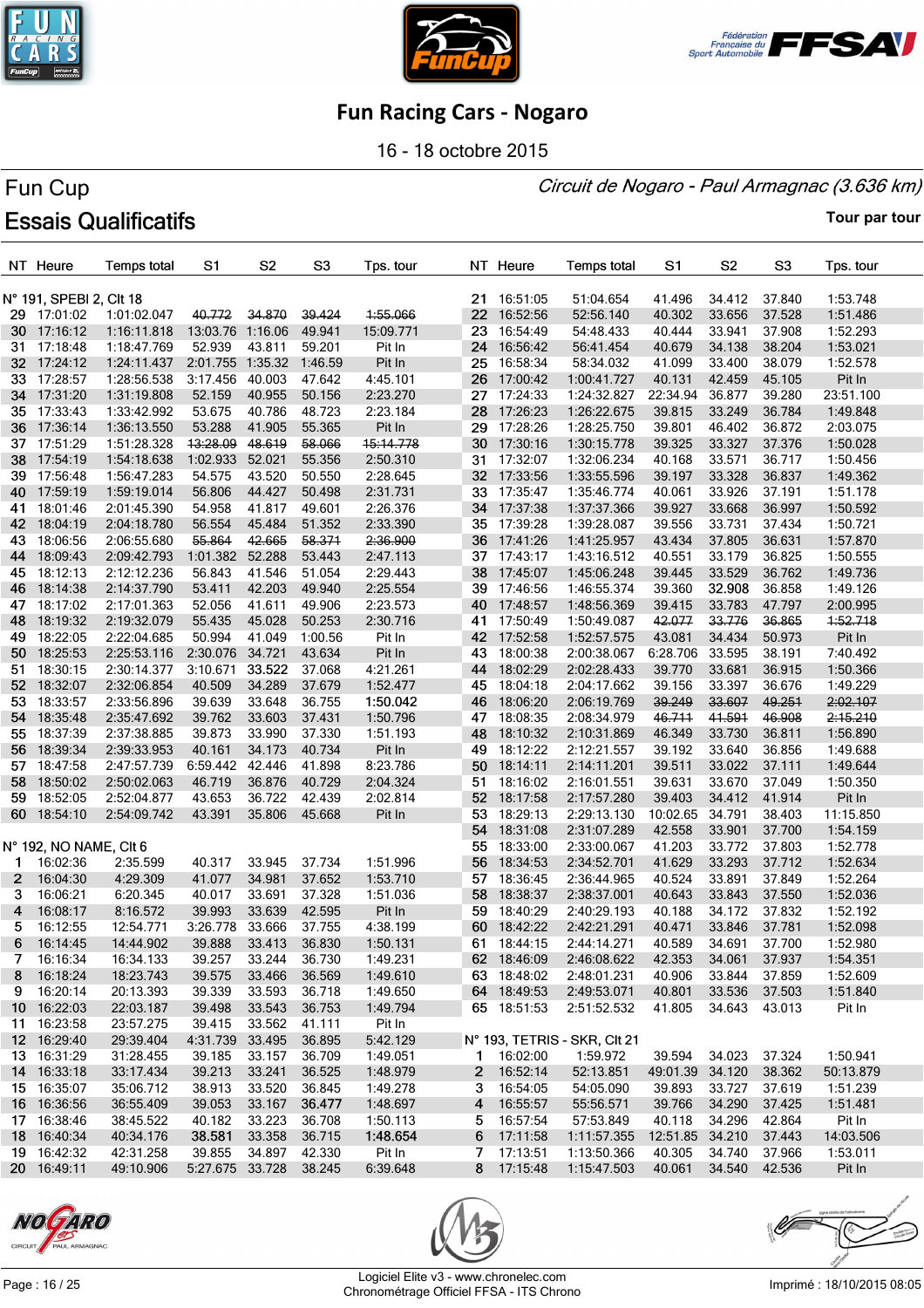





16 - 18 octobre 2015

#### Circuit de Nogaro - Paul Armagnac (3.636 km)

# Fun Cup **Essais Qualificatifs**

|                 | NT Heure    | <b>Temps total</b>                     | S1       | S <sub>2</sub> | S <sub>3</sub> | Tps. tour |                 | NT Heure    | <b>Temps total</b> | S1              | S <sub>2</sub> | S <sub>3</sub> | Tps. tour |
|-----------------|-------------|----------------------------------------|----------|----------------|----------------|-----------|-----------------|-------------|--------------------|-----------------|----------------|----------------|-----------|
|                 |             |                                        |          |                |                |           |                 |             |                    |                 |                |                |           |
|                 |             | N° 193, TETRIS - SKR, CIt 21           |          |                |                |           |                 | 13 16:27:19 | 27:18.527          | 41.092          | 34.556         | 38.289         | 1:53.937  |
| 7.              | 17:13:51    | 1:13:50.366                            | 40.305   | 34.740         | 37.966         | 1:53.011  | 14              | 16:29:14    | 29:14.102          | 42.388          | 34.783         | 38.404         | 1:55.575  |
| 8               | 17:15:48    | 1:15:47.503                            | 40.061   | 34.540         | 42.536         | Pit In    |                 | 15 16:31:11 | 31:10.282          | 42.043          | 35.135         | 39.002         | 1:56.180  |
| 9               | 17:22:55    | 1:22:55.030                            | 5:54.587 | 35.210         | 37.730         | 7:07.527  |                 | 16 16:33:12 | 33:11.515          | 42.343          | 35.207         | 43.683         | Pit In    |
| 10 <sup>1</sup> | 17:24:47    | 1:24:46.867                            | 40.242   | 34.149         | 37.446         | 1:51.837  |                 | 17 16:39:53 | 39:52.429          | 5:28.551        | 34.493         | 37.870         | 6:40.914  |
| 11.             | 17:26:40    | 1:26:39.981                            | 40.061   | 35.252         | 37.801         | 1:53.114  | 18 <sup>1</sup> | 16:41:45    | 41:44.665          | 40.265          | 34.023         | 37.948         | 1:52.236  |
| 12 <sup>2</sup> | 17:28:33    | 1:28:32.306                            | 40.820   | 34.121         | 37.384         | 1:52.325  | 19              | 16:43:37    | 43:36.968          | 40.191          | 34.094         | 38.018         | 1:52.303  |
|                 | 13 17:30:32 | 1:30:31.252                            | 40.733   | 34.257         | 43.956         | Pit In    | 20              | 16:45:31    | 45:30.418          | 41.064          | 34.597         | 37.789         | 1:53.450  |
| 14              | 17:35:51    | 1:35:50.246                            | 4:06.593 | 34.534         | 37.867         | 5:18.994  |                 | 21 16:47:23 | 47:22.511          | 40.004          | 34.266         | 37.823         | 1:52.093  |
| 15              | 17:37:48    | 1:37:47.315                            | 39.874   | 34.218         | 42.977         | Pit In    |                 | 22 16:49:15 | 49:14.796          | 40.327          | 34.247         | 37.711         | 1:52.285  |
| 16              | 17:44:22    | 1:44:21.619                            | 5:18.498 | 34.068         | 41.738         | Pit In    | 23              | 16:51:08    | 51:08.026          | 41.527          | 34.194         | 37.509         | 1:53.230  |
| 17              | 17:49:44    | 1:49:44.139                            | 4:10.915 | 34.242         | 37.363         | 5:22.520  |                 | 24 16:53:01 | 53:00.385          | 40.126          | 34.153         | 38.080         | 1:52.359  |
| 18              | 17:52:05    | 1:52:05.086                            | 40.758   | 39.468         | 1:00.72        | Pit In    | 25              | 16:54:52    | 54:51.493          | 39.849          | 33.888         | 37.371         | 1:51.108  |
| 19              | 17:56:18    | 1:56:17.672                            | 2:59.347 | 34.094         | 39.145         | 4:12.586  | 26              | 16:56:44    | 56:44.074          | 40.264          | 33.931         | 38.386         | 1:52.581  |
| 20              | 17:58:10    | 1:58:09.548                            | 40.976   | 33.791         | 37.109         | 1:51.876  | 27              | 16:58:40    | 58:39.956          | 43.930          | 34.236         | 37.716         | 1:55.882  |
| 21              | 18:00:01    | 2:00:00.237                            | 39.559   | 33.903         | 37.227         | 1:50.689  | 28              | 17:00:33    | 1:00:32.804        | 40.341          | 34.374         | 38.133         | 1:52.848  |
| 22.             | 18:01:52    | 2:01:52.009                            | 39.890   | 34.567         | 37.315         | 1:51.772  | 29              | 17:12:42    | 1:12:41.206        | 10:56.13        | 34.180         | 38.086         | 12:08.402 |
|                 | 18:03:50    |                                        | 41.776   | 34.581         | 41.409         |           | 30              |             | 1:14:33.004        | 40.012          | 34.184         | 37.602         | 1:51.798  |
| 23              | 18:10:25    | 2:03:49.775                            |          | 36.740         |                | Pit In    | 31              | 17:14:33    |                    |                 | 33.894         |                |           |
| 24              |             | 2:10:25.114                            | 5:19.618 |                | 38.981         | 6:35.339  |                 | 17:16:25    | 1:16:24.671        | 40.172          |                | 37.601         | 1:51.667  |
| 25              | 18:12:20    | 2:12:19.587                            | 41.280   | 35.168         | 38.025         | 1:54.473  |                 | 32 17:18:16 | 1:18:15.863        | 40.042          | 34.036         | 37.114         | 1:51.192  |
| 26              | 18:14:20    | 2:14:19.740                            | 41.045   | 34.276         | 44.832         | Pit In    | 33              | 17:20:09    | 1:20:08.263        | 40.295          | 34.304         | 37.801         | 1:52.400  |
| 27              | 18:16:57    | 2:16:56.926                            | 1:25.287 | 34.223         | 37.676         | 2:37.186  | 34              | 17:22:03    | 1:22:02.255        | 41.491          | 34.786         | 37.715         | 1:53.992  |
| 28              | 18:18:48    | 2:18:47.425                            | 39.629   | 33.705         | 37.165         | 1:50.499  |                 | 35 17:23:56 | 1:23:55.749        | 40.170          | 34.111         | 39.213         | 1:53.494  |
| 29              | 18:20:45    | 2:20:45.071                            | 39.358   | 33.754         | 44.534         | Pit In    |                 | 36 17:25:54 | 1:25:53.535        | 40.556          | 33.925         | 43.305         | Pit In    |
| 30              | 18:29:15    | 2:29:14.652                            | 7:16.977 | 34.499         | 38.105         | 8:29.581  |                 | 37 17:32:01 | 1:32:01.017        | 4:42.509        | 46.448         | 38.525         | 6:07.482  |
| 31              | 18:31:09    | 2:31:08.720                            | 41.461   | 34.620         | 37.987         | 1:54.068  | 38              | 17:33:54    | 1:33:54.195        | 40.803          | 34.458         | 37.917         | 1:53.178  |
| 32              | 18:33:03    | 2:33:02.630                            | 41.364   | 34.691         | 37.855         | 1:53.910  |                 | 39 17:35:48 | 1:35:47.906        | 41.054          | 35.038         | 37.619         | 1:53.711  |
| 33.             | 18:34:56    | 2:34:55.350                            | 41.057   | 33.864         | 37.799         | 1:52.720  |                 | 40 17:37:40 | 1:37:39.807        | 40.622          | 33.919         | 37.360         | 1:51.901  |
| 34              | 18:36:48    | 2:36:47.827                            | 40.649   | 33.961         | 37.867         | 1:52.477  | 41              | 17:39:32    | 1:39:32.036        | 40.585          | 34.032         | 37.612         | 1:52.229  |
| 35              | 18:38:42    | 2:38:41.282                            | 41.081   | 34.648         | 37.726         | 1:53.455  |                 | 42 17:41:25 | 1:41:24.981        | 40.867          | 34.740         | 37.338         | 1:52.945  |
| 36              | 18:40:35    | 2:40:34.801                            | 40.932   | 34.723         | 37.864         | 1:53.519  |                 | 43 17:43:34 | 1:43:33.447        | 56.456          | 34.009         | 38.001         | 2:08.466  |
| 37              | 18:42:28    | 2:42:28.190                            | 40.692   | 34.763         | 37.934         | 1:53.389  |                 | 44 17:45:26 | 1:45:25.317        | 40.457          | 33.807         | 37.606         | 1:51.870  |
| 38              | 18:44:24    | 2:44:23.315                            | 41.123   | 35.605         | 38.397         | 1:55.125  | 45              | 17:47:22    | 1:47:21.940        | 40.474          | 34.228         | 41.921         | Pit In    |
| 39              | 18:46:19    | 2:46:18.661                            | 41.084   | 35.815         | 38.447         | 1:55.346  |                 | 46 17:52:02 | 1:52:01.596        | 3:01.662        | 41.823         | 56.171         | 4:39.656  |
| 40              | 18:48:18    | 2:48:17.736                            | 41.339   | 34.910         | 42.826         | Pit In    |                 | 47 17:54:10 | 1:54:09.993        | 44.555          | 39.046         | 44.796         | 2:08.397  |
| 41              | 18:51:22    | 2:51:21.287                            | 1:52.249 | 33.986         | 37.316         | 3:03.551  | 48              | 17:56:09    | 1:56:08.619        | 43.776          | 35.689         | 39.161         | 1:58.626  |
| 42              | 18:53:15    | 2:53:15.101                            | 40.741   | 34.168         | 38.905         | 1:53.814  | 49              | 17:58:03    | 1:58:02.762        | 41.520          | 34.398         | 38.225         | 1:54.143  |
| 43.             | 18:55:07    | 2:55:06.393                            | 39.934   | 34.082         | 37.276         | 1:51.292  |                 | 50 17:59:57 | 1:59:56.516        | 41.308          | 34.495         | 37.951         | 1:53.754  |
| 44              | 18:56:58    | 2:56:57.307                            | 39.656   | 33.955         | 37.303         | 1:50.914  | 51              | 18:01:54    | 2:01:53.946        | 42.159          | 36.297         | 38.974         | 1:57.430  |
| 45              | 18:58:49    | 2:58:48.563                            | 39.574   | 34.506         | 37.176         | 1:51.256  |                 | 52 18:03:51 | 2:03:50.665        | 42.801          | 35.355         | 38.563         | 1:56.719  |
|                 | 46 19:00:41 | 3:00:40.358                            | 39.675   | 33.737         | 38.383         | 1:51.795  |                 | 53 18:05:46 | 2:05:45.620        | 41.853          | 34.305         | 38.797         | 1:54.955  |
|                 |             |                                        |          |                |                |           |                 | 54 18:07:42 | 2:07:41.642        | 42.229          | 34.900         | 38.893         | 4:56.022  |
|                 |             | N° 196, ORHES - EMC - SYSTEMIC, CIt 22 |          |                |                |           |                 | 55 18:09:53 | 2:09:52.306        | 42.196          | 49.073         | 39.395         | 2:10.664  |
|                 | 1 16:02:55  | 2:55.028                               | 40.908   | 33.653         | 37.685         | 1:52.246  |                 | 56 18:11:55 | 2:11:54.668        | 43.111          | 34.703         | 44.548         | Pit In    |
|                 | 2 16:04:47  |                                        |          |                | 37.729         |           |                 | 57 18:16:53 | 2:16:52.978        | 3:43.958 36.287 |                | 38.065         | 4:58.310  |
|                 |             | 4:46.286                               | 39.829   | 33.700         |                | 1:51.258  |                 |             |                    |                 |                |                |           |
| 3.              | 16:06:37    | 6:37.087                               | 40.031   | 33.628         | 37.142         | 1:50.801  |                 | 58 18:18:45 | 2:18:45.164        | 40.457          | 33.743         | 37.986         | 1:52.186  |
| 4               | 16:08:30    | 8:29.246                               | 40.364   | 34.078         | 37.717         | 1:52.159  |                 | 59 18:20:39 | 2:20:38.221        | 40.278          | 34.053         | 38.726         | 1:53.057  |
| 5.              | 16:10:21    | 10:20.916                              | 39.887   | 34.266         | 37.517         | 1:51.670  |                 | 60 18:22:32 | 2:22:31.226        | 40.302          | 34.516         | 38.187         | 1:53.005  |
| 6               | 16:12:17    | 12:16.490                              | 40.183   | 34.231         | 41.160         | Pit In    |                 | 61 18:24:25 | 2:24:24.804        | 40.663          | 34.848         | 38.067         | 1:53.578  |
| 7               | 16:15:46    | 15:45.397                              | 2:14.873 | 35.138         | 38.896         | 3:28.907  |                 | 62 18:26:18 | 2:26:17.271        | 40.683          | 34.227         | 37.557         | 1:52.467  |
| 8               | 16:17:42    | 17:41.975                              | 42.536   | 34.778         | 39.264         | 1:56.578  |                 | 63 18:28:10 | 2:28:09.447        | 40.728          | 34.163         | 37.285         | 1:52.176  |
| 9.              | 16:19:37    | 19:36.781                              | 42.185   | 34.273         | 38.348         | 1:54.806  |                 | 64 18:30:03 | 2:30:02.709        | 41.705          | 34.066         | 37.491         | 1:53.262  |
|                 | 10 16:21:33 | 21:32.184                              | 42.224   | 34.759         | 38.420         | 1:55.403  |                 | 65 18:31:55 | 2:31:55.116        | 41.075          | 33.583         | 37.749         | 1:52.407  |
|                 | 11 16:23:29 | 23:28.351                              | 42.761   | 34.855         | 38.551         | 1:56.167  |                 | 66 18:33:48 | 2:33:47.599        | 40.224          | 34.562         | 37.697         | 1:52.483  |
|                 | 12 16:25:25 | 25:24.590                              | 42.559   | 35.017 38.663  |                | 1:56.239  |                 | 67 18:35:40 | 2:35:39.289        | 40.013          | 33.846 37.831  |                | 1:51.690  |





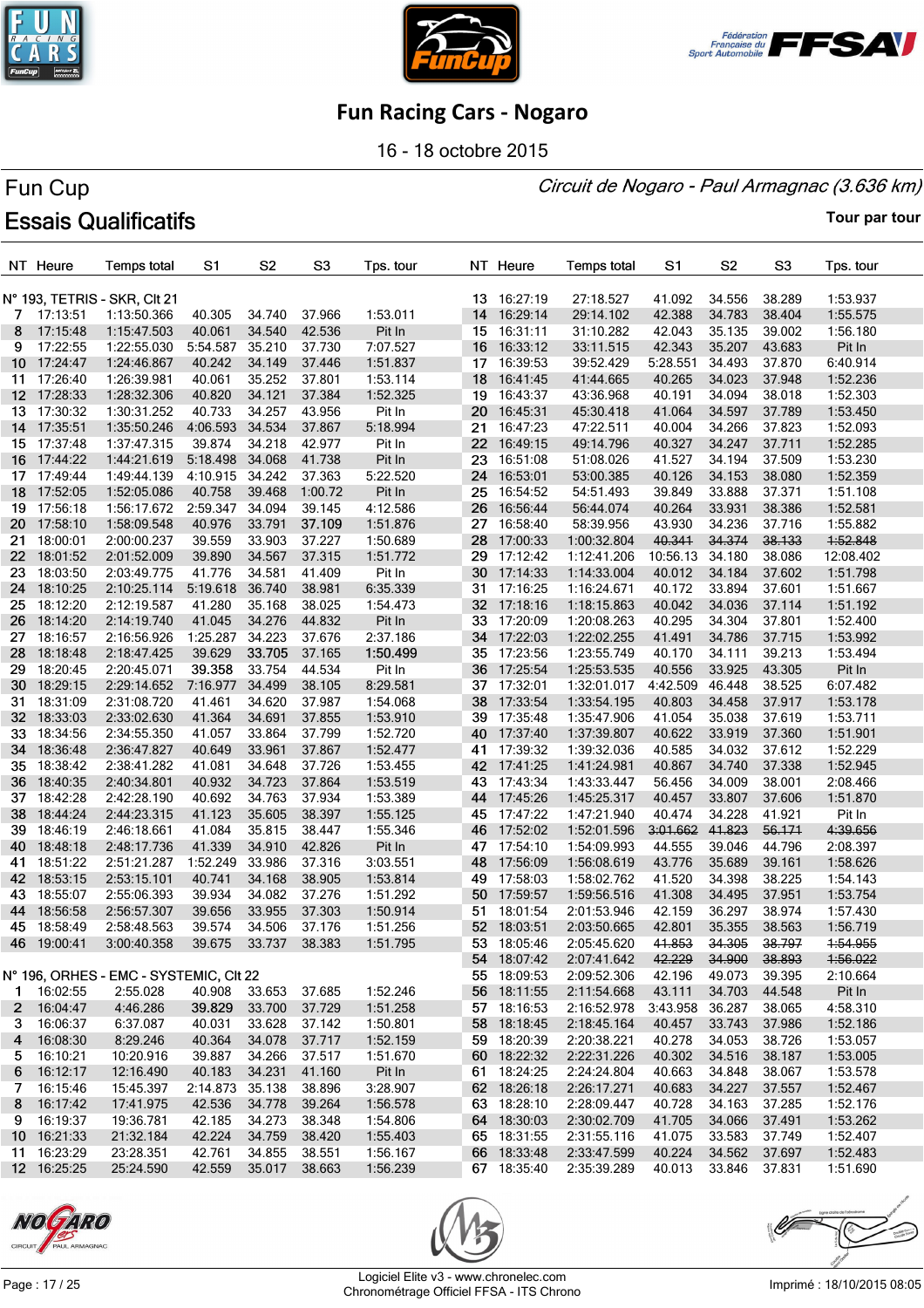





16 - 18 octobre 2015

#### Circuit de Nogaro - Paul Armagnac (3.636 km)

# Fun Cup **Essais Qualificatifs**

|                  | NT Heure    | <b>Temps total</b>                     | S <sub>1</sub>  | S <sub>2</sub> | S <sub>3</sub> | Tps. tour |       | NT Heure                   | <b>Temps total</b>                    | S1              | S <sub>2</sub> | S <sub>3</sub>   | Tps. tour |
|------------------|-------------|----------------------------------------|-----------------|----------------|----------------|-----------|-------|----------------------------|---------------------------------------|-----------------|----------------|------------------|-----------|
|                  |             | N° 196, ORHES - EMC - SYSTEMIC, CIt 22 |                 |                |                |           |       | 37 17:29:44                | 1:29:43.656                           | 40.852          | 34.398         | 38.413           | 1:53.663  |
|                  | 66 18:33:48 | 2:33:47.599                            | 40.224          | 34.562         | 37.697         | 1:52.483  |       | 38 17:31:45                | 1:31:44.468                           | 41.394          | 33.868         | 45.550           | Pit In    |
| 67.              | 18:35:40    | 2:35:39.289                            | 40.013          | 33.846         | 37.831         | 1:51.690  | 39    | 17:37:08                   | 1:37:07.715                           | 4:11.913        | 33.965         | 37.369           | 5:23.247  |
| 68.              | 18:37:31    | 2:37:30.839                            | 39.896          | 34.154         | 37.500         | 1:51.550  |       | 40 17:38:59                | 1:38:58.652                           | 39.809          | 33.996         | 37.132           | 1:50.937  |
|                  | 69 18:39:22 | 2:39:21.688                            | 39.969          | 33.653         | 37.227         | 1:50.849  |       | 41 17:40:50                | 1:40:49.657                           | 39.824          | 33.674         | 37.507           | 1:51.005  |
|                  | 70 18:41:14 | 2:41:14.063                            | 40.161          | 34.599         | 37.615         | 1:52.375  |       | 42 17:42:41                | 1:42:40.386                           | 39.948          | 33.597         | 37.184           | 1:50.729  |
| 71.              | 18:43:08    | 2:43:07.598                            | 40.483          | 34.232         | 38.820         | 1:53.535  |       | 43 17:44:32                | 1:44:31.303                           | 39.514          | 34.238         | 37.165           | 1:50.917  |
|                  | 72 18:45:02 | 2:45:01.364                            | 40.090          | 35.806         | 37.870         | 1:53.766  |       | 44 17:46:22                | 1:46:22.001                           | 39.549          | 33.654         | 37.495           | 1:50.698  |
| 73.              | 18:46:54    | 2:46:54.077                            | 40.469          | 34.757         | 37.487         | 1:52.713  |       | 45 17:48:13                | 1:48:12.951                           | 39.819          | 33.863         | 37.268           | 1:50.950  |
| 74               | 18:48:47    | 2:48:47.086                            | 40.583          | 33.876         | 38.550         | 1:53.009  | 46    | 17:50:03                   | 1:50:02.916                           | 39.597          | 33.533         | 36.835           | 1:49.965  |
| 75.              | 18:50:38    | 2:50:37.782                            | 40.095          | 33.660         | 36.941         | 1:50.696  |       | 47 17:52:09                | 1:52:08.490                           | 39.385          | 33.655         | 52.534           | 2:05.574  |
|                  | 76 18:52:29 | 2:52:28.451                            | 40.222          | 33.305         | 37.142         | 1:50.669  | 48    | 17:54:14                   | 1:54:14.004                           | 42.675          | 40.073         | 42.766           | Pit In    |
| 77               | 18:54:20    | 2:54:19.858                            | 40.333          | 33.413         | 37.661         | 1:51.407  | 49    | 17:59:02                   | 1:59:01.452                           | 3:33.168        | 36.190         | 38.090           | 4:47.448  |
| 78               | 18:56:12    | 2:56:11.519                            | 40.034          | 33.524         | 38.103         | 1:51.661  | 50    | 18:00:54                   | 2:00:54.016                           | 40.479          | 34.335         | 37.750           | 1:52.564  |
| 79               | 18:58:04    | 2:58:03.446                            | 40.495          | 33.876         | 37.556         | 1:51.927  |       | 51 18:02:47                | 2:02:46.496                           | 40.430          | 34.163         | 37.887           | 1:52.480  |
| 80.              | 18:59:57    | 2:59:56.368                            | 39.881          | 33.962         | 39.079         | 1:52.922  |       | 52 18:04:40                | 2:04:39.694                           | 41.157          | 34.457         | 37.584           | 1:53.198  |
|                  |             |                                        |                 |                |                |           |       | 53 18:06:57                | 2:06:57.079                           | 41.130          | 39.006         | 57.249           |           |
|                  | 81 19:01:54 | 3:01:53.540                            | 40.107          | 33.655         | 43.410         | Pit In    |       |                            |                                       |                 |                |                  | 2:17.385  |
|                  |             |                                        |                 |                |                |           |       | 54 18:09:35<br>55 18:11:28 | 2:09:34.780                           | 1:01.281        | 52.904         | 43.516<br>37.813 | 2:37.701  |
|                  |             | N° 199, GROUPE LEMOINE, CIt 1          |                 | 33.834         |                |           |       |                            | 2:11:27.880                           | 40.827          | 34.460         |                  | 1:53.100  |
| $\mathbf 1$      | 16:02:42    | 2:41.919                               | 40.044          |                | 37.231         | 1:51.109  |       | 56 18:13:21                | 2:13:20.441                           | 40.537          | 34.409         | 37.615           | 1:52.561  |
| $\mathbf{2}$     | 16:04:33    | 4:32.931                               | 40.023          | 33.802         | 37.187         | 1:51.012  |       | 57 18:15:14                | 2:15:13.622                           | 40.295          | 35.179         | 37.707           | 1:53.181  |
| 3                | 16:06:24    | 6:23.276                               | 39.643          | 33.847         | 36.855         | 1:50.345  |       | 58 18:17:07                | 2:17:06.915                           | 41.811          | 34.032         | 37.450           | 1:53.293  |
| 4                | 16:08:14    | 8:13.601                               | 39.568          | 33.789         | 36.968         | 1:50.325  |       | 59 18:18:59                | 2:18:58.338                           | 40.171          | 34.111         | 37.141           | 1:51.423  |
| 5.               | 16:10:05    | 10:04.476                              | 39.709          | 33.928         | 37.238         | 1:50.875  |       | 60 18:20:52                | 2:20:51.686                           | 40.518          | 35.412         | 37.418           | 1:53.348  |
| 6                | 16:11:56    | 11:55.432                              | 39.630          | 33.843         | 37.483         | 1:50.956  | 61    | 18:22:51                   | 2:22:50.694                           | 39.928          | 34.304         | 44.776           | Pit In    |
| 7                | 16:13:47    | 13:46.736                              | 39.741          | 33.890         | 37.673         | 1:51.304  |       | 62 18:39:41                | 2:39:40.502                           | 15:33.63 37.738 |                | 38.438           | 16:49.808 |
| 8                | 16:15:38    | 15:37.307                              | 39.655          | 33.768         | 37.148         | 1:50.571  |       | 63 18:41:34                | 2:41:33.481                           | 40.369          | 35.039         | 37.571           | 1:52.979  |
| 9                | 16:17:28    | 17:27.939                              | 39.752          | 33.689         | 37.191         | 1:50.632  |       | 64 18:43:28                | 2:43:28.191                           | 40.641          | 35.930         | 38.139           | 1:54.710  |
| 10 <sup>1</sup>  | 16:19:19    | 19:19.078                              | 39.094          | 34.184         | 37.861         | 1:51.139  |       | 65 18:45:25                | 2:45:25.083                           | 41.471          | 38.081         | 37.340           | 1:56.892  |
| 11               | 16:21:30    | 21:29.824                              | 44.452          | 38.689         | 47.605         | Pit In    |       | 66 18:47:13                | 2:47:13.099                           | 38.405          | 33.008         | 36.603           | 1:48.016  |
| 12 <sup>12</sup> | 16:24:50    | 24:49.467                              | 2:08.121        | 34.912         | 36.610         | 3:19.643  |       | 67 18:49:06                | 2:49:05.383                           | 40.544          | 34.378         | 37.362           | 1:52.284  |
| 13.              | 16:26:38    | 26:37.720                              | 38.681          | 33.212         | 36.360         | 1:48.253  | 68    | 18:50:55                   | 2:50:54.487                           | 38.775          | 33.635         | 36.694           | 1:49.104  |
| 14               | 16:28:28    | 28:27.942                              | 39.975          | 33.345         | 36.902         | 1:50.222  | 69    | 18:52:52                   | 2:52:52.123                           | 42.305          | 37.625         | 37.706           | 1:57.636  |
|                  | 15 16:30:16 | 30:16.126                              | 38.846          | 32.750         | 36.588         | 1:48.184  |       | 70 18:54:41                | 2:54:40.799                           | 38.579          | 33.181         | 36.916           | 1:48.676  |
| 16               | 16:32:06    | 32:05.235                              | 38.696          | 33.513         | 36.900         | 1:49.109  | 71    | 18:56:30                   | 2:56:29.395                           | 38.609          | 33.281         | 36.706           | 1:48.596  |
| 17               | 16:34:01    | 34:01.119                              | 41.604          | 34.180         | 40.100         | Pit In    |       | 72 18:58:33                | 2:58:32.699                           | 43.236          | 37.406         | 42.662           | Pit In    |
| 18               | 16:39:01    | 39:00.900                              | 3:48.778        | 34.188         | 36.815         | 4:59.781  |       |                            |                                       |                 |                |                  |           |
| 19               | 16:40:49    | 40:49.159                              | 38.345          | 33.216         | 36.698         | 1:48.259  |       |                            | N° 201, ORHES - C2C - ALCYANE, CIt 29 |                 |                |                  |           |
| 20               | 16:42:38    | 42:37.319                              | 38.549          | 32.993         | 36.618         | 1:48.160  | 1     | 16:02:56                   | 2:55.321                              | 42.207          | 35.539         | 44.159           | Pit In    |
| 21.              | 16:44:26    | 44:25.730                              | 38.529          | 33.238         | 36.644         | 1:48.411  | $2 -$ | 16:09:43                   | 9:43.104                              | 5:36.131 34.158 |                | 37.494           | 6:47.783  |
|                  | 22 16:46:20 | 46:20.148                              | 40.754          | 33.877         | 39.787         | Pit In    | 3     | 16:11:36                   | 11:35.280                             | 40.316          | 34.121         | 37.739           | 1:52.176  |
|                  | 23 16:53:40 | 53:40.182                              | 6:07.474 34.311 |                | 38.249         | 7:20.034  | 4     | 16:13:27                   | 13:27.095                             | 40.655          | 33.894         | 37.266           | 1:51.815  |
| 24               | 16:55:35    | 55:34.517                              | 41.535          | 34.307         | 38.493         | 1:54.335  | 5     | 16:15:19                   | 15:19.004                             | 40.118          | 34.490         | 37.301           | 1:51.909  |
|                  | 25 16:57:28 | 57:27.972                              | 41.065          | 34.283         | 38.107         | 1:53.455  | 6     | 16:17:12                   | 17:12.026                             | 40.536          | 34.014         | 38.472           | 1:53.022  |
| 26               | 16:59:21    | 59:20.518                              | 40.833          | 33.906         | 37.807         | 1:52.546  | 7     | 16:19:04                   | 19:03.723                             | 40.163          | 33.829         | 37.705           | 1:51.697  |
|                  | 27 17:01:17 | 1:01:16.736                            | 41.351          | 33.965         | 40.902         | 1:56.218  | 8     | 16:20:56                   | 20:56.031                             | 40.401          | 33.883         | 38.024           | 1:52.308  |
|                  | 28 17:12:44 | 1:12:43.289                            | 10:13.72        | 34.102         | 38.722         | 11:26.553 | 9     | 16:22:49                   | 22:48.681                             | 40.728          | 34.246         | 37.676           | 1:52.650  |
|                  | 29 17:14:36 | 1:14:35.842                            | 40.908          | 33.691         | 37.954         | 1:52.553  |       | 10 16:24:42                | 24:41.338                             | 40.926          | 33.943         | 37.788           | 1:52.657  |
|                  | 30 17:16:28 | 1:16:27.495                            | 39.884          | 33.836         | 37.933         | 1:51.653  |       | 11 16:26:34                | 26:33.320                             | 40.418          | 33.758         | 37.806           | 1:51.982  |
|                  | 31 17:18:24 | 1:18:23.638                            | 40.619          | 34.018         | 41.506         | 1:56.143  |       | 12 16:28:26                | 28:25.663                             | 40.668          | 33.626         | 38.049           | 1:52.343  |
|                  | 32 17:20:17 | 1:20:16.673                            | 41.268          | 33.175         | 38.592         | 1:53.035  |       | 13 16:30:18                | 30:18.194                             | 40.622          | 33.873         | 38.036           | 1:52.531  |
|                  | 33 17:22:10 | 1:22:09.579                            | 40.526          | 34.355         | 38.025         | 1:52.906  |       | 14 16:32:11                | 32:10.273                             | 40.621          | 34.017         | 37.441           | 1:52.079  |
|                  | 34 17:24:03 | 1:24:02.565                            | 40.536          | 33.932         | 38.518         | 1:52.986  |       | 15 16:34:03                | 34:02.317                             | 40.214          | 34.148         | 37.682           | 1:52.044  |
|                  | 35 17:25:56 | 1:25:56.013                            | 41.643          | 33.790         | 38.015         | 1:53.448  |       | 16 16:35:55                | 35:55.092                             | 40.725          | 34.396         | 37.654           | 1:52.775  |
|                  | 36 17:27:50 | 1:27:49.993                            | 41.106          | 34.078         | 38.796         | 1:53.980  |       | 17 16:37:47                | 37:46.697                             | 40.162          | 34.052         | 37.391           | 1:51.605  |





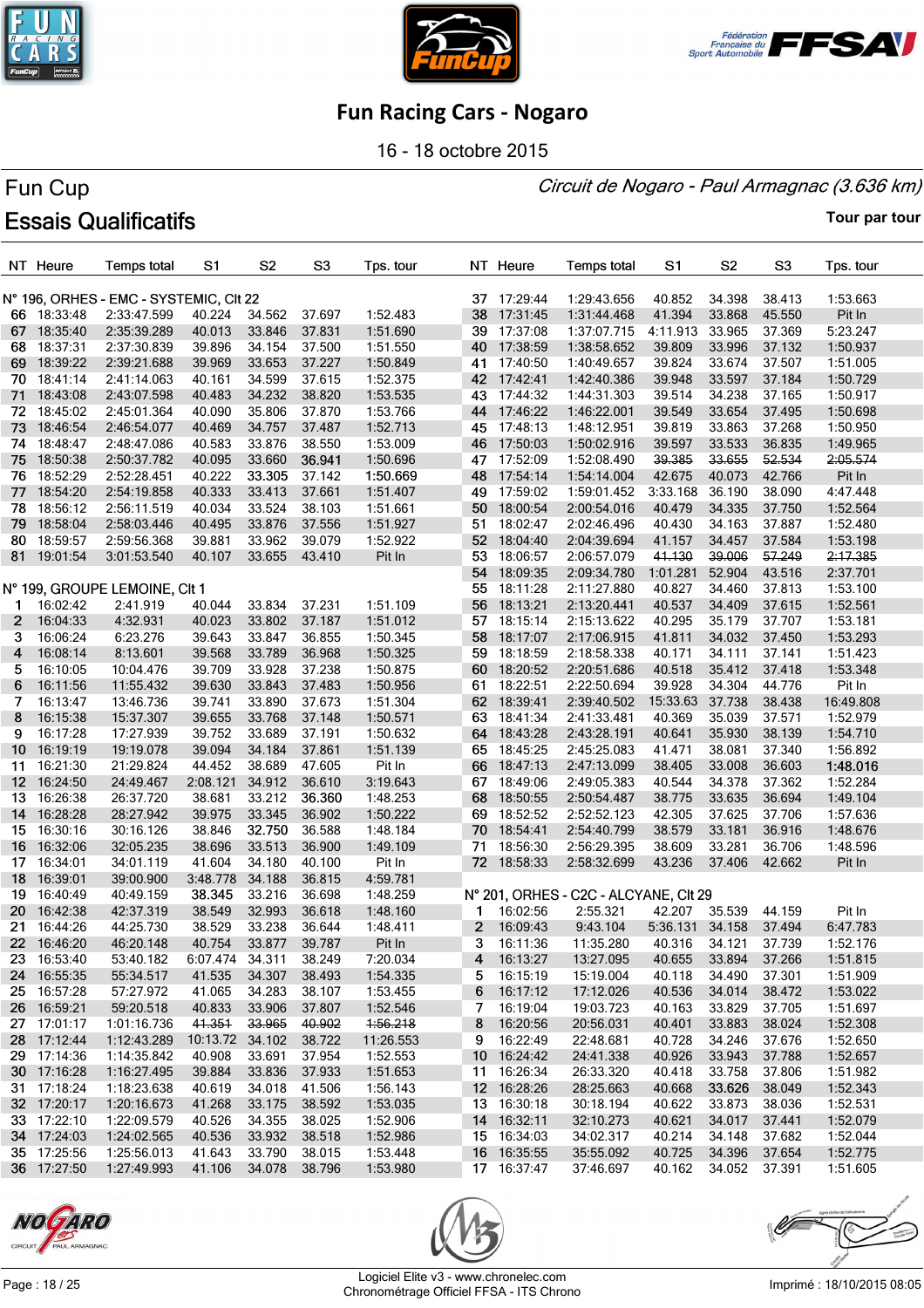





16 - 18 octobre 2015

#### Circuit de Nogaro - Paul Armagnac (3.636 km)

# Fun Cup **Essais Qualificatifs**

|     | NT Heure                   | <b>Temps total</b>                    | S1                   | S <sub>2</sub>   | S <sub>3</sub>   | Tps. tour            |                 | NT Heure                    | <b>Temps total</b>               | S1                        | S <sub>2</sub> | S3               | Tps. tour            |
|-----|----------------------------|---------------------------------------|----------------------|------------------|------------------|----------------------|-----------------|-----------------------------|----------------------------------|---------------------------|----------------|------------------|----------------------|
|     |                            | N° 201, ORHES - C2C - ALCYANE, CIt 29 |                      |                  |                  |                      |                 | 70 18:45:03                 | 2:45:03.125                      | 40.579                    | 34.475         | 37.532           | 1:52.586             |
|     | 16 16:35:55                | 35:55.092                             | 40.725               | 34.396           | 37.654           | 1:52.775             | 71              | 18:46:57                    | 2:46:56.621                      | 41.069                    | 34.490         | 37.937           | 1:53.496             |
| 17  | 16:37:47                   | 37:46.697                             | 40.162               | 34.052           | 37.391           | 1:51.605             | 72              | 18:48:52                    | 2:48:51.289                      | 41.560                    | 34.116         | 38.992           | 1:54.668             |
| 18  | 16:39:39                   | 39:38.438                             | 40.347               | 33.850           | 37.544           | 1:51.741             | 73              | 18:50:45                    | 2:50:44.691                      | 41.157                    | 34.345         | 37.900           | 1:53.402             |
| 19  | 16:41:30                   | 41:29.917                             | 40.009               | 34.022           | 37.448           | 1:51.479             |                 | 74 18:52:38                 | 2:52:38.203                      | 40.741                    | 34.563         | 38.208           | 1:53.512             |
| 20  | 16:43:28                   | 43:28.167                             | 40.660               | 34.336           | 43.254           | Pit In               |                 | 75 18:54:32                 | 2:54:31.503                      | 40.657                    | 34.426         | 38.217           | 1:53.300             |
| 21  | 16:46:21                   | 46:20.588                             | 1:40.079             | 34.255           | 38.087           | 2:52.421             | 76              | 18:56:25                    | 2:56:24.909                      | 40.976                    | 34.465         | 37.965           | 1:53.406             |
| 22. | 16:48:14                   | 48:13.227                             | 40.890               | 34.357           | 37.392           | 1:52.639             | 77              | 18:58:18                    | 2:58:17.611                      | 40.943                    | 34.236         | 37.523           | 1:52.702             |
| 23. | 16:50:08                   | 50:07.463                             | 42.739               | 33.875           | 37.622           | 1:54.236             | 78              | 19:00:10                    | 3:00:09.970                      | 40.426                    | 34.187         | 37.746           | 1:52.359             |
| 24  | 16:52:01                   | 52:00.380                             | 41.150               | 33.915           | 37.852           | 1:52.917             |                 |                             |                                  |                           |                |                  |                      |
| 25  | 16:53:58                   | 53:57.555                             | 40.862               | 34.001           | 42.312           | Pit In               |                 | N° 218, DEFI Italie, Clt 25 |                                  |                           |                |                  |                      |
| 26. | 16:57:52                   | 57:51.211                             | 2:38.377             | 33.846           | 41.433           | 3:53.656             | 1               | 16:07:10                    | 7:10.132                         | 41.336                    | 34.259         | 37.895           | 1:53.490             |
| 27  | 16:59:42                   | 59:42.194                             | 40.105               | 33.688           | 37.190           | 1:50.983             | 2               | 16:09:03                    | 9:02.997                         | 40.627                    | 34.151         | 38.087           | 1:52.865             |
| 28. | 17:15:17                   | 1:15:16.539                           | 14:15.78             | 37.082           | 41.475           | 15:34.345            | 3               | 16:10:56                    | 10:55.266                        | 40.959                    | 33.579         | 37.731           | 1:52.269             |
| 29  | 17:17:13                   | 1:17:13.090                           | 42.346               | 34.980           | 39.225           | 1:56.551             | 4               | 16:12:48                    | 12:47.610                        | 40.545                    | 34.061         | 37.738           | 1:52.344             |
|     | 30 17:19:10                | 1:19:09.477                           | 41.770               | 35.127           | 39.490           | 1:56.387             | 5               | 16:14:40                    | 14:39.957                        | 40.446                    | 34.291         | 37.610           | 1:52.347             |
|     | 31 17:21:03                | 1:21:02.856                           | 40.904               | 34.556           | 37.919           | 1:53.379             | 6               | 16:16:33                    | 16:32.343                        | 41.038                    | 33.908         | 37.440           | 1:52.386             |
|     | 32 17:22:57                | 1:22:57.165                           | 41.184               | 34.752           | 38.373           | 1:54.309             | 7               | 16:18:26                    | 18:25.481                        | 41.278                    | 34.339         | 37.521           | 1:53.138             |
|     | 33 17:24:50                | 1:24:50.148                           | 40.892               | 33.987           | 38.104           | 1:52.983             | 8               | 16:20:18                    | 20:17.271                        | 40.349                    | 33.825         | 37.616           | 1:51.790             |
|     | 34 17:26:45                | 1:26:44.450                           | 40.824               | 34.344           | 39.134           | 1:54.302             | 9               | 16:22:10                    | 22:09.454                        | 40.614                    | 34.032         | 37.537           | 1:52.183             |
|     | 35 17:28:41                | 1:28:40.358                           | 42.635               | 34.733           | 38.540           | 1:55.908             | 10 <sub>1</sub> | 16:24:02                    | 24:02.079                        | 40.619                    | 34.208         | 37.798           | 1:52.625             |
| 36  | 17:30:35                   | 1:30:35.018                           | 41.479               | 34.808           | 38.373           | 1:54.660             | 11              | 16:25:55                    | 25:55.094                        | 40.381                    | 34.602         | 38.032           | 1:53.015             |
| 37  | 17:32:34                   | 1:32:33.563                           | 44.135               | 35.721           | 38.689           | 1:58.545             |                 | 12 16:27:59                 | 27:58.806                        | 41.437                    | 35.392         | 46.883           | Pit In               |
|     | 38 17:34:29                | 1:34:28.643                           | 40.542               | 34.834           | 39.704           | 1:55.080             | 13 <sup>2</sup> | 16:32:01                    | 32:00.473                        | 2:48.854                  | 34.645         | 38.168           | 4:01.667             |
| 39  | 17:36:27                   | 1:36:26.500                           | 41.758               | 36.688           | 39.411           | 1:57.857             | 14              | 16:33:53                    | 33:52.437                        | 40.387                    | 34.291         | 37.286           | 1:51.964             |
| 40  | 17:38:24                   | 1:38:23.215                           | 41.381               | 36.138           | 39.196           | 1:56.715             | 15              | 16:35:45                    | 35:44.210                        | 40.361                    | 34.097         | 37.315           | 1:51.773             |
| 41  | 17:40:19                   | 1:40:18.293                           | 41.235               | 35.316           | 38.527           | 1:55.078             | 16              | 16:37:36                    | 37:35.894                        | 40.091                    | 33.997         | 37.596           | 1:51.684             |
| 42  | 17:42:12                   | 1:42:11.339                           | 40.640               | 34.430           | 37.976           | 1:53.046             |                 | 17 16:39:28                 | 39:27.409                        | 40.291                    | 33.864         | 37.360           | 1:51.515             |
| 43  | 17:44:13                   | 1:44:12.746                           | 41.755               | 34.950           | 44.702           | Pit In               | 18              | 16:41:19                    | 41:18.489                        | 40.132                    | 33.814         | 37.134           | 1:51.080             |
| 44  | 17:50:10                   | 1:50:09.815                           | 4:44.150             | 34.590           | 38.329           | 5:57.069             | 19              | 16:43:10                    | 43:09.680                        | 40.247                    | 33.729         | 37.215           | 1:51.191             |
|     | 45 17:52:11                | 1:52:10.687                           | 40.775               | 34.250           | 45.847           | 2:00.872             | 20              | 16:45:02                    | 45:01.433                        | 41.020                    | 33.658         | 37.075           | 1:51.753             |
| 46  | 17:54:12                   | 1:54:11.444                           | 43.235               | 38.137           | 39.385           | 2:00.757             | 21              | 16:46:53                    | 46:52.882                        | 40.319                    | 33.837         | 37.293           | 1:51.449             |
| 47  | 17:56:07                   | 1:56:07.169                           | 42.292               | 34.841           | 38.592           | 1:55.725             | 22              | 16:48:44                    | 48:44.100                        | 40.012                    | 34.132         | 37.074           | 1:51.218             |
| 48  | 17:58:00                   | 1:57:59.919                           | 40.533               | 34.337           | 37.880           | 1:52.750             | 23              | 16:50:35                    | 50:34.947                        | 39.985                    | 33.760         | 37.102           | 1:50.847             |
| 49  | 17:59:53                   | 1:59:52.699                           | 40.661               | 34.323           | 37.796           | 1:52.780             | 24              | 16:52:38                    | 52:37.249                        | 40.850                    | 37.499         | 43.953           | Pit In               |
| 50  | 18:01:46                   | 2:01:45.750                           | 40.672               | 34.199           | 38.180           | 1:53.051             | 25              | 16:59:52                    | 59:51.772                        | 6:01.606                  | 34.525         | 38.392           | 7:14.523             |
| 51  | 18:03:38                   | 2:03:37.968                           | 40.452               | 34.131           | 37.635           | 1:52.218             | 26              | 17:11:52                    | 1:11:51.759                      | 10:47.66                  | 34.503         | 37.824           | 11:59.987            |
|     | 52 18:05:30                | 2:05:30.116                           | 40.412               | 33.960           | 37.776           | 1:52.148             |                 | 27 17:13:46                 | 1:13:45.740                      | 41.315                    | 34.524         | 38.142           | 1:53.981             |
| 53  | 18:07:26                   | 2:07:25.505                           | 41.927               | 34.611           | 38.851           | 1:55.389             |                 | 28 17:15:40                 | 1:15:39.279                      | 40.900                    | 34.629         | 38.010           | 1:53.539             |
|     | 54 18:09:57                | 2:09:56.554                           | 48.871               | 57.363           | 44.815           | Pit In               |                 | 29 17:17:33                 | 1:17:32.276                      | 41.177                    | 34.339         | 37.481           | 1:52.997             |
|     | 55 18:14:08                | 2:14:07.258                           | 2:58.764 34.393      |                  | 37.547           | 4:10.704             |                 | 30 17:19:26                 | 1:19:26.204                      | 41.819                    | 34.494         | 37.615           | 1:53.928             |
|     | 56 18:16:00                | 2:16:00.067                           | 40.033               | 34.083 38.693    |                  | 1:52.809             |                 | 31 17:21:19                 | 1:21:19.053                      | 41.145                    | 34.060 37.644  |                  | 1:52.849             |
|     | 57 18:17:54                | 2:17:54.028                           | 40.516               | 35.822           | 37.623           | 1:53.961             |                 | 32 17:23:12                 | 1:23:11.234                      | 40.544                    | 34.006         | 37.631           | 1:52.181             |
|     | 58 18:19:46                | 2:19:45.928                           | 40.378               | 33.992           | 37.530           | 1:51.900             |                 | 33 17:25:04                 | 1:25:03.790                      | 41.043                    | 33.820         | 37.693           | 1:52.556             |
|     | 59 18:21:40                | 2:21:39.451                           | 40.835               | 34.787           | 37.901           | 1:53.523             |                 | 34 17:26:57                 | 1:26:56.623                      | 40.876                    | 34.301         | 37.656           | 1:52.833             |
|     | 60 18:23:33                | 2:23:32.455                           | 40.598               | 33.995           | 38.411           | 1:53.004             |                 | 35 17:28:50                 | 1:28:49.869                      | 41.183                    | 34.107         | 37.956           | 1:53.246             |
|     | 61 18:25:33                | 2:25:32.812                           | 41.358               | 34.132           | 44.867           | Pit In               |                 | 36 17:30:45                 | 1:30:44.853                      | 41.579                    | 34.561         | 38.844           | 1:54.984             |
|     | 62 18:29:53                | 2:29:52.515                           | 3:05.280             | 35.264           | 39.159           | 4:19.703             |                 | 37 17:32:52                 | 1:32:51.941                      | 43.991                    | 35.240         | 47.857           | Pit In               |
|     | 63 18:31:49                | 2:31:48.717                           | 42.381               | 35.191           | 38.630           | 1:56.202             |                 | 38 17:45:58                 | 1:45:57.992                      | 11:49.48 36.133           |                | 40.432           | 13:06.051            |
|     | 64 18:33:42                | 2:33:41.901                           | 40.819               | 34.200           | 38.165           | 1:53.184             |                 | 39 17:47:52                 | 1:47:51.379                      | 40.792                    | 34.491         | 38.104           | 1:53.387             |
|     | 65 18:35:35                |                                       | 40.553               | 34.346           | 37.679           |                      |                 | 40 17:49:45                 |                                  | 40.338                    | 35.432         | 37.995           |                      |
|     | 66 18:37:29                | 2:35:34.479                           |                      |                  |                  | 1:52.578             |                 | 41 17:52:07                 | 1:49:45.144                      |                           |                |                  | 1:53.765             |
|     |                            | 2:37:28.220                           | 40.687               | 35.182<br>34.408 | 37.872           | 1:53.741<br>1:52.409 |                 |                             | 1:52:06.669                      | 40.511                    | 39.430         | 1:01.58          | Pit In               |
|     | 67 18:39:21<br>68 18:41:17 | 2:39:20.629<br>2:41:16.820            | 40.504<br>41.034     | 36.185           | 37.497<br>38.972 | 1:56.191             |                 | 42 17:56:18<br>43 17:58:11  | 1:56:17.400<br>1:58:10.511       | 2:55.858 34.735<br>41.036 | 34.588         | 40.138<br>37.487 | 4:10.731<br>1:53.111 |
|     |                            |                                       |                      |                  |                  |                      |                 |                             |                                  |                           |                |                  |                      |
|     | 69 18:43:11                | 2:43:10.539                           | 41.408 34.337 37.974 |                  |                  | 1:53.719             |                 | 44 18:00:02                 | 2:00:01.452 39.858 33.623 37.460 |                           |                |                  | 1:50.941             |





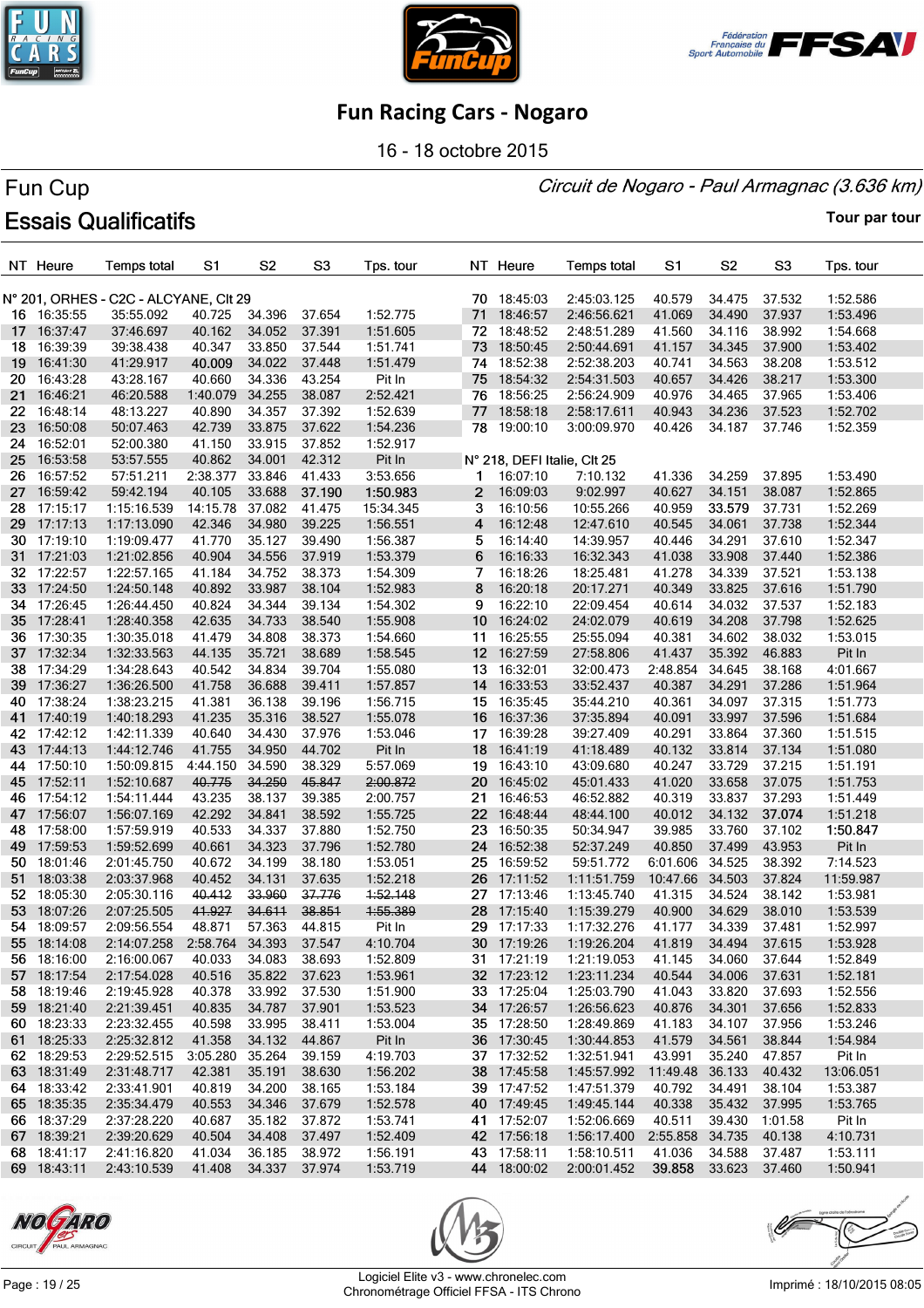





16 - 18 octobre 2015

#### Circuit de Nogaro - Paul Armagnac (3.636 km)

# Fun Cup **Essais Qualificatifs**

|                  | NT Heure                                   | <b>Temps total</b> | S1              | S <sub>2</sub>   | S <sub>3</sub> | Tps. tour |                   | NT Heure                | <b>Temps total</b>         | S <sub>1</sub>  | S <sub>2</sub> | S <sub>3</sub> | Tps. tour |
|------------------|--------------------------------------------|--------------------|-----------------|------------------|----------------|-----------|-------------------|-------------------------|----------------------------|-----------------|----------------|----------------|-----------|
|                  |                                            |                    |                 |                  |                |           |                   |                         | 2:15:44.731                | 39.325          |                |                |           |
|                  | N° 218, DEFI Italie, CIt 25<br>43 17:58:11 | 1:58:10.511        |                 |                  | 37.487         |           |                   | 42 18:15:45             |                            |                 | 33.579         | 37.397         | 1:50.301  |
|                  |                                            |                    | 41.036          | 34.588<br>33.623 | 37.460         | 1:53.111  |                   | 43 18:17:36<br>18:19:37 | 2:17:35.491                | 39.688          | 33.735         | 37.337         | 1:50.760  |
| 44               | 18:00:02                                   | 2:00:01.452        | 39.858          | 34.079           | 38.018         | 1:50.941  | 44                |                         | 2:19:36.451                | 41.803          | 34.678         | 44.479         | Pit In    |
| 45               | 18:01:54                                   | 2:01:53.580        | 40.031          |                  |                | 1:52.128  |                   | 45 18:36:12             | 2:36:11.891                | 15:25.02        | 33.877         | 36.534         | 16:35.440 |
| 46               | 18:03:47                                   | 2:03:46.934        | 40.765          | 34.449           | 38.140         | 1:53.354  |                   | 46 18:38:02             | 2:38:01.382                | 39.060          | 33.851         | 36.580         | 1:49.491  |
|                  | 47 18:05:48                                | 2:05:47.530        | 40.018          | 35.628           | 44.950         | Pit In    | 47                | 18:39:51                | 2:39:50.423                | 38.910          | 33.555         | 36.576         | 1:49.041  |
| 48               | 18:11:14                                   | 2:11:13.345        | 4:13.259        | 34.720           | 37.836         | 5:25.815  | 48                | 18:41:48                | 2:41:47.526                | 39.036          | 33.494         | 44.573         | Pit In    |
| 49.              | 18:13:06                                   | 2:13:05.851        | 40.324          | 34.552           | 37.630         | 1:52.506  | 49                | 18:47:02                | 2:47:01.491                | 4:03.762 33.587 |                | 36.616         | 5:13.965  |
|                  | 50 18:14:59                                | 2:14:58.554        | 40.083          | 34.542           | 38.078         | 1:52.703  |                   | 50 18:48:52             | 2:48:51.932                | 40.070          | 33.209         | 37.162         | 1:50.441  |
| 51.              | 18:16:52                                   | 2:16:51.310        | 40.302          | 35.019           | 37.435         | 1:52.756  | 51                | 18:50:42                | 2:50:41.443                | 39.800          | 33.281         | 36.430         | 1:49.511  |
|                  | 52 18:18:50                                | 2:18:49.816        | 40.369          | 34.324           | 43.813         | Pit In    |                   | 52 18:52:30             | 2:52:30.069                | 38.805          | 33.365         | 36.456         | 1:48.626  |
| 53               | 18:54:34                                   | 2:54:33.735        | 33:51.26        | 50.277           | 1:02.37        | Pit In    | 53                | 18:54:27                | 2:54:26.258                | 40.902          | 34.012         | 41.275         | Pit In    |
|                  |                                            |                    |                 |                  |                |           | 54                | 18:58:08                | 2:58:07.667                | 2:31.430        | 33.488         | 36.491         | 3:41.409  |
|                  | N° 219, TFE, Clt 5                         |                    |                 |                  |                |           | 55                | 19:00:02                | 3:00:01.799                | 39.021          | 33.524         | 41.587         | Pit In    |
| 1                | 16:09:18                                   | 9:17.681           | 40.090          | 34.269           | 37.650         | 1:52.009  |                   |                         |                            |                 |                |                |           |
| $\mathbf{2}$     | 16:11:09                                   | 11:08.536          | 39.859          | 33.712           | 37.284         | 1:50.855  |                   |                         | N° 259, SKR MAC DO, CIt 35 |                 |                |                |           |
| 3                | 16:13:00                                   | 12:59.959          | 40.206          | 34.096           | 37.121         | 1:51.423  | 1                 | 16:02:38                | 2:37.628                   | 40.371          | 34.057         | 37.505         | 1:51.933  |
| 4                | 16:14:52                                   | 14:51.221          | 40.099          | 33.892           | 37.271         | 1:51.262  | $\mathbf{2}$      | 16:04:32                | 4:31.581                   | 41.143          | 34.558         | 38.252         | 1:53.953  |
| 5                | 16:16:43                                   | 16:42.897          | 40.280          | 34.212           | 37.184         | 1:51.676  | 3                 | 16:06:25                | 6:24.849                   | 40.814          | 34.700         | 37.754         | 1:53.268  |
| 6                | 16:18:53                                   | 18:52.982          | 42.233          | 36.887           | 50.965         | Pit In    | 4                 | 16:08:19                | 8:18.646                   | 41.510          | 34.200         | 38.087         | 1:53.797  |
| 7                | 16:28:05                                   | 28:05.191          | 8:01.713        | 33.606           | 36.890         | 9:12.209  | 5                 | 16:10:14                | 10:13.273                  | 41.482          | 35.447         | 37.698         | 1:54.627  |
| 8                | 16:29:56                                   | 29:55.222          | 39.429          | 33.610           | 36.992         | 1:50.031  | 6                 | 16:12:06                | 12:05.974                  | 40.597          | 34.542         | 37.562         | 1:52.701  |
| 9                | 16:31:46                                   | 31:45.460          | 39.525          | 33.753           | 36.960         | 1:50.238  | 7                 | 16:13:59                | 13:59.193                  | 40.808          | 34.559         | 37.852         | 1:53.219  |
| 10               | 16:33:36                                   | 33:35.922          | 39.525          | 33.856           | 37.081         | 1:50.462  | 8                 | 16:15:53                | 15:52.367                  | 40.743          | 34.277         | 38.154         | 1:53.174  |
| 11               | 16:35:29                                   | 35:28.520          | 40.437          | 34.775           | 37.386         | 1:52.598  | 9                 | 16:17:53                | 17:52.511                  | 40.998          | 34.556         | 44.590         | Pit In    |
| 12 <sup>12</sup> | 16:37:20                                   | 37:19.996          | 40.853          | 33.472           | 37.151         | 1:51.476  | 10 <sup>°</sup>   | 16:24:45                | 24:44.555                  | 5:39.778        | 34.564         | 37.702         | 6:52.044  |
| 13               | 16:39:11                                   | 39:10.448          | 39.525          | 33.760           | 37.167         | 1:50.452  | 11                | 16:26:38                | 26:37.340                  | 41.000          | 34.082         | 37.703         | 1:52.785  |
| 14               | 16:41:01                                   | 41:01.117          | 39.772          | 33.997           | 36.900         | 1:50.669  |                   | 12 16:28:31             | 28:30.724                  | 41.521          | 34.119         | 37.744         | 1:53.384  |
| 15               | 16:42:51                                   | 42:51.136          | 39.799          | 33.440           | 36.780         | 1:50.019  |                   | 13 16:30:25             | 30:24.224                  | 40.472          | 34.751         | 38.277         | 1:53.500  |
| 16               | 16:44:42                                   | 44:41.774          | 40.235          | 33.431           | 36.972         | 1:50.638  |                   | 14 16:32:19             | 32:18.934                  | 41.743          | 34.291         | 38.676         | 1:54.710  |
| 17               | 16:46:44                                   | 46:44.101          | 39.943          | 34.046           | 48.338         | Pit In    |                   | 15 16:34:13             | 34:12.419                  | 40.849          | 34.347         | 38.289         | 1:53.485  |
| 18               | 17:00:23                                   | 1:00:22.298        | 12:25.63        | 34.905           | 37.659         | 13:38.197 | 16                | 16:36:06                | 36:06.205                  | 41.388          | 34.391         | 38.007         | 1:53.786  |
| 19.              | 17:20:02                                   | 1:20:01.356        | 18:21.12 37.997 |                  | 39.935         | 19:39.058 |                   | 17 16:38:06             | 38:05.816                  | 41.556          | 34.395         | 43.660         | Pit In    |
| 20               | 17:21:59                                   | 1:21:58.357        | 42.199          | 37.020           | 37.782         | 1:57.001  | 18                | 16:45:06                | 45:05.640                  | 5:46.172        | 34.611         | 39.041         | 6:59.824  |
| 21.              | 17:23:49                                   | 1:23:49.049        | 39.695          | 34.158           | 36.839         | 1:50.692  | 19                | 16:47:01                | 47:01.177                  | 41.900          | 34.674         | 38.963         | 1:55.537  |
| 22 <sub>2</sub>  | 17:25:39                                   | 1:25:38.410        | 38.933          | 33.614           | 36.814         | 1:49.361  | 20                | 16:48:56                | 48:55.570                  | 41.436          | 35.001         | 37.956         | 1:54.393  |
|                  | 23 17:27:28                                | 1:27:27.778        | 39.033          | 33.753           | 36.582         | 1:49.368  |                   | 21 16:50:57             | 50:56.844                  | 41.753          | 35.046         | 44.475         | Pit In    |
| 24               | 17:29:24                                   | 1:29:23.697        | 38.958          | 33.675           | 43.286         | Pit In    | $22 \overline{ }$ | 16:58:07                | 58:06.669                  | 5:57.735        | 34.603         | 37.487         | 7:09.825  |
|                  | 25 17:34:03                                | 1:34:02.623        | 3:28.571        | 33.547           | 36.808         | 4:38.926  |                   | 23 17:00:01             | 1:00:00.557                | 41.142          | 34.813         | 37.933         | 1:53.888  |
| 26               | 17:35:57                                   | 1:35:56.887        | 38.983          | 37.394           | 37.887         | 1:54.264  |                   | 24 17:26:06             | 1:26:05.906                | 24:52.25 34.970 |                | 38.122         | 26:05.349 |
|                  | 27 17:37:47                                | 1:37:46.574        | 38.812          | 33.946           | 36.929         | 1:49.687  |                   | 25 17:27:59             | 1:27:59.151                | 40.900          | 34.526         | 37.819         | 1:53.245  |
|                  | 28 17:39:36                                | 1:39:36.036        | 38.960          | 33.372 37.130    |                | 1:49.462  |                   | 26 17:29:52             | 1:29:51.859                | 40.367          | 34.361         | 37.980         | 1:52.708  |
|                  | 29 17:41:27                                | 1:41:27.010        | 40.638          | 33.719           | 36.617         | 1:50.974  |                   | 27 17:31:51             | 1:31:50.954                | 41.131          | 34.402         | 43.562         | Pit In    |
|                  | 30 17:43:23                                | 1:43:22.316        | 40.896          | 33.634           | 40.776         | Pit In    |                   | 28 17:35:21             | 1:35:20.642                | 2:15.906 35.373 |                | 38.409         | 3:29.688  |
|                  | 31 17:47:09                                | 1:47:08.345        | 2:34.824        | 34.134           | 37.071         | 3:46.029  |                   | 29 17:37:14             | 1:37:13.677                | 40.835          | 34.505         | 37.695         | 1:53.035  |
|                  | 32 17:48:59                                | 1:48:58.950        | 39.159          | 34.356           | 37.090         | 1:50.605  |                   | 30 17:39:07             | 1:39:06.685                | 41.100          | 34.365         | 37.543         | 1:53.008  |
|                  | 33 17:50:49                                | 1:50:48.839        | 39.125          | 33.819           | 36.945         | 4:49.889  |                   | 31 17:41:04             | 1:41:03.588                | 40.213          | 34.346         | 42.344         | Pit In    |
|                  | 34 17:52:59                                | 1:52:59.090        | 44.064          | 34.096           | 52.091         | Pit In    |                   | 32 17:44:19             | 1:44:18.717                | 2:03.466 34.005 |                | 37.658         | 3:15.129  |
|                  | 35 18:01:43                                | 2:01:42.658        | 7:31.305        | 34.926           | 37.337         | 8:43.568  |                   | 33 17:46:11             | 1:46:11.158                | 40.813          | 34.194         | 37.434         | 1:52.441  |
|                  | 36 18:03:32                                | 2:03:31.580        | 38.940          | 33.605           | 36.377         | 1:48.922  |                   | 34 17:48:08             | 1:48:07.369                | 40.289          | 33.952         | 41.970         | Pit In    |
|                  | 37 18:05:22                                | 2:05:21.516        | 39.057          | 33.795           | 37.084         | 1:49.936  |                   | 35 17:54:13             | 1:54:12.749                | 4:49.452        | 36.017         | 39.911         | 6:05.380  |
|                  | 38 18:07:20                                | 2:07:19.289        | 43.547          | 35.148           | 39.078         | 1:57.773  |                   | 36 17:56:07             | 1:56:06.470                | 41.282          | 33.960         | 38.479         | 1:53.721  |
|                  | 39 18:09:48                                | 2:09:47.792        | 54.523          | 56.759           | 37.221         | 2:28.503  |                   | 37 17:58:05             | 1:58:04.217                | 40.874          | 34.951         | 41.922         | Pit In    |
|                  | 40 18:12:05                                | 2:12:05.064        | 55.424          | 44.350           | 37.498         | 2:17.272  |                   | 38 18:05:19             | 2:05:18.738                | 6:00.938 34.991 |                | 38.592         | 7:14.521  |
|                  | 41 18:13:55                                | 2:13:54.430        | 39.236          | 33.530           | 36.600         | 1:49.366  |                   | 39 18:07:18             | 2:07:17.557                | 44.559          | 34.781         | 39.479         | 1:58.819  |





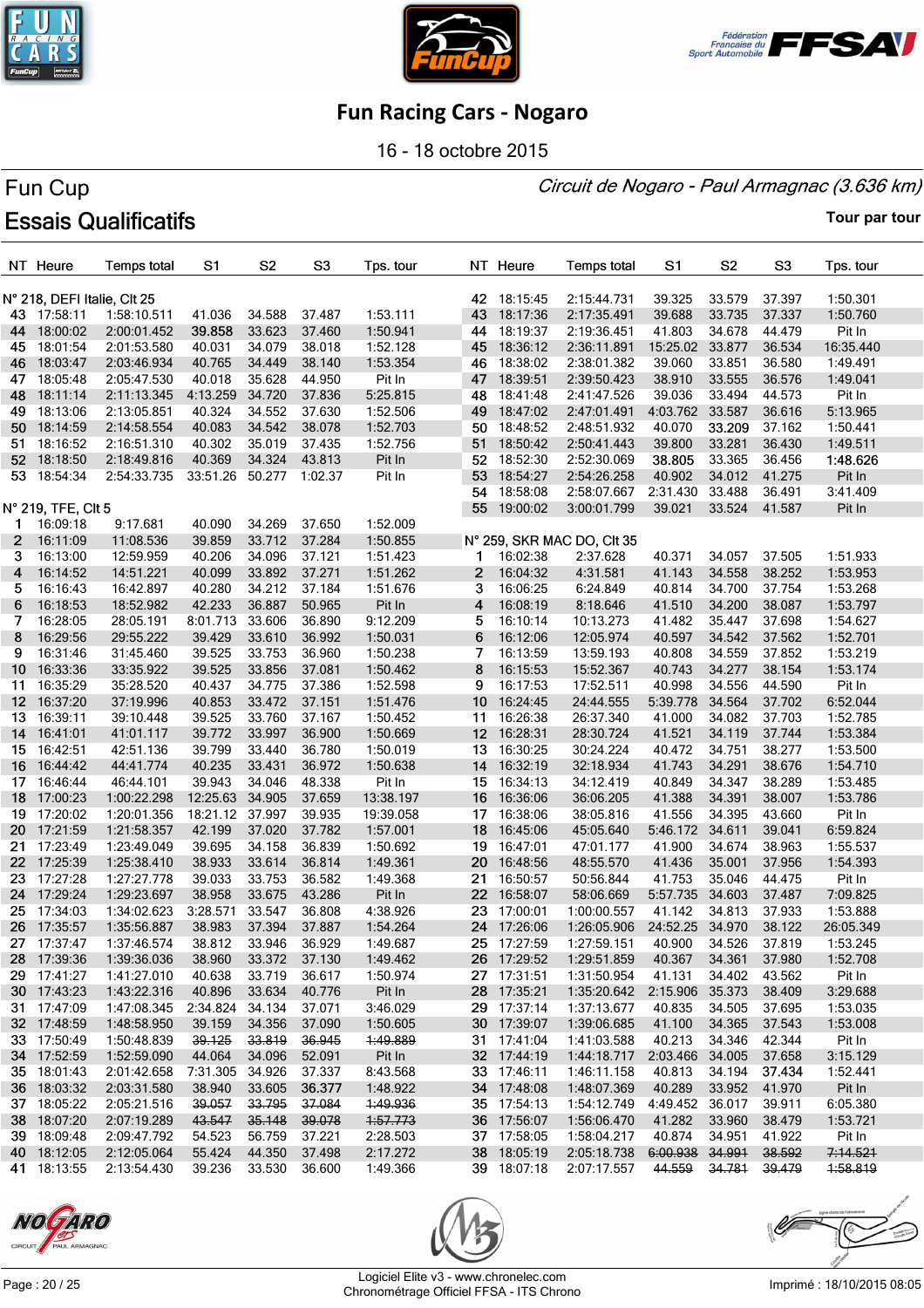





16 - 18 octobre 2015

#### Circuit de Nogaro - Paul Armagnac (3.636 km)

# Fun Cup **Essais Qualificatifs**

|                  | NT Heure    | <b>Temps total</b>              | S1                   | S <sub>2</sub> | S <sub>3</sub>    | Tps. tour |                       | NT Heure    | <b>Temps total</b>            | S1              | S <sub>2</sub> | S <sub>3</sub> | Tps. tour |
|------------------|-------------|---------------------------------|----------------------|----------------|-------------------|-----------|-----------------------|-------------|-------------------------------|-----------------|----------------|----------------|-----------|
|                  |             | N° 259, SKR MAC DO, CIt 35      |                      |                |                   |           |                       | 29 17:59:39 | 1:59:38.248                   | 39.105          | 33.684         | 36.662         | 1:49.451  |
|                  | 38 18:05:19 | 2:05:18.738                     | 6:00.938             | 34.991         | 38.592            | 7:14.521  | 30                    | 18:01:28    | 2:01:27.362                   | 38.804          | 33.719         | 36.591         | 1:49.114  |
|                  | 39 18:07:18 | 2:07:17.557                     | 44.559               | 34.781         | 39.479            | 1:58.819  | 31                    | 18:03:17    | 2:03:16.520                   | 38.790          | 33.478         | 36.890         | 1:49.158  |
| 40               | 18:09:54    | 2:09:53.618                     | 53.922               | 1:01.18        | 40.955            | 2:36.061  |                       | 32 18:05:06 | 2:05:05.423                   | 38.848          | 33.520         | 36.535         | 1:48.903  |
| 41               | 18:11:51    | 2:11:50.996                     | 43.212               | 35.243         | 38.923            | 1:57.378  |                       | 33 18:07:04 | 2:07:03.857                   | 39.395          | 36.011         | 43.028         | Pit In    |
| 42               | 18:13:46    | 2:13:45.829                     | 41.220               | 34.968         | 38.645            | 1:54.833  |                       | 34 18:48:50 | 2:48:49.500                   | 39:56.72 50.358 |                | 58.559         | Pit In    |
| 43               | 18:15:50    | 2:15:49.296                     | 44.538               | 35.390         | 43.539            | Pit In    |                       |             |                               |                 |                |                |           |
| 44               | 18:20:58    | 2:20:58.196                     | 3:56.012             | 34.827         | 38.061            | 5:08.900  |                       |             | N° 268, ALLURE TEAM 1, CIt 16 |                 |                |                |           |
| 45               | 18:22:51    | 2:22:50.320                     | 39.788               | 34.528         | 37.808            | 1:52.124  | 1.                    | 16:48:23    | 48:22.843                     | 40.616          | 34.807         | 37.415         | 1:52.838  |
|                  | 46 18:24:43 | 2:24:43.153                     | 40.139               | 35.016         | 37.678            | 1:52.833  | $\overline{2}$        | 16:50:16    | 50:15.652                     | 41.378          | 34.222         | 37.209         | 1:52.809  |
| 47               | 18:26:36    | 2:26:35.222                     | 40.017               | 34.262         | 37.790            | 1:52.069  | 3                     | 16:52:11    | 52:10.862                     | 40.203          | 35.612         | 39.395         | 1:55.210  |
| 48               | 18:28:28    | 2:28:27.432                     | 39.909               | 34.042         | 38.259            | 1:52.210  | 4                     | 16:54:03    | 54:02.405                     | 39.723          | 34.048         | 37.772         | 1:51.543  |
| 49               | 18:30:20    | 2:30:19.291                     | 39.769               | 34.079         | 38.011            | 1:51.859  | 5                     | 16:55:54    | 55:54.145                     | 39.763          | 34.282         | 37.695         | 1:51.740  |
| 50               | 18:32:17    | 2:32:16.689                     | 40.452               | 34.446         | 42.500            | Pit In    | 6                     | 16:57:53    | 57:52.561                     | 41.411          | 34.986         | 42.019         | Pit In    |
| 51               | 18:37:14    | 2:37:13.739                     | 3:43.759             | 34.803         | 38.488            | 4:57.050  | 7                     | 17:22:46    | 1:22:45.669                   | 23:40.94        | 34.892         | 37.273         | 24:53.108 |
| 52               | 18:39:08    | 2:39:07.701                     | 41.260               | 34.603         | 38.099            | 1:53.962  | 8                     | 17:24:37    | 1:24:36.772                   | 39.730          | 33.954         | 37.419         | 1:51.103  |
| 53               |             |                                 |                      | 34.598         |                   |           | 9                     | 17:26:28    | 1:26:27.554                   |                 |                |                | 1:50.782  |
|                  | 18:41:02    | 2:41:02.096                     | 41.579               | 35.044         | 38.218            | 1:54.395  |                       |             |                               | 39.654          | 33.969         | 37.159         |           |
| 54               | 18:42:57    | 2:42:56.559                     | 41.233               |                | 38.186            | 1:54.463  | 10 <sup>°</sup><br>11 | 17:28:20    | 1:28:20.102                   | 40.906          | 33.884         | 37.758         | 1:52.548  |
| 55               | 18:44:51    | 2:44:50.735                     | 40.880               | 35.181         | 38.115            | 1:54.176  |                       | 17:30:12    | 1:30:11.967                   | 39.974          | 34.714         | 37.177         | 1:51.865  |
| 56.              | 18:46:45    | 2:46:44.687                     | 40.895               | 34.557         | 38.500            | 1:53.952  |                       | 12 17:32:04 | 1:32:03.969                   | 40.071          | 34.594         | 37.337         | 1:52.002  |
| 57 .             | 18:48:41    | 2:48:40.770                     | 41.572               | 34.369         | 40.142            | 1:56.083  |                       | 13 17:33:56 | 1:33:55.428                   | 40.154          | 34.099         | 37.206         | 1:51.459  |
| 58               | 18:50:35    | 2:50:34.386                     | 41.082               | 34.524         | 38.010            | 1:53.616  |                       | 14 17:35:53 | 1:35:53.001                   | 41.104          | 35.362         | 41.107         | Pit In    |
| 59 .             | 18:52:28    | 2:52:27.440                     | 41.391               | 33.891         | 37.772            | 1:53.054  |                       | 15 17:46:01 | 1:46:00.764                   | 8:53.419        | 35.370         | 38.974         | 10:07.763 |
|                  | 60 18:54:43 | 2:54:42.420                     | 41.179               | 34.107         | 59.694            | Pit In    |                       | 16 17:47:56 | 1:47:56.112                   | 41.676          | 34.976         | 38.696         | 1:55.348  |
|                  | 61 19:01:21 | 3:01:20.280                     | 5:24.504 34.885      |                | 38.471            | 6:37.860  |                       | 17 17:49:51 | 1:49:50.735                   | 40.924          | 35.024         | 38.675         | 1:54.623  |
|                  |             |                                 |                      |                |                   |           | 18                    | 17:52:13    | 1:52:12.891                   | 41.680          | 36.910         | 1:03.56        | Pit In    |
|                  |             | N° 261, DEFI BATICONFORT, CIt 3 |                      |                |                   |           |                       | 19 17:56:38 | 1:56:38.030                   | 3:09.566        | 35.208         | 40.365         | 4:25.139  |
| 1.               | 16:10:11    | 10:10.260                       | 38.834               | 33.349         | 36.300            | 1:48.483  | 20                    | 17:58:30    | 1:58:29.462                   | 39.758          | 34.327         | 37.347         | 1:51.432  |
| 2                | 16:11:59    | 11:58.910                       | 38.753               | 33.421         | 36.476            | 1:48.650  | 21                    | 18:00:21    | 2:00:21.022                   | 40.114          | 34.132         | 37.314         | 1:51.560  |
| 3                | 16:13:48    | 13:47.472                       | 38.699               | 33.327         | 36.536            | 1:48.562  | 22                    | 18:02:12    | 2:02:11.783                   | 39.620          | 34.110         | 37.031         | 1:50.761  |
| 4                | 16:15:40    | 15:39.202                       | 39.008               | 33.169         | 39.553            | Pit In    |                       | 23 18:04:03 | 2:04:02.626                   | 40.010          | 33.831         | 37.002         | 1:50.843  |
| 5.               | 16:19:28    | 19:27.227                       | 2:37.523             | 33.644         | 36.858            | 3:48.025  |                       | 24 18:05:59 | 2:05:58.315                   | 40.553          | 34.035         | 41.101         | Pit In    |
| 6                | 16:21:17    | 21:16.587                       | 39.207               | 33.261         | 36.892            | 1:49.360  | 25                    | 18:17:19    | 2:17:18.904                   | 10:09.08        | 34.257         | 37.247         | 11:20.589 |
| 7                | 16:23:05    | 23:05.056                       | 38.667               | 33.429         | 36.373            | 1:48.469  | 26                    | 18:19:11    | 2:19:10.984                   | 39.475          | 34.346         | 38.259         | 1:52.080  |
| 8                | 16:24:57    | 24:57.066                       | 38.653               | 33.584         | 39.773            | Pit In    |                       | 27 18:21:02 | 2:21:01.619                   | 39.795          | 33.465         | 37.375         | 1:50.635  |
| 9                | 16:45:46    | 45:45.526                       | 19:36.77             | 34.567         | 37.114            | 20:48.460 | 28                    | 18:22:52    | 2:22:51.964                   | 39.468          | 33.666         | 37.211         | 1:50.345  |
| 10               | 16:47:39    | 47:38.310                       | 41.355               | 34.464         | 36.965            | 1:52.784  | 29                    | 18:24:42    | 2:24:41.758                   | 39.318          | 33.495         | 36.981         | 1:49.794  |
| 11               | 16:49:30    | 49:29.751                       | 40.237               | 34.277         | 36.927            | 1:51.441  |                       | 30 18:26:33 | 2:26:32.849                   | 39.548          | 33.899         | 37.644         | 1:51.091  |
| 12 <sup>12</sup> | 16:51:20    | 51:20.131                       | 39.263               | 34.013         | 37.104            | 1:50.380  |                       | 31 18:28:23 | 2:28:23.129                   | 39.584          | 33.643         | 37.053         | 1:50.280  |
|                  | 13 16:53:11 | 53:10.773                       | 39.439               | 34.179         | 37.024            | 1:50.642  |                       | 32 18:30:17 | 2:30:16.517                   | 39.420          | 33.756         | 40.212         | Pit In    |
|                  | 14 16:55:02 | 55:01.284                       | 39.500               | 34.005 37.006  |                   | 1:50.511  |                       | 33 18:35:17 | 2:35:16.401                   | 3:46.026 34.680 |                | 39.178         | 4:59.884  |
|                  | 15 16:56:52 | 56:51.544                       | 39.335               | 33.995         | 36.930            | 1:50.260  |                       | 34 18:37:11 | 2:37:11.168                   | 41.678          | 34.437         | 38.652         | 1:54.767  |
|                  | 16 16:58:49 | 58:49.110                       | 40.151               | 34.041         | 43.374            | Pit In    |                       | 35 18:39:07 | 2:39:06.452                   | 41.264          | 35.108         | 38.912         | 1:55.284  |
|                  | 17 17:24:48 | 1:24:47.647                     | 24:46.89 34.091      |                | 37.552            | 25:58.537 |                       | 36 18:41:04 | 2:41:03.541                   | 42.291          | 35.913         | 38.885         | 1:57.089  |
|                  | 18 17:26:40 | 1:26:39.341                     | 39.712               | 34.275         | 37.707            | 1:51.694  |                       | 37 18:43:02 | 2:43:01.822                   | 41.446          | 34.659         | 42.176         | Pit In    |
|                  | 19 17:28:32 | 1:28:31.887                     | 40.859               | 34.210         | 37.477            | 1:52.546  |                       | 38 18:48:45 | 2:48:44.942 4:30.642 34.354   |                 |                | 38.124         | 5:43.120  |
|                  | 20 17:30:25 | 1:30:24.962                     | 40.756               | 34.460         | 37.859            | 1:53.075  |                       | 39 18:50:36 | 2:50:35.398                   | 39.604          | 33.802         | 37.050         | 1:50.456  |
|                  | 21 17:32:17 | 1:32:16.806                     | 39.942               | 34.068         | 37.834            | 1:51.844  |                       | 40 18:52:26 | 2:52:25.713                   | 39.474          | 33.807         | 37.034         | 1:50.315  |
|                  | 22 17:34:10 | 1:34:09.436                     | 40.639               | 34.208         | 37.783            | 1:52.630  |                       | 41 18:54:16 | 2:54:16.182                   | 39.345          | 33.724         | 37.400         | 1:50.469  |
|                  | 23 17:36:17 | 1:36:16.349                     | 42.851               | 36.152         | 47.910            | Pit In    |                       | 42 18:56:07 | 2:56:06.279                   | 39.403          | 33.502         | 37.192         | 1:50.097  |
|                  | 24 17:50:02 | 1:50:01.461                     | 12:34.73 33.697      |                | 36.682            | 13:45.112 |                       | 43 18:57:57 | 2:57:56.415                   | 39.257          | 33.637         | 37.242         | 1:50.136  |
|                  | 25 17:52:08 | 1:52:07.817                     | 38.607               | 33.763         | <del>53.986</del> | 2:06.356  |                       | 44 18:59:47 | 2:59:47.177                   | 39.490          | 33.504         | 37.768         | 1:50.762  |
|                  | 26 17:54:10 | 1:54:10.057                     | 43.074               | 39.878         | 39.288            | 2:02.240  |                       | 45 19:01:38 | 3:01:37.322                   | 39.578          | 33.563         | 37.004         | 1:50.145  |
|                  | 27 17:56:00 | 1:55:59.506                     | 39.121               | 33.496         | 36.832            | 1:49.449  |                       |             |                               |                 |                |                |           |
|                  | 28 17:57:49 | 1:57:48.797                     | 38.873 33.737 36.681 |                |                   | 1:49.291  |                       |             |                               |                 |                |                |           |





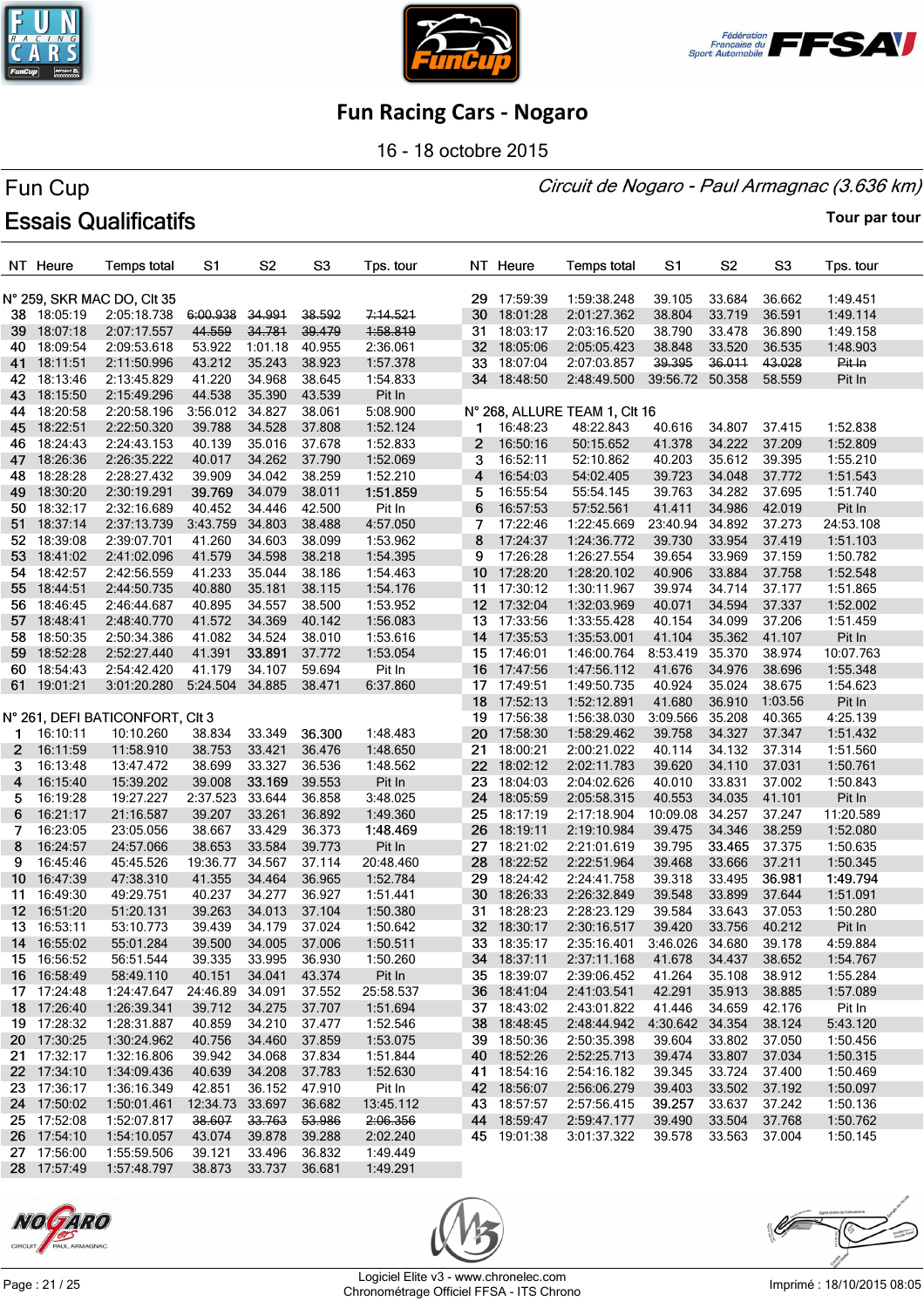





16 - 18 octobre 2015

#### Circuit de Nogaro - Paul Armagnac (3.636 km)

# Fun Cup **Essais Qualificatifs**

**Tour par tour**

|                       | NT Heure    | <b>Temps total</b>            | S1              | S <sub>2</sub> | S <sub>3</sub> | Tps. tour |              | NT Heure    | <b>Temps total</b>                 | S1                   | S <sub>2</sub> | S <sub>3</sub> | Tps. tour |
|-----------------------|-------------|-------------------------------|-----------------|----------------|----------------|-----------|--------------|-------------|------------------------------------|----------------------|----------------|----------------|-----------|
|                       |             | N° 274, ALLURE TEAM 2, CIt 13 |                 |                |                |           |              | 55 18:38:42 | 2:38:41.459                        | 40.570               | 33.580         | 37.287         | 1:51.437  |
| 1.                    | 16:05:59    | 5:58.851                      | 39.561          | 34.001         | 37.559         | 1:51.121  | 56           | 18:40:34    | 2:40:33.222                        | 41.063               | 33.865         | 36.835         | 1:51.763  |
| $\mathbf{2}^{\prime}$ | 16:07:51    | 7:50.408                      | 39.836          | 33.765         | 37.956         | 1:51.557  |              | 57 18:42:24 | 2:42:23.940                        | 39.872               | 33.750         | 37.096         | 1:50.718  |
| 3                     | 16:09:42    | 9:41.761                      | 40.484          | 33.994         | 36.875         | 1:51.353  | 58           | 18:44:27    | 2:44:26.767                        | 42.667               | 36.117         | 44.043         | Pit In    |
| 4                     | 16:11:33    | 11:32.836                     | 39.940          | 33.606         | 37.529         | 1:51.075  |              |             |                                    |                      |                |                |           |
| 5                     | 16:13:36    | 13:35.590                     | 43.689          | 35.302         | 43.763         | Pit In    |              |             | N° 275, ZOSH - GROUPE DIROB, CIt 9 |                      |                |                |           |
| 6                     | 16:19:48    | 19:47.626                     | 4:59.906        | 34.605         | 37.525         | 6:12.036  | 1            | 16:08:04    | 8:03.868                           | 39.448               | 33.704         | 36.938         | 1:50.090  |
| 7                     | 16:21:40    | 21:39.195                     | 39.918          | 34.090         | 37.561         | 1:51.569  | $\mathbf{2}$ | 16:09:54    | 9:53.343                           | 39.192               | 33.692         | 36.591         | 1:49.475  |
| 8                     | 16:23:31    | 23:30.919                     | 39.683          | 34.259         | 37.782         | 1:51.724  | 3            | 16:11:48    | 11:47.661                          | 40.468               | 35.925         | 37.925         | 1:54.318  |
| 9                     | 16:25:23    | 25:22.518                     | 40.445          | 33.953         | 37.201         | 1:51.599  | 4            | 16:13:43    | 13:42.631                          | 39.462               | 33.908         | 41.600         | Pit In    |
| 10                    | 16:27:13    | 27:12.766                     | 39.499          | 33.857         | 36.892         | 1:50.248  | 5            | 16:22:20    | 22:19.575                          | 7:24.706             | 34.585         | 37.653         | 8:36.944  |
|                       | 16:29:04    | 29:03.760                     | 40.040          | 34.189         | 36.765         |           | 6            |             |                                    |                      | 34.266         | 37.736         |           |
| 11                    |             |                               |                 |                | 36.785         | 1:50.994  |              | 16:24:12    | 24:11.219                          | 39.642               |                | 37.689         | 1:51.644  |
| 12                    | 16:30:55    | 30:54.448                     | 39.488          | 34.415         |                | 1:50.688  | 7            | 16:26:05    | 26:04.303                          | 40.577               | 34.818         |                | 1:53.084  |
| 13.                   | 16:32:51    | 32:50.691                     | 39.487          | 34.018         | 42.738         | Pit In    | 8            | 16:27:57    | 27:56.599                          | 40.610               | 34.071         | 37.615         | 1:52.296  |
| 14                    | 16:39:27    | 39:26.895                     | 5:24.774        | 33.983         | 37.447         | 6:36.204  | 9            | 16:29:51    | 29:50.766                          | 42.152               | 34.321         | 37.694         | 1:54.167  |
| 15                    | 16:41:18    | 41:17.819                     | 39.772          | 33.915         | 37.237         | 1:50.924  |              | 10 16:31:43 | 31:43.182                          | 40.233               | 34.656         | 37.527         | 1:52.416  |
| 16                    | 16:43:09    | 43:09.124                     | 40.071          | 33.805         | 37.429         | 1:51.305  |              | 11 16:33:35 | 33:35.112                          | 40.449               | 34.127         | 37.354         | 1:51.930  |
| 17.                   | 16:45:03    | 45:02.203                     | 41.038          | 34.979         | 37.062         | 1:53.079  |              | 12 16:35:28 | 35:28.069                          | 40.253               | 35.364         | 37.340         | 1:52.957  |
| 18                    | 16:46:56    | 46:55.282                     | 40.196          | 34.890         | 37.993         | 1:53.079  | 13           | 16:37:21    | 37:21.114                          | 40.701               | 34.740         | 37.604         | 1:53.045  |
| 19.                   | 16:48:47    | 48:46.982                     | 40.517          | 33.906         | 37.277         | 1:51.700  |              | 14 16:39:21 | 39:20.943                          | 40.370               | 34.462         | 44.997         | Pit In    |
| <b>20</b>             | 16:50:39    | 50:38.318                     | 40.491          | 33.785         | 37.060         | 1:51.336  |              | 15 16:44:56 | 44:55.736                          | 4:23.220             | 34.424         | 37.149         | 5:34.793  |
| 21                    | 16:52:36    | 52:36.157                     | 39.729          | 34.212         | 43.898         | Pit In    | 16           | 16:46:47    | 46:46.388                          | 39.864               | 33.971         | 36.817         | 1:50.652  |
| 22 <sub>2</sub>       | 16:57:34    | 57:33.937                     | 3:46.333        | 34.411         | 37.036         | 4:57.780  |              | 17 16:48:37 | 48:36.718                          | 39.614               | 33.787         | 36.929         | 1:50.330  |
|                       | 23 16:59:26 | 59:25.243                     | 39.709          | 34.586         | 37.011         | 1:51.306  | 18           | 16:50:28    | 50:27.326                          | 39.421               | 34.047         | 37.140         | 1:50.608  |
|                       | 24 17:01:17 | 1:01:17.055                   | 39.767          | 34.004         | 38.041         | 1:51.812  |              | 19 16:52:19 | 52:18.713                          | 39.693               | 34.673         | 37.021         | 1:51.387  |
|                       | 25 17:11:30 | 1:11:29.517                   | 9:00.979        | 34.512         | 36.971         | 10:12.462 | 20           | 16:54:11    | 54:10.504                          | 40.874               | 33.796         | 37.121         | 1:51.791  |
| 26                    | 17:13:20    | 1:13:20.008                   | 39.392          | 33.990         | 37.109         | 1:50.491  | 21           | 16:56:02    | 56:01.429                          | 39.567               | 34.084         | 37.274         | 1:50.925  |
|                       | 27 17:15:10 | 1:15:09.646                   | 39.125          | 33.844         | 36.669         | 1:49.638  | 22           | 16:57:52    | 57:51.627                          | 39.601               | 33.763         | 36.834         | 1:50.198  |
|                       | 28 17:17:00 | 1:16:59.637                   | 39.323          | 33.866         | 36.802         | 1:49.991  | 23           | 16:59:50    | 59:49.433                          | 40.097               | 34.616         | 43.093         | Pit In    |
| 29                    | 17:18:58    | 1:18:57.649                   | 41.092          | 34.402         | 42.518         | Pit In    | 24           | 17:12:45    | 1:12:44.704                        | 11:43.33             | 34.324         | 37.612         | 12:55.271 |
|                       | 30 17:35:21 | 1:35:20.784                   | 15:09.81        | 35.523         | 37.800         | 16:23.135 | 25           | 17:14:39    | 1:14:38.679                        | 42.026               | 34.501         | 37.448         | 1:53.975  |
|                       | 31 17:37:13 | 1:37:12.354                   | 39.896          | 33.926         | 37.748         | 1:51.570  | 26           | 17:16:32    | 1:16:31.382                        | 40.584               | 34.483         | 37.636         | 1:52.703  |
|                       | 32 17:39:04 | 1:39:03.582                   | 40.512          | 33.884         | 36.832         | 1:51.228  |              | 27 17:18:24 | 1:18:23.772                        | 39.929               | 34.314         | 38.147         | 1:52.390  |
| 33                    | 17:40:55    | 1:40:54.329                   | 39.690          | 33.758         | 37.299         | 1:50.747  | 28           | 17:20:18    | 1:20:17.656                        | 41.539               | 34.411         | 37.934         | 1:53.884  |
|                       | 34 17:42:46 | 1:42:45.745                   | 39.883          | 34.264         | 37.269         | 1:51.416  |              | 29 17:22:11 | 1:22:10.440                        | 40.958               | 34.242         | 37.584         | 1:52.784  |
|                       | 35 17:45:05 | 1:45:04.811                   | 45.435          | 56.290         | 37.341         | 2:19.066  |              | 30 17:24:05 | 1:24:04.534                        | 40.233               | 34.418         | 39.443         | 1:54.094  |
| 36                    | 17:46:56    | 1:46:55.922                   | 40.293          | 33.804         | 37.014         | 1:51.111  |              | 31 17:25:58 | 1:25:58.040                        | 41.682               | 34.050         | 37.774         | 1:53.506  |
|                       | 37 17:48:47 | 1:48:46.518                   | 40.017          | 33.472         | 37.107         | 1:50.596  |              | 32 17:27:51 | 1:27:50.470                        | 39.976               | 34.943         | 37.511         | 1:52.430  |
|                       | 38 17:50:50 | 1:50:49.577                   | 44.149          | 40.816         | 38.094         | 2:03.059  |              | 33 17:29:44 | 1:29:44.038                        | 41.782               | 34.069         | 37.717         | 1:53.568  |
|                       | 39 17:53:02 | 1:53:01.340                   | 44.620          | 33.822         | 53.321         | Pit In    |              | 34 17:31:47 | 1:31:46.694                        | 41.460               | 34.330         | 46.866         | Pit In    |
|                       | 40 17:59:07 | 1:59:06.527  4:52.325  34.807 |                 |                | 38.055         | 6:05.187  |              | 35 18:13:25 | 2:13:24.392 40:25.85 34.392 37.456 |                      |                |                | 41:37.698 |
|                       | 41 18:00:58 | 2:00:58.059                   | 40.105          | 33.988         | 37.439         | 1:51.532  |              | 36 18:15:16 | 2:15:16.037                        | 39.912 34.186 37.547 |                |                | 1:51.645  |
|                       | 42 18:02:50 | 2:02:50.069                   | 40.362          | 34.357         | 37.291         | 1:52.010  |              | 37 18:17:08 | 2:17:07.617                        | 40.063               | 34.153         | 37.364         | 1:51.580  |
|                       | 43 18:04:44 | 2:04:43.330                   | 40.342          | 34.660         | 38.259         | 1:53.261  |              | 38 18:19:00 | 2:18:59.389                        | 40.378               | 33.926         | 37.468         | 1:51.772  |
|                       | 44 18:06:59 | 2:06:58.966                   | 40.558          | 38.789         | 56.289         | 2:15.636  |              | 39 18:20:51 | 2:20:50.937                        | 40.071               | 33.897         | 37.580         | 1:51.548  |
|                       | 45 18:09:39 | 2:09:38.995                   | 1:00.092 53.154 |                | 46.783         | 2:40.029  |              | 40 18:22:43 | 2:22:42.553                        | 39.853               | 34.379         | 37.384         | 1:51.616  |
|                       | 46 18:11:31 | 2:11:30.419                   | 40.252          | 33.744         | 37.428         | 1:51.424  |              | 41 18:24:35 | 2:24:34.482                        | 40.072               | 34.139         | 37.718         | 1:51.929  |
|                       | 47 18:13:22 | 2:13:21.963                   | 40.950          | 33.430         | 37.164         | 1:51.544  |              | 42 18:26:26 | 2:26:25.681                        | 39.877               | 33.902         | 37.420         | 1:51.199  |
|                       | 48 18:15:14 | 2:15:13.898                   | 39.809          | 34.758         | 37.368         | 1:51.935  |              | 43 18:28:17 | 2:28:17.206                        | 40.063               | 33.998         | 37.464         | 1:51.525  |
|                       | 49 18:17:06 | 2:17:05.703                   | 40.684          | 34.051         | 37.070         | 1:51.805  |              | 44 18:30:09 | 2:30:09.052                        | 40.158               | 34.167         | 37.521         | 1:51.846  |
|                       | 50 18:18:58 | 2:18:57.300                   | 40.484          | 33.700         | 37.413         | 1:51.597  |              | 45 18:32:01 | 2:32:00.601                        | 40.129               | 33.835         | 37.585         | 1:51.549  |
|                       | 51 18:21:06 | 2:21:06.041                   | 44.846          | 37.347 46.548  |                | Pit In    |              | 46 18:34:00 | 2:33:59.434                        | 39.857               | 34.110         | 44.866         | Pit In    |
|                       | 52 18:33:07 | 2:33:06.867                   | 10:47.31        | 35.351         | 38.157         | 12:00.826 |              | 47 18:43:16 | 2:43:16.138                        | 8:05.219 34.642      |                | 36.843         | 9:16.704  |
|                       | 53 18:35:00 | 2:34:59.309                   | 41.014          | 34.048         | 37.380         | 1:52.442  |              | 48 18:45:07 | 2:45:06.837                        | 39.698               | 33.899         | 37.102         | 1:50.699  |
|                       | 54 18:36:50 | 2:36:50.022                   | 39.967          | 33.874         | 36.872         | 1:50.713  |              | 49 18:46:57 | 2:46:56.750                        | 39.337 33.709        |                | 36.867         | 1:49.913  |







Page : 22 / 25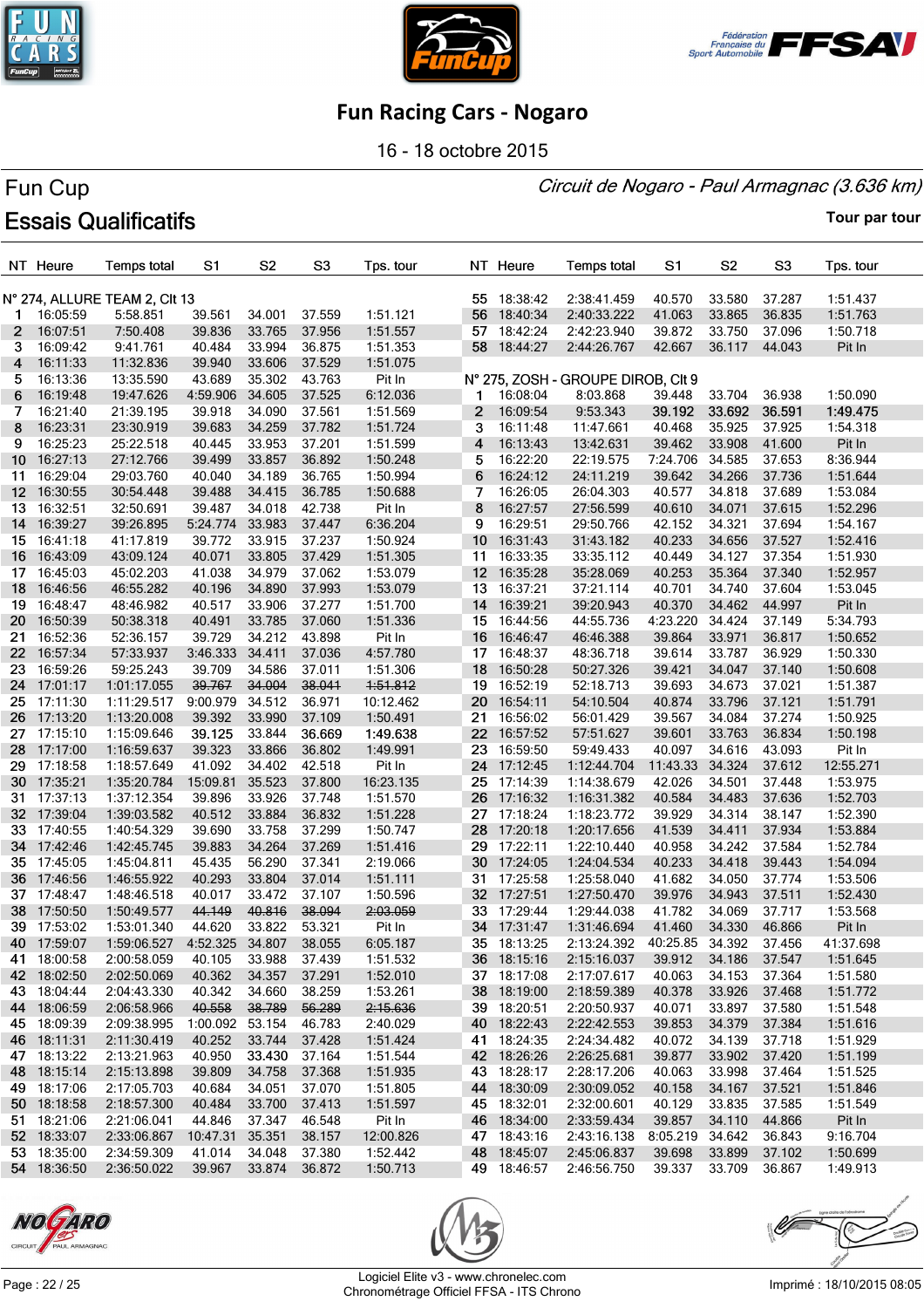





16 - 18 octobre 2015

#### Circuit de Nogaro - Paul Armagnac (3.636 km)

# Fun Cup **Essais Qualificatifs**

|                 | NT Heure    | <b>Temps total</b>                 | S1              | S <sub>2</sub> | S <sub>3</sub> | Tps. tour |                 | NT Heure             | <b>Temps total</b>             | S1              | S <sub>2</sub> | S <sub>3</sub> | Tps. tour |
|-----------------|-------------|------------------------------------|-----------------|----------------|----------------|-----------|-----------------|----------------------|--------------------------------|-----------------|----------------|----------------|-----------|
|                 |             | N° 275, ZOSH - GROUPE DIROB, CIt 9 |                 |                |                |           | 44              | 18:04:03             | 2:04:02.516                    | 41.230          | 34.731         | 37.906         | 1:53.867  |
|                 | 48 18:45:07 | 2:45:06.837                        | 39.698          | 33.899         | 37.102         | 1:50.699  | 45              | 18:06:00             | 2:05:59.662                    | 41.488          | 34.028         | 41.630         | 1:57.146  |
| 49.             | 18:46:57    | 2:46:56.750                        | 39.337          | 33.709         | 36.867         | 1:49.913  | 46              | 18:08:19             | 2:08:18.834                    | 47.258          | 42.063         | 49.851         | Pit In    |
| 50.             | 18:48:53    | 2:48:52.406                        | 39.754          | 33.712         | 42.190         | Pit In    | 47              | 18:11:52             | 2:11:51.783                    | 2:21.153        | 33.991         | 37.805         | 3:32.949  |
| 51              | 18:51:44    | 2:51:43.740                        | 1:39.277        | 34.835         | 37.222         | 2:51.334  |                 | 48 18:13:46          | 2:13:46.170                    | 41.092          | 34.963         | 38.332         | 1:54.387  |
| 52              | 18:53:34    | 2:53:34.062                        | 39.228          | 33.787         | 37.307         | 1:50.322  | 49              | 18:15:40             | 2:15:39.855                    | 41.177          | 34.264         | 38.244         | 1:53.685  |
| 53              | 18:55:25    | 2:55:25.123                        | 39.572          | 34.214         | 37.275         | 1:51.061  |                 | 50 18:17:32          | 2:17:31.410                    | 40.130          | 33.937         | 37.488         | 1:51.555  |
|                 | 18:57:17    | 2:57:16.694                        | 39.374          | 33.922         | 38.275         | 1:51.571  |                 | 51 18:19:35          | 2:19:35.149                    | 42.165          | 35.922         | 45.652         | Pit In    |
| 54              |             |                                    |                 | 33.737         | 36.828         |           |                 | 52 18:23:32          | 2:23:31.505                    | 2:41.689        | 36.433         | 38.234         | 3:56.356  |
|                 | 55 18:59:07 | 2:59:06.639                        | 39.380          |                |                | 1:49.945  | 53              | 18:25:26             |                                |                 | 34.546         |                |           |
| 56              | 19:00:58    | 3:00:57.438                        | 39.731          | 33.984         | 37.084         | 1:50.799  |                 |                      | 2:25:25.362                    | 40.702          |                | 38.609         | 1:53.857  |
|                 |             |                                    |                 |                |                |           |                 | 54 18:27:22          | 2:27:21.527                    | 40.682          | 35.891         | 39.592         | 1:56.165  |
|                 |             | N° 278, ACOME RACING, CIt 33       |                 |                |                |           | 55              | 18:29:30<br>18:31:23 | 2:29:29.851                    | 43.411          | 42.011         | 42.902         | 2:08.324  |
| 1               | 16:08:19    | 8:18.260                           | 5:18.627        | 34.441         | 38.218         | 6:31.286  | 56              |                      | 2:31:22.373                    | 40.040          | 34.450         | 38.032         | 1:52.522  |
| $\mathbf{2}$    | 16:10:12    | 10:12.180                          | 41.301          | 35.280         | 37.339         | 1:53.920  |                 | 57 18:33:16          | 2:33:16.120                    | 40.766          | 34.950         | 38.031         | 1:53.747  |
| 3               | 16:12:04    | 12:03.783                          | 40.000          | 33.843         | 37.760         | 1:51.603  |                 | 58 18:35:09          | 2:35:08.955                    | 40.605          | 34.518         | 37.712         | 1:52.835  |
| 4               | 16:13:56    | 13:55.759                          | 40.114          | 33.988         | 37.874         | 1:51.976  |                 | 59 18:37:09          | 2:37:08.886                    | 41.032          | 34.196         | 44.703         | Pit In    |
| 5               | 16:15:49    | 15:48.730                          | 40.588          | 34.180         | 38.203         | 1:52.971  | 60              | 18:41:39             | 2:41:38.446                    | 3:17.361        | 34.457         | 37.742         | 4:29.560  |
| 6               | 16:17:41    | 17:41.172                          | 40.582          | 34.057         | 37.803         | 1:52.442  |                 | 61 18:43:38          | 2:43:37.272                    | 40.868          | 34.052         | 43.906         | Pit In    |
| 7               | 16:19:33    | 19:32.965                          | 40.386          | 33.827         | 37.580         | 1:51.793  |                 | 62 18:47:45          | 2:47:44.779                    | 2:48.576        | 36.740         | 42.191         | 4:07.507  |
| 8               | 16:21:26    | 21:25.643                          | 40.019          | 34.716         | 37.943         | 1:52.678  |                 | 63 18:49:49          | 2:49:48.789                    | 45.019          | 36.344         | 42.647         | 2:04.010  |
| 9               | 16:23:18    | 23:17.810                          | 40.366          | 34.263         | 37.538         | 1:52.167  | 64              | 18:51:53             | 2:51:52.663                    | 45.499          | 37.250         | 41.125         | 2:03.874  |
| 10 <sup>°</sup> | 16:25:09    | 25:09.182                          | 40.205          | 33.989         | 37.178         | 1:51.372  |                 | 65 18:54:02          | 2:54:01.923                    | 45.064          | 37.087         | 47.109         | Pit In    |
| 11              | 16:27:05    | 27:05.170                          | 40.291          | 34.226         | 41.471         | Pit In    |                 | 66 19:00:13          | 3:00:13.070                    | 4:38.911        | 45.749         | 46.487         | 6:11.147  |
| 12 <sup>2</sup> | 16:31:54    | 31:53.879                          | 3:35.979        | 34.582         | 38.148         | 4:48.709  |                 |                      |                                |                 |                |                |           |
| 13              | 16:33:50    | 33:49.985                          | 43.010          | 34.467         | 38.629         | 1:56.106  |                 |                      | N° 288, ORHES - STEPHYA, CIt 7 |                 |                |                |           |
| 14              | 16:35:43    | 35:42.889                          | 40.340          | 34.557         | 38.007         | 1:52.904  | 1               | 16:03:57             | 3:56.446                       | 39.669          | 33.680         | 36.664         | 1:50.013  |
|                 | 15 16:37:36 | 37:35.742                          | 40.305          | 34.417         | 38.131         | 1:52.853  | $\mathbf{2}$    | 16:05:47             | 5:46.211                       | 39.886          | 33.322         | 36.557         | 1:49.765  |
| 16              | 16:39:29    | 39:28.774                          | 41.011          | 34.255         | 37.766         | 1:53.032  | 3               | 16:07:36             | 7:35.337                       | 39.221          | 33.225         | 36.680         | 1:49.126  |
| 17              | 16:41:21    | 41:20.559                          | 39.904          | 34.067         | 37.814         | 1:51.785  | 4               | 16:09:36             | 9:35.337                       | 45.272          | 33.653         | 41.075         | Pit In    |
| 18              | 16:43:13    | 43:12.940                          | 40.231          | 34.393         | 37.757         | 1:52.381  | 5               | 16:28:26             | 28:25.961                      | 17:38.18        | 34.849         | 37.595         | 18:50.624 |
| 19              | 16:45:06    | 45:05.755                          | 40.160          | 34.094         | 38.561         | 1:52.815  | 6               | 16:30:18             | 30:17.557                      | 40.557          | 33.904         | 37.135         | 1:51.596  |
| 20              | 16:46:59    | 46:58.814                          | 40.230          | 34.644         | 38.185         | 1:53.059  | 7               | 16:32:10             | 32:09.531                      | 40.389          | 34.005         | 37.580         | 1:51.974  |
| 21              | 16:49:00    | 48:59.495                          | 41.191          | 34.778         | 44.712         | Pit In    | 8               | 16:34:02             | 34:01.368                      | 40.502          | 34.109         | 37.226         | 1:51.837  |
| 22 <sub>2</sub> | 17:00:23    | 1:00:22.327                        | 10:06.69        | 34.770         | 41.367         | 11:22.832 | 9               | 16:35:55             | 35:54.379                      | 41.177          | 34.212         | 37.622         | 1:53.011  |
| 23.             | 17:17:08    | 1:17:07.595                        | 15:25.98        | 37.331         | 41.949         | 16:45.268 | 10 <sup>°</sup> | 16:37:46             | 37:45.754                      | 40.191          | 33.938         | 37.246         | 1:51.375  |
| 24              | 17:19:11    | 1:19:11.184                        | 45.213          | 36.863         | 41.513         | 2:03.589  | 11              | 16:39:38             | 39:37.459                      | 40.256          | 33.989         | 37.460         | 1:51.705  |
|                 | 25 17:21:15 | 1:21:14.409                        | 45.260          | 36.344         | 41.621         | 2:03.225  |                 | 12 16:41:29          | 41:29.081                      | 40.173          | 34.175         | 37.274         | 1:51.622  |
| 26              | 17:23:17    | 1:23:16.986                        | 44.954          | 36.662         | 40.961         | 2:02.577  | 13 <sup>°</sup> | 16:43:21             | 43:20.402                      | 39.942          | 34.101         | 37.278         | 1:51.321  |
| 27              | 17:25:18    | 1:25:17.285                        | 44.050          | 35.943         | 40.306         | 2:00.299  | 14              | 16:45:13             | 45:12.305                      | 40.501          | 34.097         | 37.305         | 1:51.903  |
| 28              | 17:27:19    | 1:27:18.797                        | 44.274          | 36.829         | 40.409         | 2:01.512  |                 | 15 16:47:04          | 47:03.419                      | 40.282          | 33.743         | 37.089         | 1:51.114  |
|                 | 29 17:29:22 | 1:29:21.319                        | 46.099          | 36.256         | 40.167         | 2:02.522  | 16              | 16:49:01             | 49:00.609                      | 40.827          | 34.098         | 42.265         | Pit In    |
|                 | 30 17:31:23 | 1:31:22.810                        | 45.000          | 36.582         | 39.909         | 2:01.491  |                 | 17 16:52:30          | 52:29.751                      | 2:14.818 35.031 |                | 39.293         | 3:29.142  |
|                 | 31 17:33:24 | 1:33:24.121                        | 44.477          | 36.450         | 40.384         | 2:01.311  |                 | 18 16:54:27          | 54:26.742                      | 42.084          | 34.995         | 39.912         | 1:56.991  |
|                 | 32 17:35:26 | 1:35:25.857                        | 45.536          | 36.022         | 40.178         | 2:01.736  |                 | 19 16:56:22          | 56:22.047                      | 41.881          | 34.932         | 38.492         | 1:55.305  |
|                 | 33 17:37:29 | 1:37:28.981                        | 44.777          | 36.879         | 41.468         | 2:03.124  |                 | 20 16:58:17          | 58:16.383                      | 41.788          | 34.425         | 38.123         | 1:54.336  |
|                 | 34 17:39:31 | 1:39:30.350                        | 45.174          | 36.049         | 40.146         | 2:01.369  |                 | 21 17:00:11          | 1:00:10.620                    | 41.290          | 34.565         | 38.382         | 1:54.237  |
|                 | 35 17:41:40 | 1:41:39.919                        | 44.599          | 38.525         | 46.445         | Pit In    |                 | 22 17:12:08          | 1:12:07.630                    | 10:43.06 35.175 |                | 38.768         | 11:57.010 |
|                 | 36 17:46:36 | 1:46:35.967                        | 3:44.299        | 34.065         | 37.684         | 4:56.048  |                 | 23 17:14:03          | 1:14:03.191                    | 42.446          | 34.450         | 38.665         | 1:55.561  |
|                 | 37 17:48:29 | 1:48:28.433                        | 41.277          | 33.752         | 37.437         | 1:52.466  |                 | 24 17:15:58          | 1:15:57.231                    | 41.460          | 34.726         | 37.854         | 1:54.040  |
|                 | 38 17:50:21 | 1:50:21.098                        | 40.640          | 34.253         | 37.772         | 1:52.665  |                 | 25 17:17:50          | 1:17:50.096                    | 41.252          | 33.878         | 37.735         | 1:52.865  |
|                 | 39 17:52:48 | 1:52:48.054                        | 42.279          | 47.281         | 57.396         | 2:26.956  |                 | 26 17:19:57          | 1:19:57.029                    | 44.320          | 36.098         | 46.515         | Pit In    |
|                 | 40 17:54:54 | 1:54:53.217                        | 52.663          | 34.871         | 37.629         | 2:05.163  |                 | 27 17:24:05          | 1:24:04.324                    | 2:51.193        | 34.794         | 41.308         | 4:07.295  |
|                 | 41 17:56:52 | 1:56:51.925                        | 40.644          | 35.686         | 42.378         | Pit In    |                 | 28 17:26:02          | 1:26:01.651                    | 42.559          | 35.183         | 39.585         | 1:57.327  |
|                 | 42 18:00:15 | 2:00:15.074                        | 2:10.697 34.818 |                | 37.634         | 3:23.149  |                 | 29 17:27:57          | 1:27:56.848                    | 41.522          | 34.613         | 39.062         | 1:55.197  |
|                 | 43 18:02:09 | 2:02:08.649                        | 40.666          | 34.812 38.097  |                | 1:53.575  |                 | 30 17:29:53          | 1:29:53.012                    | 41.682          | 34.652         | 39.830         | 1:56.164  |





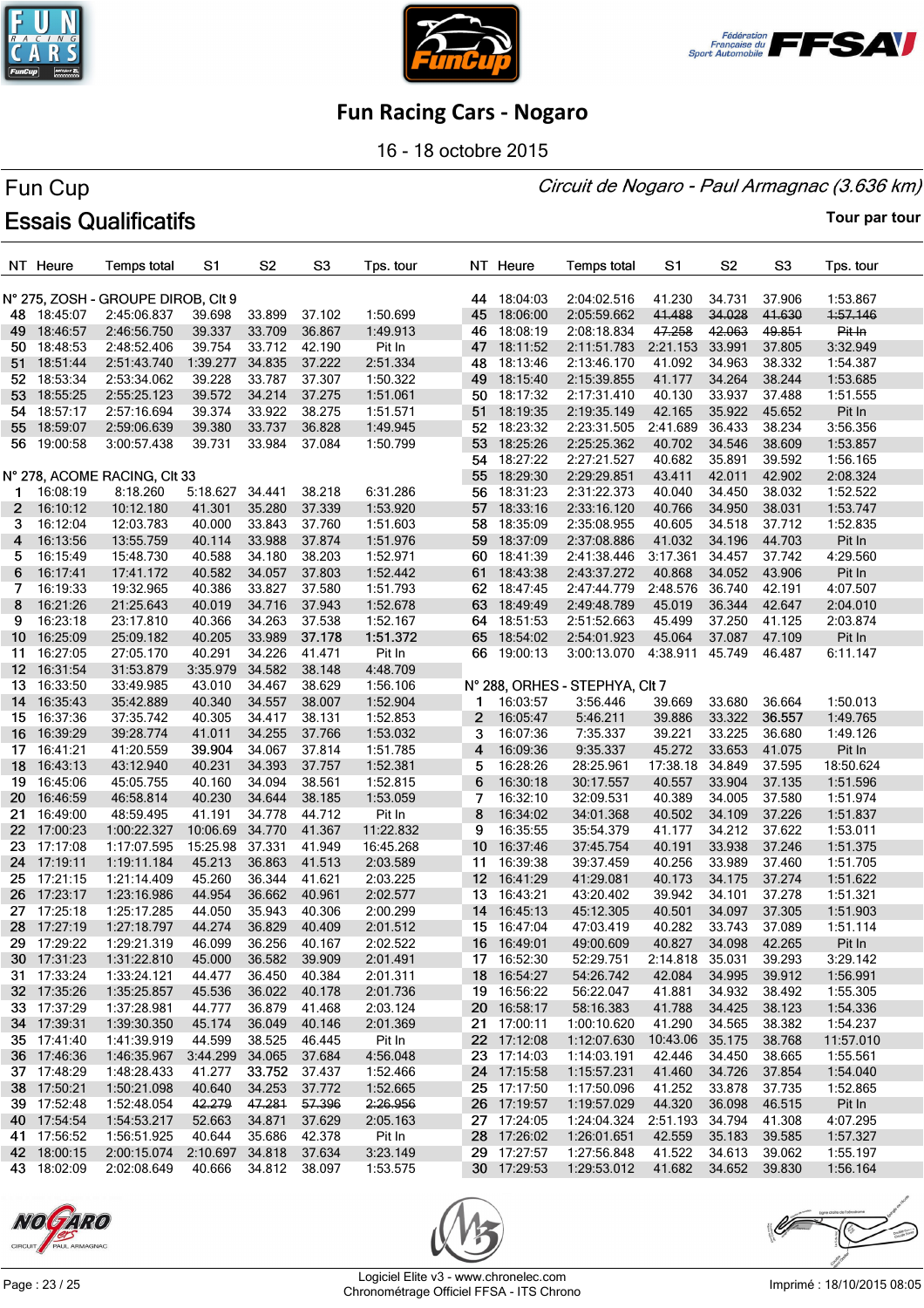





16 - 18 octobre 2015

#### Circuit de Nogaro - Paul Armagnac (3.636 km)

# Fun Cup **Essais Qualificatifs**

|      | NT Heure             | Temps total                    | S1                   | S <sub>2</sub>   | S <sub>3</sub>   | Tps. tour |                 | NT Heure    | <b>Temps total</b>     | S1              | S <sub>2</sub>   | S <sub>3</sub> | Tps. tour |
|------|----------------------|--------------------------------|----------------------|------------------|------------------|-----------|-----------------|-------------|------------------------|-----------------|------------------|----------------|-----------|
|      |                      | N° 288, ORHES - STEPHYA, CIt 7 |                      |                  |                  |           |                 | 10 16:22:49 | 22:48.820              | 39.418          | 33.544           | 36.857         | 1:49.819  |
|      | 29 17:27:57          | 1:27:56.848                    | 41.522               | 34.613           | 39.062           | 1:55.197  | 11              | 16:24:39    | 24:38.572              | 39.741          | 33.358           | 36.653         | 1:49.752  |
|      | 30 17:29:53          | 1:29:53.012                    | 41.682               | 34.652           | 39.830           | 1:56.164  |                 | 12 16:26:28 | 26:27.459              | 38.772          | 33.442           | 36.673         | 1:48.887  |
| 31.  | 17:31:49             | 1:31:48.884                    | 41.533               | 34.704           | 39.635           | 1:55.872  | 13              | 16:28:18    | 28:17.315              | 39.210          | 33.642           | 37.004         | 1:49.856  |
|      | 32 17:33:46          | 1:33:46.172                    | 42.125               | 35.158           | 40.005           | 1:57.288  | 14              | 16:30:07    | 30:06.330              | 38.829          | 33.321           | 36.865         | 1:49.015  |
| 33   | 17:35:47             | 1:35:46.559                    | 45.074               | 35.135           | 40.178           | 2:00.387  |                 | 15 16:31:56 | 31:55.679              | 38.982          | 33.417           | 36.950         | 1:49.349  |
| 34   | 17:37:42             | 1:37:41.807                    | 41.668               | 34.732           | 38.848           | 1:55.248  | 16              | 16:33:51    | 33:50.983              | 40.159          | 33.836           | 41.309         | Pit In    |
| 35   | 17:39:36             | 1:39:35.784                    | 41.072               | 34.171           | 38.734           | 1:53.977  | 17 <sub>1</sub> | 16:38:55    | 38:54.444              | 3:51.121        | 34.637           | 37.703         | 5:03.461  |
| 36   | 17:41:37             | 1:41:36.430                    | 44.622               | 35.521           | 40.503           | 2:00.646  |                 | 18 16:40:48 | 40:47.232              | 40.758          | 34.412           | 37.618         | 1:52.788  |
| 37 - | 17:43:39             | 1:43:38.459                    | 41.175               | 34.078           | 46.776           | Pit In    |                 | 19 16:42:40 |                        | 40.362          | 34.314           | 37.728         | 1:52.404  |
| 38   | 17:49:58             | 1:49:58.021                    | 5:07.556             | 34.494           | 37.512           | 6:19.562  | 20              | 16:44:32    | 42:39.636<br>44:31.870 | 40.705          | 33.975           | 37.554         | 1:52.234  |
|      | 17:52:07             |                                | 40.394               | 34.886           | 53.881           |           |                 | 21 16:46:25 |                        | 40.970          | 34.234           | 37.321         | 1:52.525  |
| 39   |                      | 1:52:07.182                    |                      |                  |                  | 2:09.161  |                 |             | 46:24.395              |                 |                  |                |           |
| 40   | 17:54:10<br>17:56:02 | 1:54:10.022                    | 43.393               | 39.619<br>33.458 | 39.828<br>37.714 | 2:02.840  | 22.<br>23       | 16:48:17    | 48:17.062              | 40.398          | 34.319           | 37.950         | 1:52.667  |
| 41   |                      | 1:56:01.250                    | 40.056               |                  |                  | 1:51.228  |                 | 16:50:11    | 50:10.231              | 40.783          | 34.652<br>35.000 | 37.734         | 1:53.169  |
| 42   | 17:57:53             | 1:57:52.437                    | 39.876               | 33.833           | 37.478           | 1:51.187  | 24              | 16:52:09    | 52:08.521              | 41.551          |                  | 41.739         | Pit In    |
| 43   | 17:59:45             | 1:59:44.305                    | 39.922               | 34.478           | 37.468           | 1:51.868  | 25              | 16:55:42    | 55:41.908              | 2:21.289        | 34.977           | 37.121         | 3:33.387  |
| 44   | 18:01:37             | 2:01:36.475                    | 40.604               | 34.098           | 37.468           | 1:52.170  | 26              | 16:57:31    | 57:30.630              | 38.546          | 33.682           | 36.494         | 1:48.722  |
| 45   | 18:03:30             | 2:03:29.473                    | 40.332               | 35.109           | 37.557           | 1:52.998  | 27              | 16:59:21    | 59:20.623              | 39.183          | 33.552           | 37.258         | 1:49.993  |
| 46   | 18:05:22             | 2:05:21.269                    | 40.503               | 34.163           | 37.130           | 1:51.796  | 28              | 17:01:16    | 1:01:15.780            | 39.576          | 33.828           | 41.753         | 1:55.157  |
| 47   | 18:07:23             | 2:07:22.607                    | 42.850               | 35.543           | 42.945           | Pit In    | 29.             | 17:12:11    | 1:12:10.538            | 9:42.348        | 33.414           | 38.996         | 10:54.758 |
| 48   | 18:12:35             | 2:12:34.306                    | 3:57.720             | 34.994           | 38.985           | 5:11.699  | 30-             | 17:13:59    | 1:13:58.922            | 38.589          | 33.366           | 36.429         | 1:48.384  |
| 49   | 18:14:29             | 2:14:28.322                    | 41.592               | 34.403           | 38.021           | 1:54.016  | 31              | 17:15:50    | 1:15:49.576            | 40.035          | 33.829           | 36.790         | 1:50.654  |
| 50   | 18:16:22             | 2:16:21.755                    | 40.951               | 34.198           | 38.284           | 1:53.433  |                 | 32 17:17:38 | 1:17:38.011            | 38.540          | 33.439           | 36.456         | 1:48.435  |
| 51.  | 18:18:16             | 2:18:15.709                    | 41.228               | 34.570           | 38.156           | 1:53.954  | 33              | 17:19:28    | 1:19:27.306            | 39.614          | 33.324           | 36.357         | 1:49.295  |
| 52   | 18:20:19             | 2:20:18.438                    | 42.156               | 34.703           | 45.870           | Pit In    |                 | 34 17:21:19 | 1:21:18.485            | 40.533          | 33.789           | 36.857         | 1:51.179  |
| 53.  | 18:25:18             | 2:25:17.340                    | 3:42.555             | 35.784           | 40.563           | 4:58.902  | 35              | 17:23:12    | 1:23:11.438            | 38.760          | 33.522           | 40.671         | Pit In    |
| 54   | 18:27:14             | 2:27:13.422                    | 41.512               | 34.996           | 39.574           | 1:56.082  | 36              | 17:34:50    | 1:34:49.236            | 10:25.76        | 34.498           | 37.534         | 11:37.798 |
| 55   | 18:29:10             | 2:29:09.500                    | 41.181               | 35.149           | 39.748           | 1:56.078  |                 | 37 17:36:43 | 1:36:42.846            | 40.332          | 34.781           | 38.497         | 1:53.610  |
| 56   | 18:31:05             | 2:31:05.157                    | 41.386               | 34.623           | 39.648           | 1:55.657  | 38              | 17:38:39    | 1:38:38.471            | 41.224          | 36.287           | 38.114         | 1:55.625  |
| 57.  | 18:33:00             | 2:32:59.719                    | 41.604               | 34.212           | 38.746           | 1:54.562  | 39              | 17:40:32    | 1:40:31.213            | 40.768          | 34.103           | 37.871         | 1:52.742  |
| 58   | 18:34:55             | 2:34:54.610                    | 41.302               | 34.450           | 39.139           | 1:54.891  |                 | 40 17:42:24 | 1:42:23.803            | 40.500          | 34.569           | 37.521         | 1:52.590  |
| 59.  | 18:36:50             | 2:36:49.452                    | 40.972               | 34.669           | 39.201           | 1:54.842  |                 | 41 17:44:18 | 1:44:17.500            | 41.168          | 34.455           | 38.074         | 1:53.697  |
| 60.  | 18:38:44             | 2:38:43.519                    | 40.809               | 34.461           | 38.797           | 1:54.067  |                 | 42 17:46:10 | 1:46:09.678            | 40.374          | 34.162           | 37.642         | 1:52.178  |
| 61   | 18:40:37             | 2:40:36.619                    | 40.821               | 33.988           | 38.291           | 1:53.100  |                 | 43 17:48:02 | 1:48:01.884            | 40.250          | 34.266           | 37.690         | 1:52.206  |
| 62   | 18:42:31             | 2:42:30.282                    | 40.731               | 34.025           | 38.907           | 1:53.663  |                 | 44 17:49:55 | 1:49:54.247            | 40.610          | 33.911           | 37.842         | 1:52.363  |
| 63   | 18:44:32             | 2:44:31.831                    | 40.987               | 34.317           | 46.245           | Pit In    | 45              | 17:52:15    | 1:52:14.300            | 40.798          | 36.162           | 1:03.09        | Pit In    |
| 64   | 18:48:07             | 2:48:06.472                    | 2:24.402             | 33.103           | 37.136           | 3:34.641  | 46              | 17:55:44    | 1:55:44.171            | 2:18.581        | 34.052           | 37.238         | 3:29.871  |
| 65   | 18:49:56             | 2:49:56.125                    | 39.514               | 33.311           | 36.828           | 1:49.653  |                 | 47 17:57:34 | 1:57:34.212            | 39.242          | 33.768           | 37.031         | 1:50.041  |
| 66   | 18:51:45             | 2:51:44.889                    | 38.884               | 33.295           | 36.585           | 1:48.764  | 48              | 17:59:24    | 1:59:24.104            | 39.025          | 33.857           | 37.010         | 1:49.892  |
| 67   | 18:53:37             | 2:53:36.920                    | 38.872               | 34.589           | 38.570           | 1:52.031  |                 | 49 18:01:15 | 2:01:14.698            | 39.996          | 33.514           | 37.084         | 1:50.594  |
|      | 68 18:55:26          | 2:55:26.119                    | 39.269               | 33.350           | 36.580           | 1:49.199  |                 | 50 18:03:11 | 2:03:10.395            | 39.589          | 33.894 42.214    |                | Pit In    |
|      | 69 18:57:17          | 2:57:16.983                    | 39.015               | 33.502 38.347    |                  | 1:50.864  |                 | 51 18:18:52 | 2:18:51.485            | 14:17.49 38.633 |                  | 44.958         | 15:41.090 |
|      | 70 18:59:06          | 2:59:06.077                    | 39.247               | 33.121           | 36.726           | 1:49.094  |                 | 52 18:21:14 | 2:21:13.559            | 44.307          | 46.372           | 51.395         | 2:22.074  |
|      | 71 19:01:07          | 3:01:06.444                    | 41.779               | 34.408 44.180    |                  | Pit In    |                 | 53 18:23:06 | 2:23:05.610            | 40.704          | 34.571           | 36.776         | 1:52.051  |
|      |                      |                                |                      |                  |                  |           |                 | 54 18:24:58 | 2:24:57.922            | 38.720          | 36.456           | 37.136         | 1:52.312  |
|      | N° 911, SPI, CIt 2   |                                |                      |                  |                  |           |                 | 55 18:26:48 | 2:26:47.254            | 38.780          | 33.819           | 36.733         | 1:49.332  |
|      | 1 16:03:31           | 3:30.767                       | 40.661               | 34.278 37.615    |                  | 1:52.554  |                 | 56 18:28:37 | 2:28:36.459            | 38.792          | 33.528           | 36.885         | 1:49.205  |
|      | 2 16:05:24           | 5:24.003                       | 40.561               | 34.750           | 37.925           | 1:53.236  |                 | 57 18:30:26 | 2:30:25.995            | 38.820          | 33.806           | 36.910         | 1:49.536  |
| 3    | 16:07:17             | 7:16.245                       | 40.498               | 34.034           | 37.710           | 1:52.242  |                 | 58 18:32:16 | 2:32:15.762            | 38.750          | 33.477           | 37.540         | 1:49.767  |
| 4    | 16:09:09             | 9:08.488                       | 40.418               | 34.157           | 37.668           | 1:52.243  |                 | 59 18:34:07 | 2:34:06.774            | 39.722          | 34.517           | 36.773         | 1:51.012  |
|      | 5 16:11:01           | 11:00.556                      | 40.435               | 34.069           | 37.564           | 1:52.068  |                 | 60 18:35:56 | 2:35:55.734            | 38.972          | 33.411           | 36.577         | 1:48.960  |
| 6.   | 16:13:00             | 12:59.906                      | 40.952               | 34.471           | 43.927           | Pit In    |                 | 61 18:37:46 | 2:37:45.327            | 38.639          | 33.536           | 37.418         | 1:49.593  |
| 7.   | 16:17:10             | 17:09.624                      | 2:31.872 48.864      |                  | 48.982           | 4:09.718  |                 | 62 18:39:34 | 2:39:34.002            | 38.839          | 33.358           | 36.478         | 1:48.675  |
|      | 8 16:19:09           | 19:08.628                      | 48.317               | 33.464           | 37.223           | 1:59.004  |                 | 63 18:41:23 | 2:41:22.691            | 38.623          | 33.383           | 36.683         | 1:48.689  |
|      | 9 16:20:59           | 20:59.001                      | 39.610 33.205 37.558 |                  |                  | 1:50.373  |                 | 64 18:43:15 | 2:43:15.198            | 39.552 33.483   |                  | 39.472         | Pit In    |